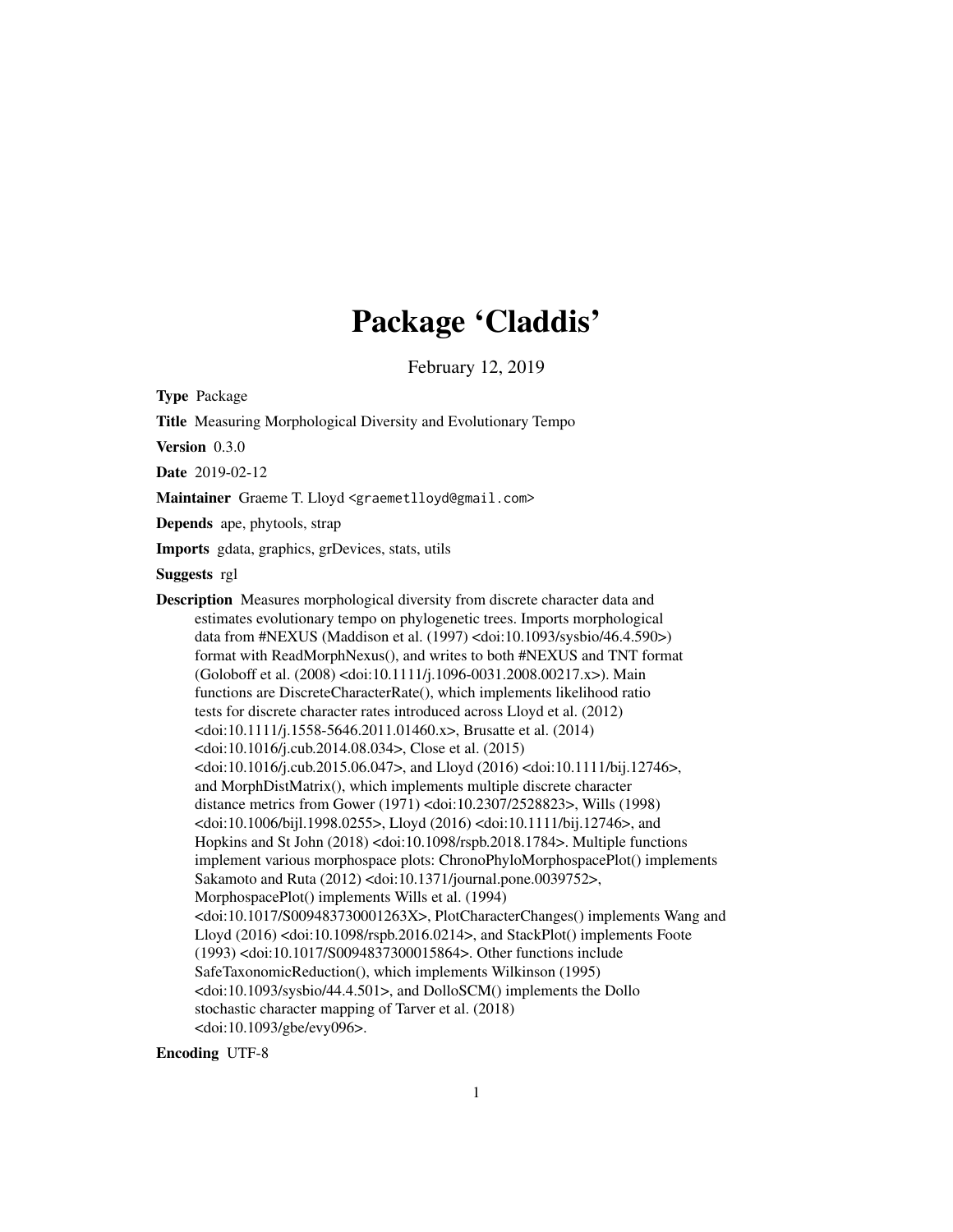License GPL  $(>= 2)$ 

LazyData yes

ByteCompile yes

RoxygenNote 6.1.1

# NeedsCompilation no

Author Graeme T. Lloyd [aut, cre, cph], Thomas Guillerme [aut, cph], Emma Sherratt [aut, cph], Steve C. Wang [aut, cph]

Repository CRAN

Date/Publication 2019-02-12 13:19:36 UTC

# R topics documented:

| 3                      |
|------------------------|
| $\overline{3}$         |
| $\overline{5}$         |
| 6                      |
| $\overline{7}$         |
| 8                      |
| 9                      |
| 10                     |
| 17                     |
| 18                     |
| 20                     |
| 21                     |
| 22                     |
| 23                     |
| 23                     |
| 25                     |
| 26                     |
| 27                     |
| 29                     |
| 30                     |
| 30                     |
| 31                     |
| 35                     |
| 38                     |
| 40                     |
| 41                     |
| 42                     |
| 43                     |
| 45                     |
| 46                     |
| 47<br><b>StackPlot</b> |
| 49                     |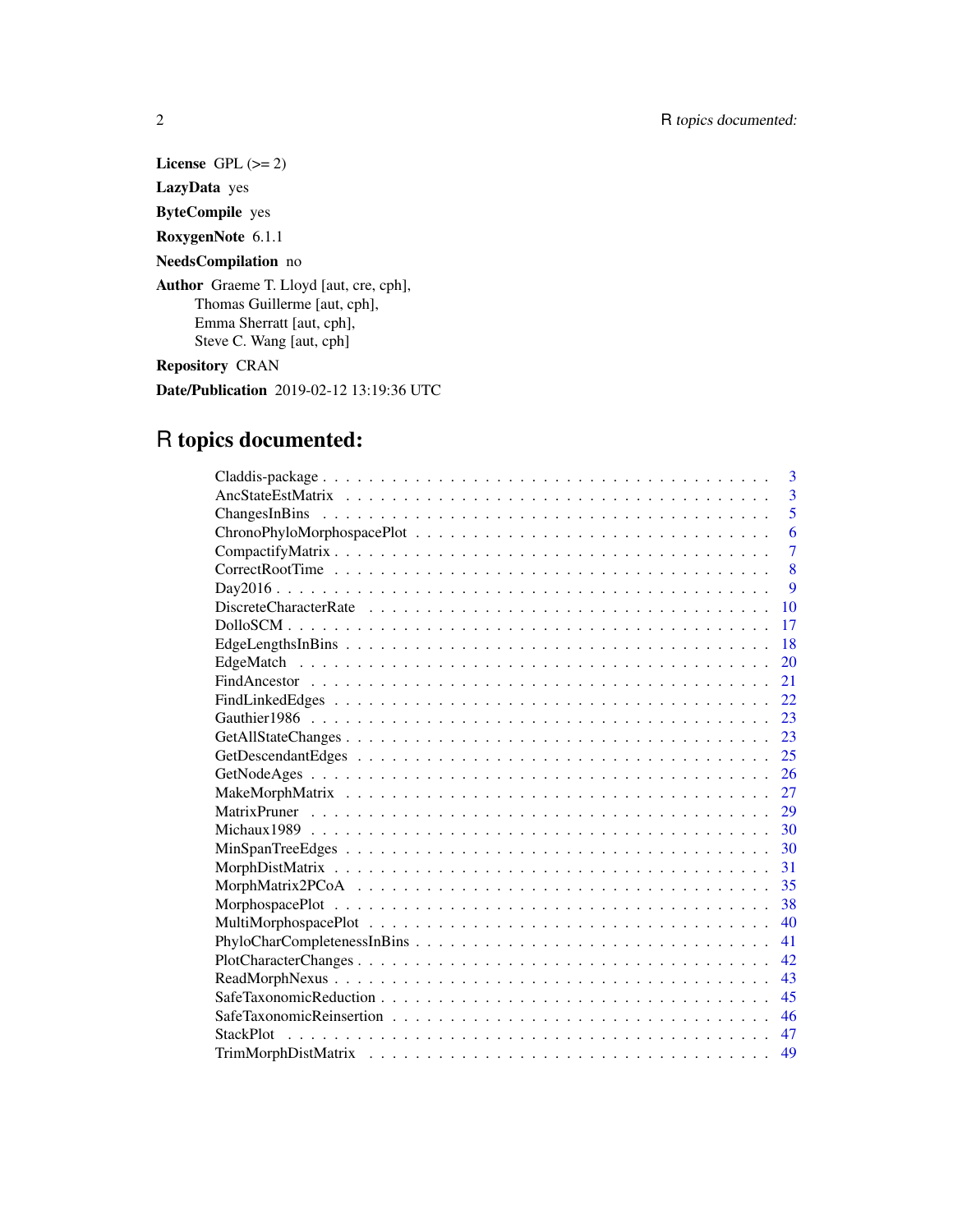# <span id="page-2-0"></span>Claddis-package 3

| Index |  |  |  |  |  |  |  |  |  |  |  |  |  |  |  |  | -53 |
|-------|--|--|--|--|--|--|--|--|--|--|--|--|--|--|--|--|-----|

Claddis-package *Measuring Morphological Diversity and Evolutionary Tempo*

# <span id="page-2-2"></span>Description

Measures morphological diversity from discrete character data and estimates evolutionary tempo on phylogenetic trees.

# Author(s)

Graeme T. Lloyd <graemetlloyd@gmail.com>

#### References

Lloyd, G. T., 2016. Estimating morphological diversity and tempo with discrete character-taxon matrices: implementation, challenges, progress, and future directions. Biological Journal of the Linnean Society, 118, 131-151.

#### Examples

# Get morphological distances for Michaux (1989) data set: distances <- MorphDistMatrix(Michaux1989)

```
# Show distances:
distances
```
<span id="page-2-1"></span>AncStateEstMatrix *Ancestral Character State Estimation*

# Description

Given a tree and a cladistic matrix uses likelihood to estimate the ancestral states for every character.

# Usage

```
AncStateEstMatrix(CladisticMatrix, Tree, EstimateAllNodes = FALSE,
 EstimateTipValues = FALSE, InapplicablesAsMissing = FALSE,
 PolymorphismBehaviour = "equalp", UncertaintyBehaviour = "equalp",
 Threshold = 0.01)
```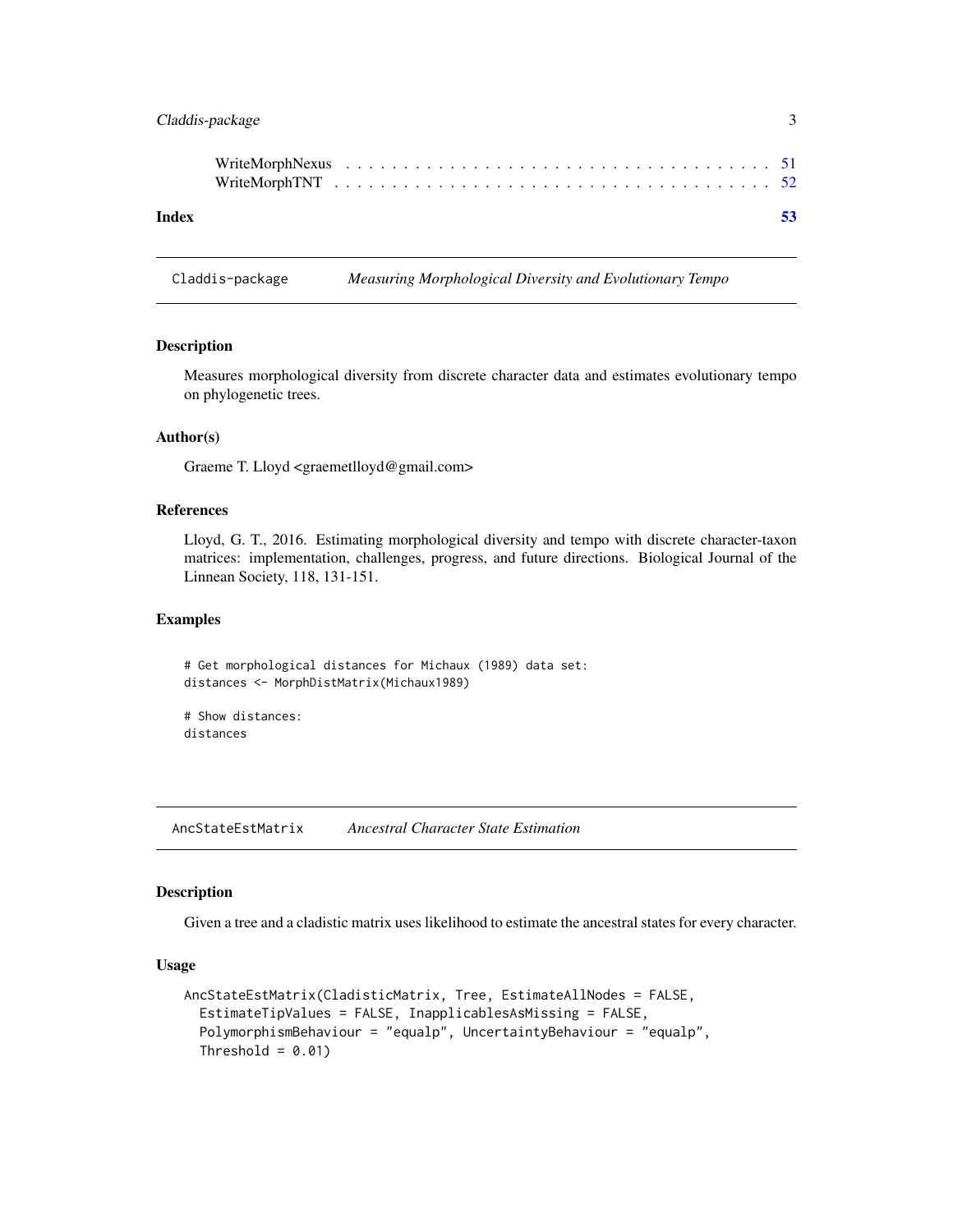#### <span id="page-3-0"></span>Arguments

|                        | CladisticMatrix                                                                                                                                                                |  |  |  |  |
|------------------------|--------------------------------------------------------------------------------------------------------------------------------------------------------------------------------|--|--|--|--|
|                        | A character-taxon matrix in the format imported by ReadMorphNexus.                                                                                                             |  |  |  |  |
| Tree                   | A tree (phylo object) with branch lengths that represents the relationships of the<br>taxa in CladisticMatrix.                                                                 |  |  |  |  |
| EstimateAllNodes       |                                                                                                                                                                                |  |  |  |  |
|                        | Logical that allows the user to make estimates for all ancestral values. The<br>default (FALSE) will only make estimates for nodes that link coded terminals<br>(recommended). |  |  |  |  |
| EstimateTipValues      |                                                                                                                                                                                |  |  |  |  |
|                        | Logical that allows the user to make estimates for tip values. The default (FALSE)<br>will only makes estimates for internal nodes (recommended).                              |  |  |  |  |
| InapplicablesAsMissing |                                                                                                                                                                                |  |  |  |  |
|                        | Logical that decides whether or not to treat inapplicables as missing (TRUE) or<br>not (FALSE, the default and recommended option).                                            |  |  |  |  |
|                        | PolymorphismBehaviour                                                                                                                                                          |  |  |  |  |
|                        | One of either "equalp" or "treatasmissing".                                                                                                                                    |  |  |  |  |
| UncertaintyBehaviour   |                                                                                                                                                                                |  |  |  |  |
|                        | One of either "equalp" or "treatasmissing".                                                                                                                                    |  |  |  |  |
| Threshold              | The threshold value to use when collapsing marginal likelihoods to discrete<br>state $(s)$ .                                                                                   |  |  |  |  |

#### Details

Uses either the [rerootingMethod](#page-0-0) (Yang et al. 1995) as implemented in the [phytools](#page-0-0) package (discrete characters) or the [ace](#page-0-0) function in the [ape](#page-0-0) package (continuous characters) to make ancestral state estimates. For discrete characters these are collapsed to the most likely state (or states, given equal likelihoods or likelihood within a defined threshold value). In the latter case the resulting states are represented as an uncertainty (i.e., states separated by a slash, e.g., 0/1. This is the method used by Brusatte et al. (2014).

#### Value

anc.lik.matrix A matrix of nodes (hypothetical ancestors; rows) against characters (columns) listing the reconstructed ancestral states.

#### Author(s)

Graeme T. Lloyd <graemetlloyd@gmail.com> and Thomas Guillerme <guillert@tcd.ie>

#### References

Brusatte, S. L., Lloyd, G. T., Wang, S. C. and Norell, M. A., 2014. Gradual assembly of avian body plan culminated in rapid rates of evolution across dinosaur-bird transition. Current Biology, 24, 2386-2392.

Yang, Z., Kumar, S. and Nei, M., 1995. A new method of inference of ancestral nucleotide and amino acid sequences. Genetics, 141, 1641-1650.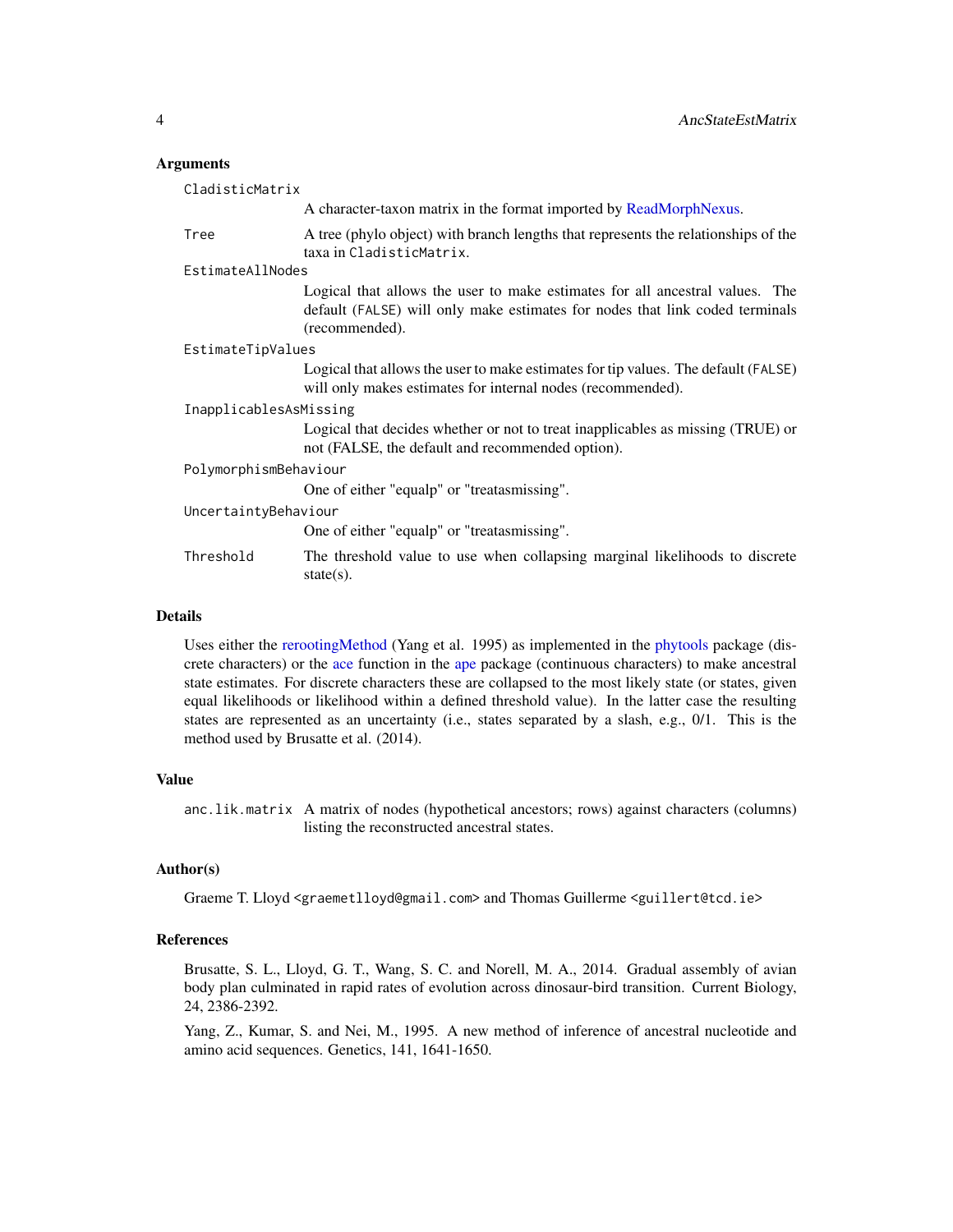# <span id="page-4-0"></span>ChangesInBins 5

#### Examples

```
# Set random seed:
set.seed(4)
# Generate a random tree for the Day data set:
tree <- rtree(n = nrow(Day2016$Matrix_1$Matrix))
# Update taxon names to match those in the data matrix:
tree$tip.label <- rownames(Day2016$Matrix_1$Matrix)
# Set root time by making youngest taxon extant:
tree$root.time <- max(diag(vcv(tree)))
# Use Day matrix as cladistic matrix:
CladisticMatrix <- Day2016
# Prune most characters out to make example run fast:
CladisticMatrix <- MatrixPruner(CladisticMatrix,
  characters2prune = c(2:3, 5:37)# Estimate ancestral states:
AncStateEstMatrix(CladisticMatrix = CladisticMatrix,
  Tree = tree)
```
ChangesInBins *Counts the changes in a series of time bins*

#### Description

Given a vector of dates for a series of time bins and another for the times when a character change occurred will return the total number of changes in each bin.

# Usage

ChangesInBins(change.times, time.bins)

#### Arguments

| change.times | A vector of ages in millions of years at which character changes are hypothesised<br>to have occurred. |
|--------------|--------------------------------------------------------------------------------------------------------|
| time.bins    | A vector of ages in millions of years of time bin boundaries in old-to-young<br>order.                 |

# Details

Calculates the total number of evolutionary changes in a series of time bins. This is intended as an internal function for rate calculations, but could be used for other purposes (e.g., counting any point events in a series of time bins).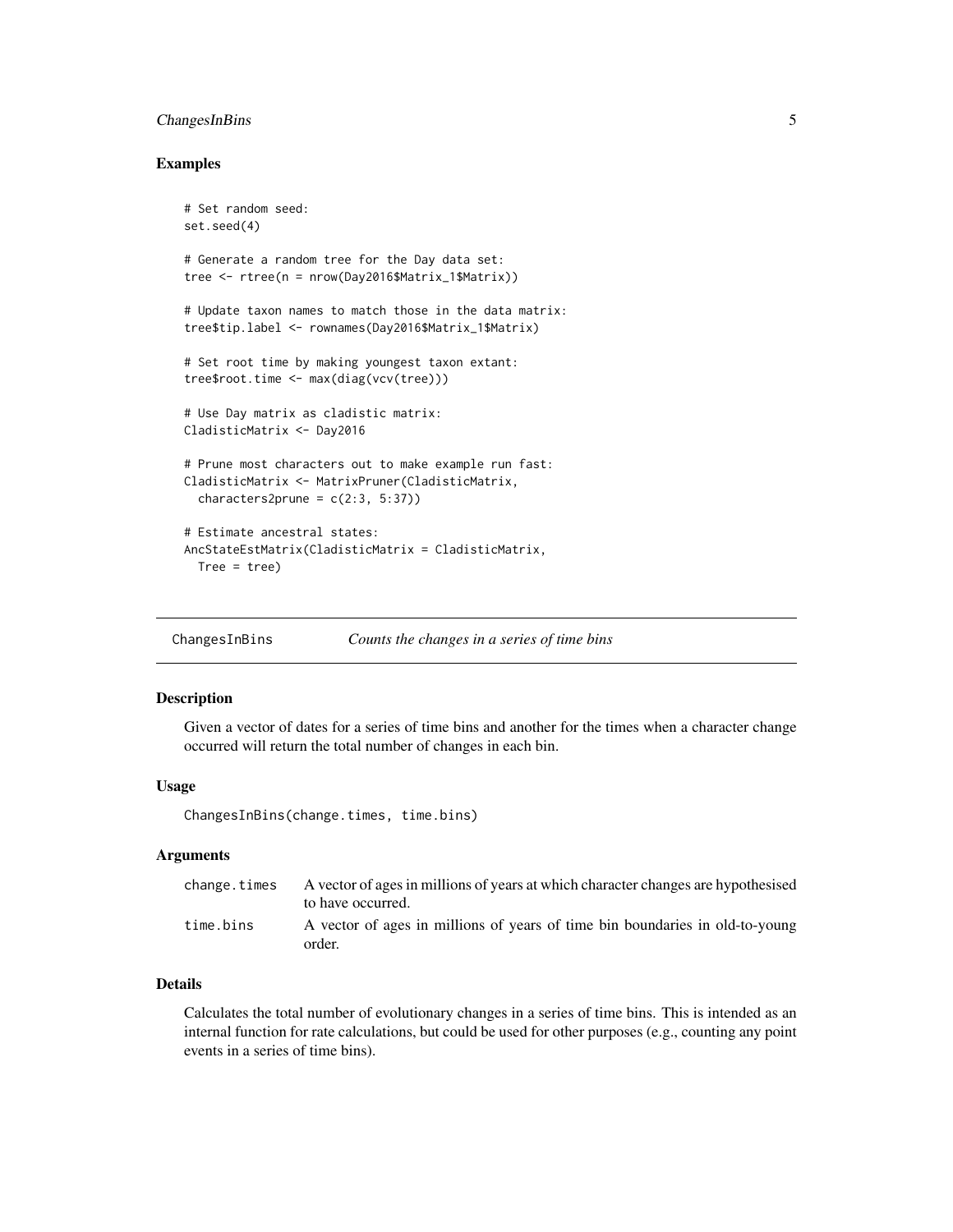<span id="page-5-0"></span>A vector giving the number of changes for each time bin. Names indicate the maximum and minimum (bottom and top) values for each time bin.

# Author(s)

Graeme T. Lloyd <graemetlloyd@gmail.com>

# Examples

```
# Create a random dataset of 100 changes:
change.times <- runif(100, 0, 100)
# Create time bins:
time.bins <- seq(100, 0, length.out=11)
# Get N changes for each bin:
ChangesInBins(change.times, time.bins)
```
ChronoPhyloMorphospacePlot

*Chronophylomorphospace Plot*

# Description

Plots a 3D chronophylomorphospace.

# Usage

```
ChronoPhyloMorphospacePlot(pcoa_data, x_axis = 1, y_axis = 2,
  shadow = TRUE)
```
# Arguments

| pcoa_data | Principal coordinate data in the format output by MorphMatrix2PCoA that in-<br>cludes a tree and ancestral states. |
|-----------|--------------------------------------------------------------------------------------------------------------------|
| x_axis    | Which ordination axis to plot as the x-axis.                                                                       |
| y_axis    | Which ordination axis to plot as the y-axis.                                                                       |
| shadow    | Whether or not to plot a shadow (2D plot) on the bottom face of the 3D plot<br>(defaults to TRUE).                 |

# Details

Creates a movable three-dimensional (two ordination axes plus time) plot of a phylomorphospace. Intended to mimic the data visualisation of Sakamoto and Ruta (2012; their Video S1).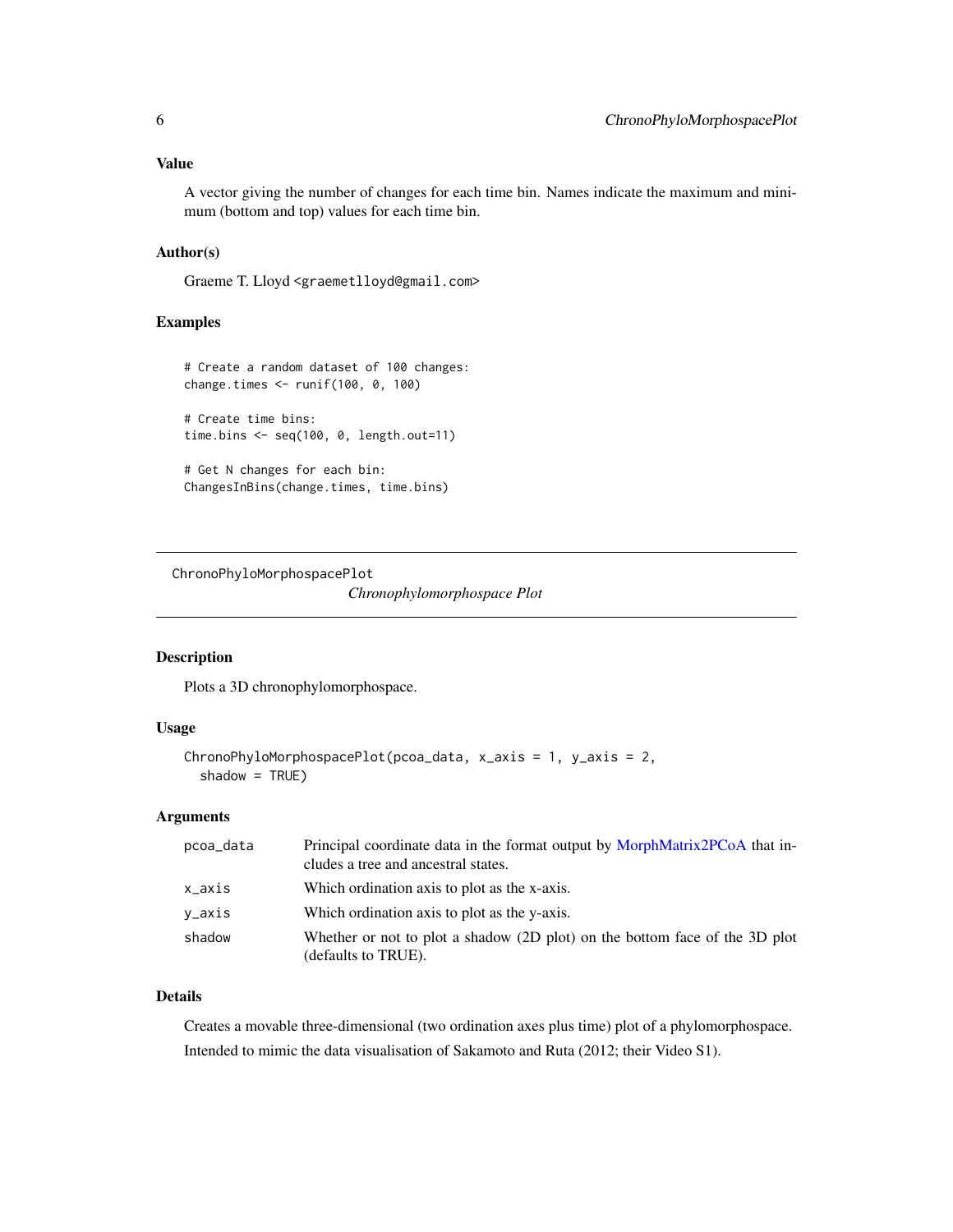# <span id="page-6-0"></span>CompactifyMatrix 7

#### Author(s)

Emma Sherratt <emma.sherratt@gmail.com> and Graeme T. Lloyd <graemetlloyd@gmail.com>

#### References

Sakamoto, M. and Ruta, M. 2012. Convergence and divergence in the evolution of cat skulls: temporal and spatial patterns of morphological diversity. PLoS ONE, 7, e39752.

#### Examples

```
# Set random seed:
set.seed(4)
# Generate a random tree for the Michaux 1989 data set:
Tree <- rtree(nrow(Michaux1989$Matrix_1$Matrix))
# Set root time so latest tip terminates at the present:
Tree$root.time <- max(diag(vcv(Tree)))
# Add taxon names to the tree:
Tree$tip.label <- rownames(Michaux1989$Matrix_1$Matrix)
# Perform a phylogenetic Principal Coordinates Analysis:
pcoa_data <- MorphMatrix2PCoA(Michaux1989, Tree = Tree)
```
# Plot a chronophylomorphospace: ChronoPhyloMorphospacePlot(pcoa\_data)

CompactifyMatrix *Collapses matrix to unique character state distributions*

#### Description

Collapses a cladistic matrix to just unique character state distributions.

# Usage

```
CompactifyMatrix(CladisticMatrix)
```
# **Arguments**

CladisticMatrix

The cladistic matrix in the format imported by [ReadMorphNexus.](#page-42-1)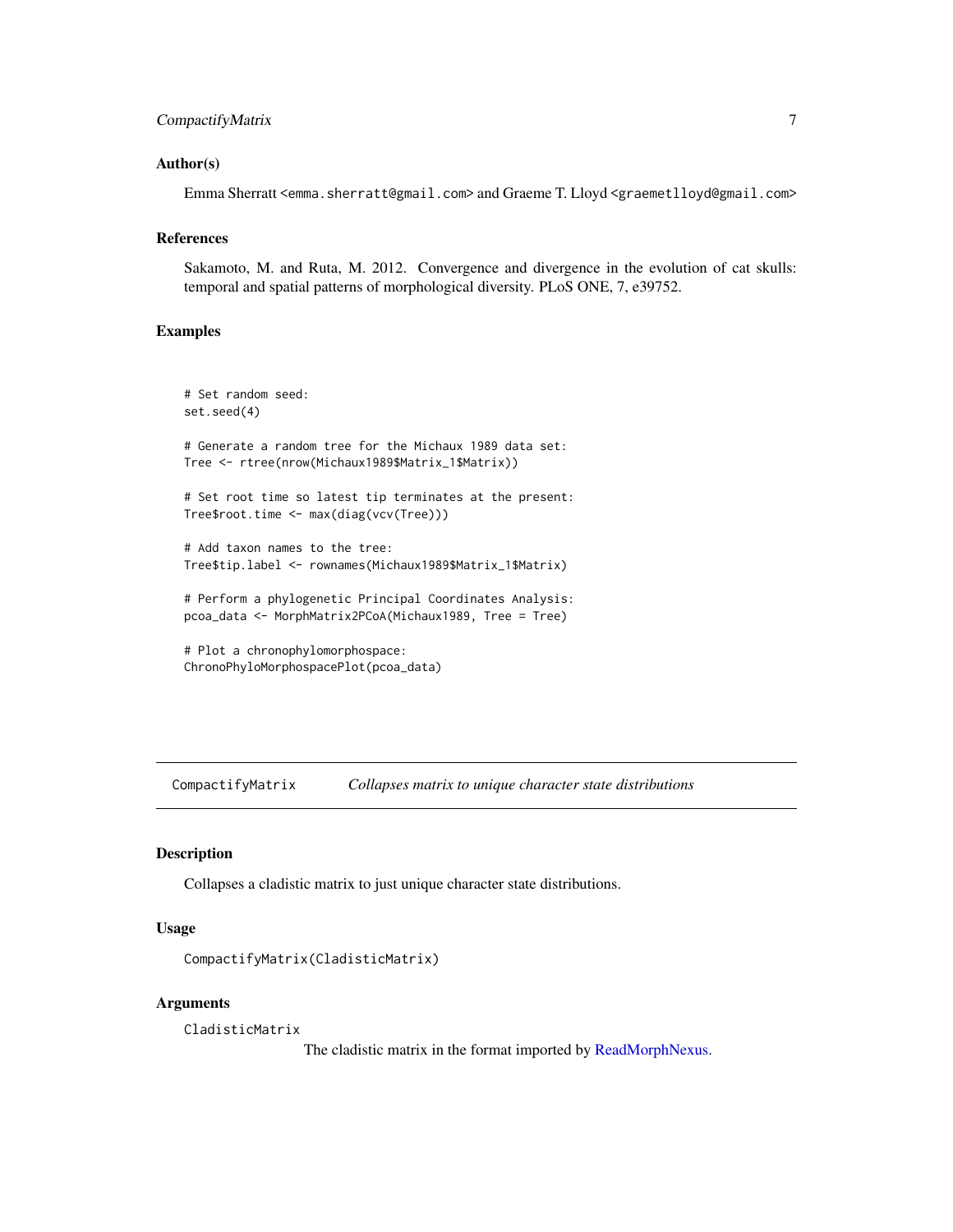# <span id="page-7-0"></span>Details

Important: not recommended for general use.

This function is intended to make a matrix with redundant character state distributions smaller by collapsing these to single characters and upweighting them accordingly. It is intended purely for use with MRP matrices, but may have some very restricted uses elsewhere.

The function also deletes any characters weighted zero from the matrix.

#### Author(s)

Graeme T. Lloyd <graemetlloyd@gmail.com>

# See Also

[SafeTaxonomicReduction](#page-44-1) and [MatrixPruner](#page-28-1)

#### Examples

# Examine the matrix pre-compactification: Michaux1989\$Matrix\_1\$Matrix

# Examine the weights pre-compactification: Michaux1989\$Matrix\_1\$Weights

# Compactify the matrix: Michaux1989compact <- CompactifyMatrix(Michaux1989)

# Examine the matrix post-compactification: Michaux1989compact\$Matrix\_1\$Matrix

# Examine the weights post-compactification: Michaux1989compact\$Matrix\_1\$Weights

CorrectRootTime *Corrects root.time after taxa have been pruned from a tree*

#### Description

Corrects root.time after taxa have been pruned from a tree using drop.tip

#### Usage

CorrectRootTime(original.tree, pruned.tree)

# Arguments

original.tree A tree in phylo format. pruned.tree A tree in phylo format that represents a pruned version of original.tree.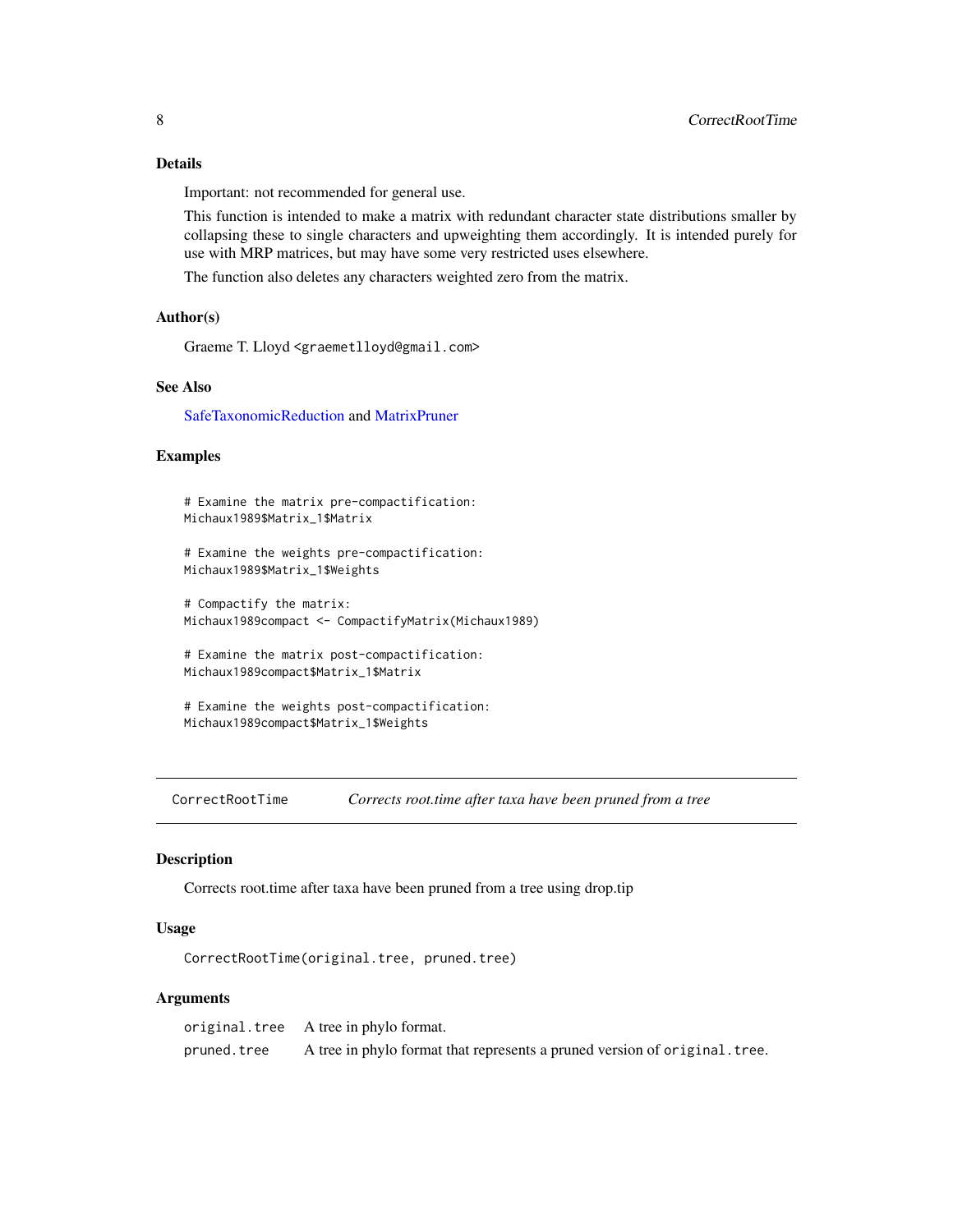#### <span id="page-8-0"></span> $Day2016$  9

# Details

(NB: This function is designed to only cope with trees containing at least three tips.)

When removing taxa from a time-scaled tree using [drop.tip](#page-0-0) in [ape](#page-0-0) \$root.time is left unchanged. This can cause downstream problems if not corrected and that is what this function does.

Note that fixRootTime in the paleotree package performs the same function, but is not called here to reduce the number of libraries on which Claddis is dependent. Interested users should also refer to the dropPaleoTip function in paleotree.

# Value

Returns a tree (phylo object) with a corrected \$root.time.

# Author(s)

Graeme T. Lloyd <graemetlloyd@gmail.com>

# Examples

```
# Create a simple four-taxon tree with branch lengths:
tree <- read.tree(text = "(A:1,(B:1,(C:1,D:1):1):1);")
# Set root age as 20 Ma:
tree$root.time <- 20
# Now prune taxon A:
pruned.tree <- drop.tip(tree, "A")
# Show that drop.tip has not updated the tree's root time:
pruned.tree$root.time
# Use the function to correct the root time:
pruned.tree <- CorrectRootTime(tree, pruned.tree)
```
Day2016 *Character-taxon matrix from Day et al. 2016*

#### **Description**

The character-taxon matrix from Day et al. (2016).

# Format

A character-taxon matrix in the format imported by [ReadMorphNexus.](#page-42-1)

<sup>#</sup> Show that the root time is now correct (19 Ma): pruned.tree\$root.time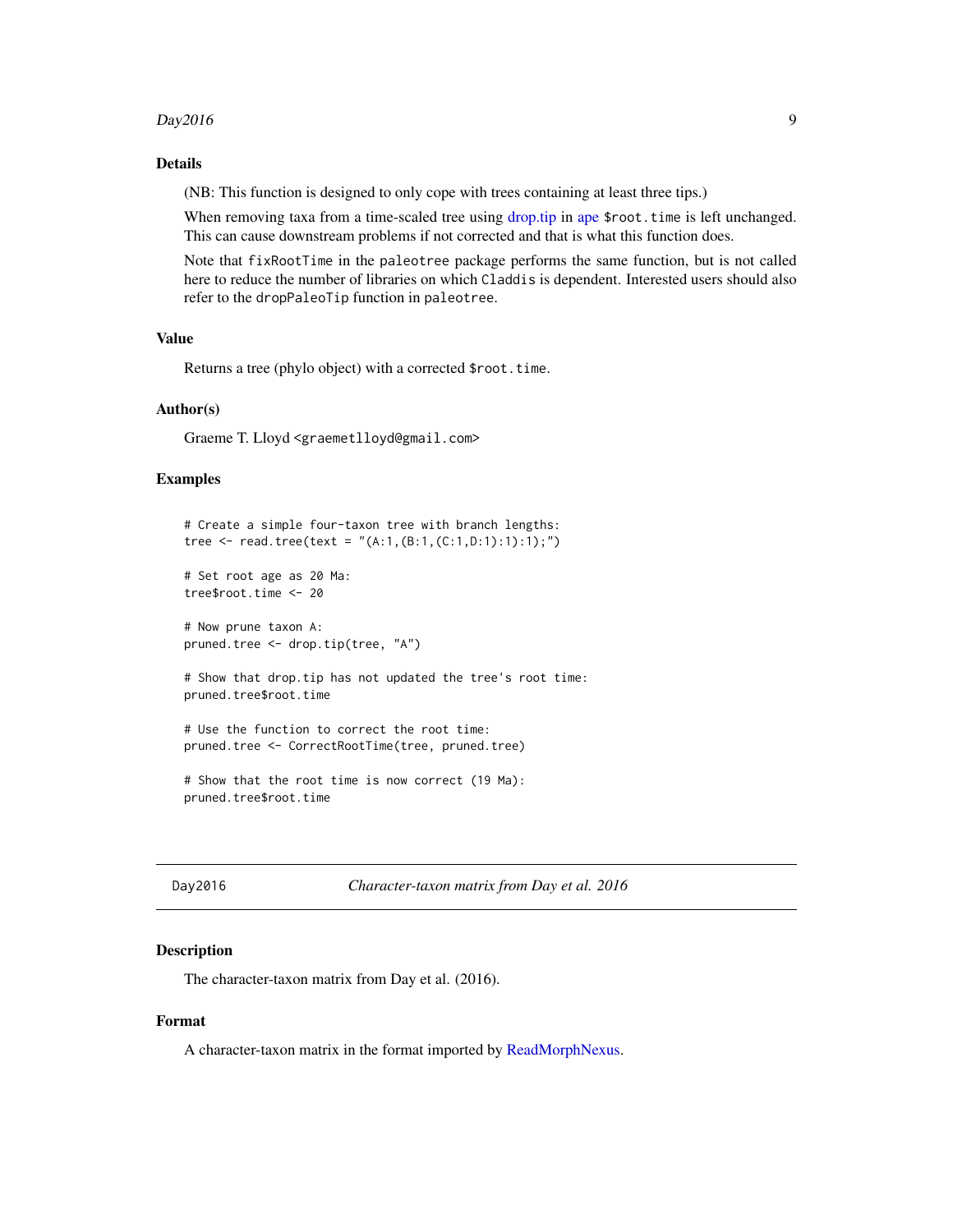# <span id="page-9-0"></span>References

Day, M. O., Rubidge, B. S. and Abdala, F., 2016. A new mid-Permian burnetiamorph therapsid from the Main Karoo Basin of South Africa and a phylogenetic review of Burnetiamorpha. Acta Palaeontologica Polonica, 61, 701-719.

<span id="page-9-1"></span>DiscreteCharacterRate *Discrete character rates across trees, time, and character types*

#### Description

Given a tree and a cladistic-type matrix uses likelihood ratio tests to compare N-rate and 1-rate models across branches, clades, time bins, or character partitions.

#### Usage

```
DiscreteCharacterRate(tree, CladisticMatrix, TimeBins,
 BranchPartitionsToTest = NULL, CharacterPartitionsToTest = NULL,
 CladePartitionsToTest = NULL, TimeBinPartitionsToTest = NULL,
  ChangeTimes = "random", Alpha = 0.01,
 MultipleComparisonCorrection = "BenjaminiHochberg",
  PolymorphismState = "missing", UncertaintyState = "missing",
 InapplicableState = "missing", TimeBinApproach = "Lloyd",
  EnsureAllWeightsAreIntegers = FALSE, EstimateAllNodes = FALSE,
  EstimateTipValues = FALSE, InapplicablesAsMissing = FALSE,
  PolymorphismBehaviour = "equalp", UncertaintyBehaviour = "equalp",
 Threshold = 0.01)
```
#### Arguments

| tree                      | A tree (phylo object) with branch lengths that represents the relationships of the<br>taxa in CladisticMatrix.                                                                                                                             |  |  |  |  |  |
|---------------------------|--------------------------------------------------------------------------------------------------------------------------------------------------------------------------------------------------------------------------------------------|--|--|--|--|--|
| CladisticMatrix           |                                                                                                                                                                                                                                            |  |  |  |  |  |
|                           | A character-taxon matrix in the format imported by ReadMorphNexus.                                                                                                                                                                         |  |  |  |  |  |
| TimeBins                  | A vector of ages (in millions of years) indicating the boundaries of a series of<br>time bins in order from oldest to youngest.                                                                                                            |  |  |  |  |  |
| BranchPartitionsToTest    |                                                                                                                                                                                                                                            |  |  |  |  |  |
|                           | A list of branch(es) (edge numbers) to test for a 2-rate parameter model (i.e.,<br>one rate for the edge and another for the rest of the tree). If NULL (the default)<br>then no partition test(s) will be made.                           |  |  |  |  |  |
| CharacterPartitionsToTest |                                                                                                                                                                                                                                            |  |  |  |  |  |
|                           | A list of character partition(s) (character numbers) to test for a 2-rate parameter<br>model (i.e., one rate for the partition and another for the remaining characters).<br>If NULL (the default) then no partition test(s) will be made. |  |  |  |  |  |
| CladePartitionsToTest     |                                                                                                                                                                                                                                            |  |  |  |  |  |
|                           | A list of clade partition(s) (node numbers) to test for a 2-rate parameter model<br>(i.e., one rate for the clade and another for the rest of the tree). If NULL (the<br>$default)$ then no partition test(s) will be made.                |  |  |  |  |  |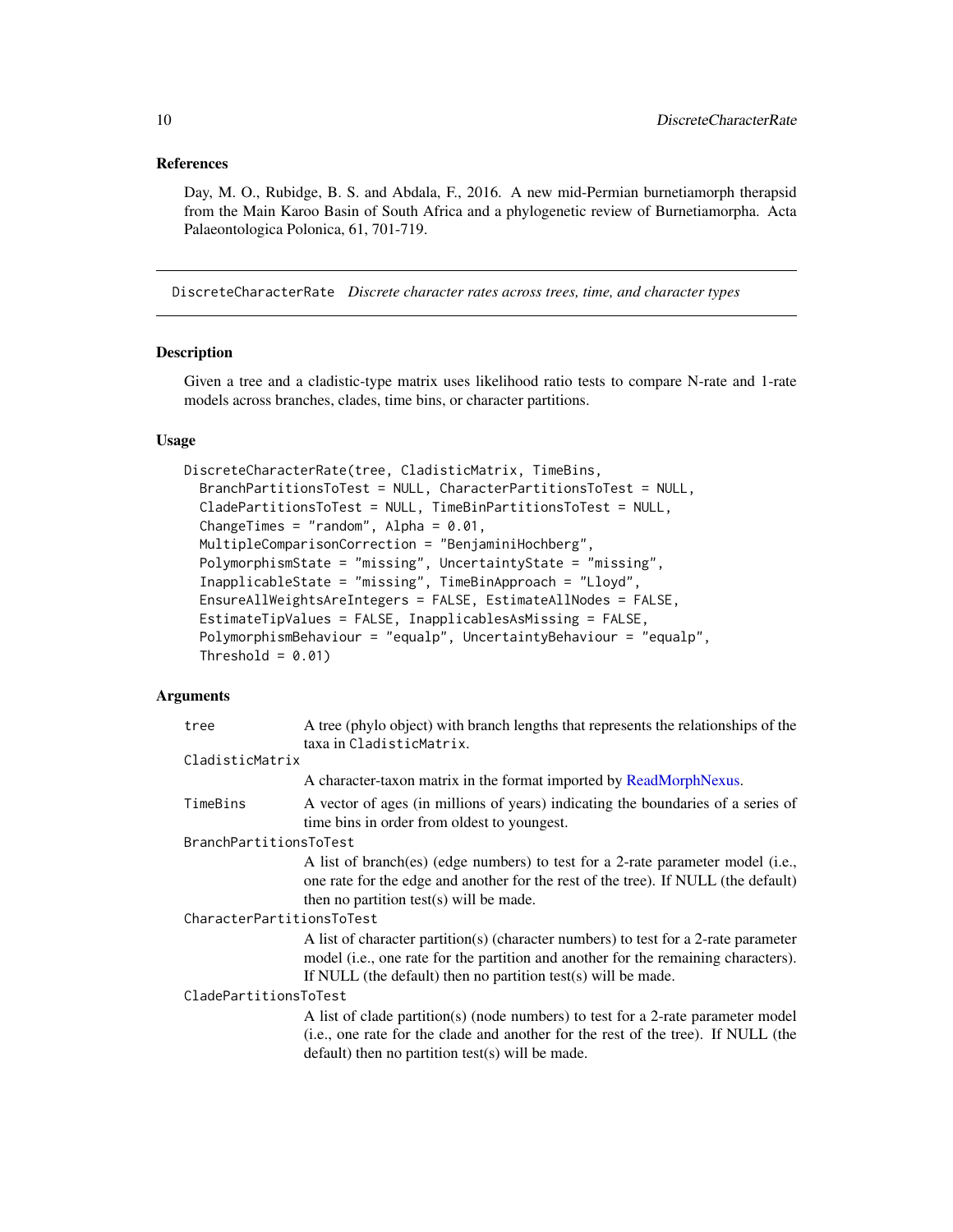<span id="page-10-0"></span>TimeBinPartitionsToTest

A list of time bin partition(s) (numbered 1 to N) to test for a 2-rate parameter model (i.e., one rate for the time bin(s) and another for the remaining time bins). If NULL (the default) then no partition test(s) will be made.

ChangeTimes The time at which to record the character changes. One of "midpoint" (changes occur at the midpoint of the branch), "spaced" (changes equally spaced along branch), or "random" (change times drawn at random from a uniform distribution; the default and recommended option). Note: this is only meaningful if testing for time bin partitions.

Alpha The alpha value to be used for the significance tests. The default is 0.01.

MultipleComparisonCorrection

One of "BenjaminiHochberg" (the Benjamini and Hochberg 1995 false discovery rate approach; default and recommended) or "Bonferroni" (the Bonferroni correction).

#### PolymorphismState

One of "missing" (converts polymorphic values to NA; the default) or "random" (picks one of the possible polymorphic states at random).

#### UncertaintyState

One of "missing" (converts uncertain values to NA; the default) or "random" (picks one of the possible uncertain states at random).

#### InapplicableState

The only current option is "missing" (converts value to NA).

#### TimeBinApproach

One of "Close" or "Lloyd" (the default).

#### EnsureAllWeightsAreIntegers

Logical for whether (TRUE) to reweight non-integer weights until all weights are integers or to leave them as they are (FALSE; the default).

#### EstimateAllNodes

Option passed to internal use of [AncStateEstMatrix.](#page-2-1)

# EstimateTipValues

Option passed to internal use of [AncStateEstMatrix.](#page-2-1)

InapplicablesAsMissing

Option passed to internal use of [AncStateEstMatrix.](#page-2-1)

#### PolymorphismBehaviour

Option passed to internal use of [AncStateEstMatrix.](#page-2-1)

# UncertaintyBehaviour

Option passed to internal use of [AncStateEstMatrix.](#page-2-1)

#### Threshold Option passed to internal use of [AncStateEstMatrix.](#page-2-1)

#### Details

# Introduction

Morphological change can be captured by discrete characters and their evolution modelled as occurring along the branches of a phylogenetic tree. This function takes as primary input a charactertaxon matrix of discrete characters (in the format imported by [ReadMorphNexus\)](#page-42-1) and a time-scaled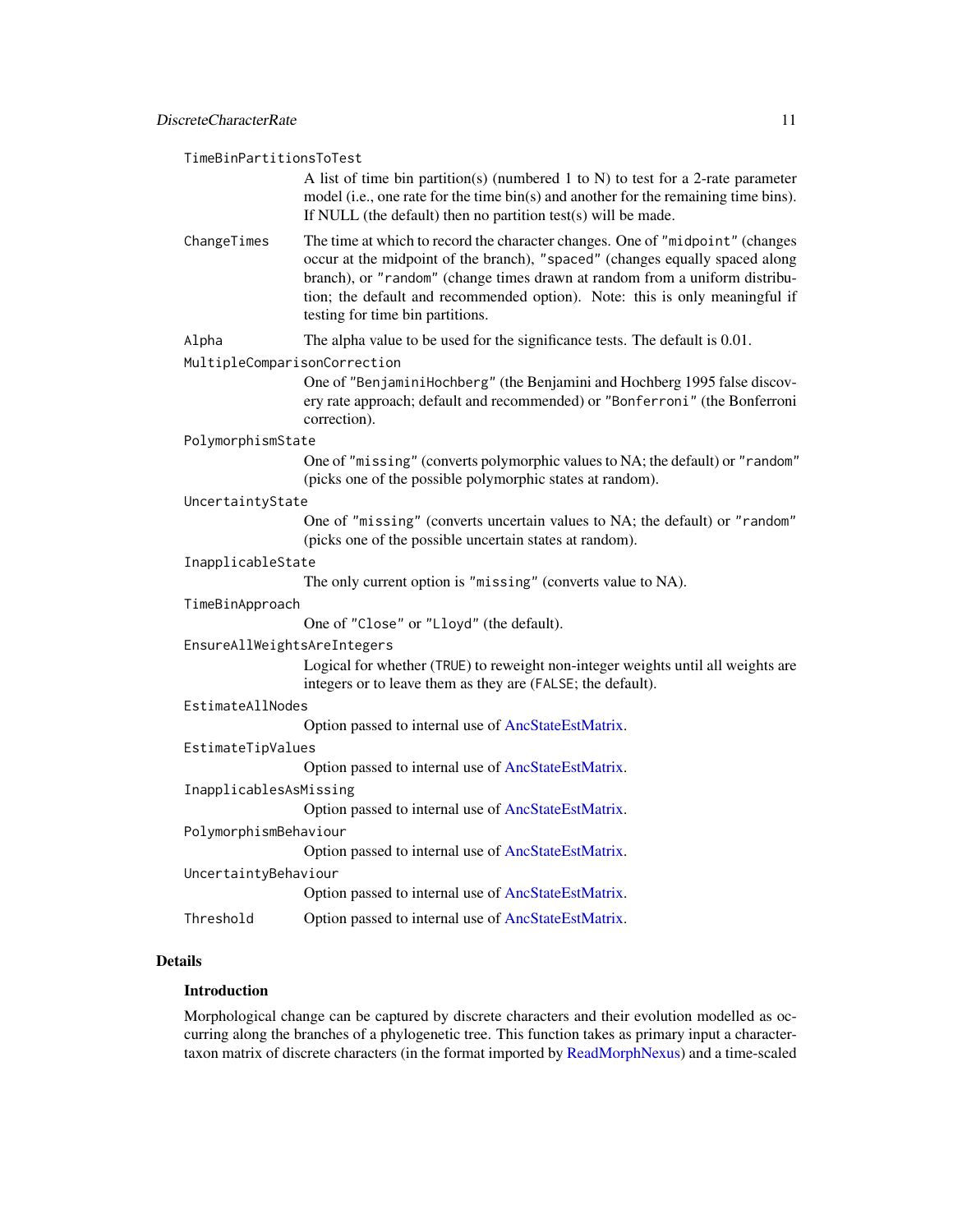<span id="page-11-0"></span>phylogenetic tree (in the format of **paleotree** or **strap**) and begins by inferring ancestral states at the tree's internal nodes using the [AncStateEstMatrix](#page-2-1) function. From here changes along individual branches can be estimated (only the minimum number of changes are inferred; see [GetAllState-](#page-22-1)[Changes](#page-22-1) for an alternative but unfinished approach) and hence rates can be calculated.

A discrete character rate can be expressed as the mean number of changes per million years (users may wish to normalise this by the number of characters for interpretation) and can be calculated for a branch (edge) of the tree, a clade (a mean rate for the edges descended from a single node), a character partition (the mean rate for a subset of the characters across all edges), or, most complex (see Lloyd 2016), the mean rate across the edges (or parts of edges) present in a time bin (defined by two values denoting the beginning and end of the time bin). In an ideal scenario these rates could be compared at face value, but that would require a large number of characters and very minimal (or zero) missing data. I.e., at an extreme of missing data if only one character can be observed along a branch it will either change (the maximum possible rate of evolution) or it will not (the minimum possible rate of evolution). In such cases it would be unwise to consider either outcome as being a significant departure from the mean rate.

Because of these complications Lloyd et al. (2012) devised tests by which the significance of an edge (or other paritioning of the data, i.e., a clade, time bin etc.) could be considered to be significantly high or low in comparison to the mean rate for the whole tree (i.e., whether a two-rate model could be considered more likely than a one-rate model). This is achieved through a likelihood ratio test:

#### $LR = value of likehood function under the null (one-rate) hypothesis/maximum possible value of likehood function under the null (one-rate) is true.$

Typically we might expect the two hypotheses to be well defined a priori. E.g., an expectation that a specific branch of the tree might have a higher or lower rate than background due to some evolutionary shift. However, Lloyd et al. (2012) instead provided an exploratory approach whereby every possible one edge value was compared with the rate for the rest of the tree (and the equivalent with clades and time bins). This was the default in Claddis up to version 0.2, but this has now been replaced (since version 0.3) with a more customisable set of options that allows different types of hypotheses (e.g., partitioning the data by character), as well as more complex hypotheses (e.g., a three-rate model), to be tested.

#### The four types of rate hypothesis

Following Cloutier (1991), Lloyd (2016) extended the two main types of rate hypotheses to four:

- 1. A branch rate (available here with the BranchPartitionsToTest option).
- 2. A clade rate (available here with the CladePartitionsToTest option).
- 3. A time bin rate (available here with the TimeBinPartitionsToTest option).
- 4. A character partition rate (available here with the CharacterPartitionsToTest option).

In Claddis  $(\geq=0.3)$  these partitions are defined as a list of lists of vectors where only the first N - 1 partitions need be defined. E.g., if comparing the first edge value to the rest of the tree then the user only needs to define the value "1" and the function will automatically add a second partition containing all other edges. This can be set with the option BranchPartitionsToTest = list(list(1)). Similarly, to do what Lloyd et al. (2012) did and repeat the test for every edge in the tree (and assuming this variable is already named "tree") you could use, BranchPartitionsToTest = lapply(as.list(1:nrow(tree\$edge

Because of the flexibility of this function the user can define any set of edges. For example, they could test whether terminal branches have a different rate from internal branches with BranchPartitionsToTest =  $list(1i)$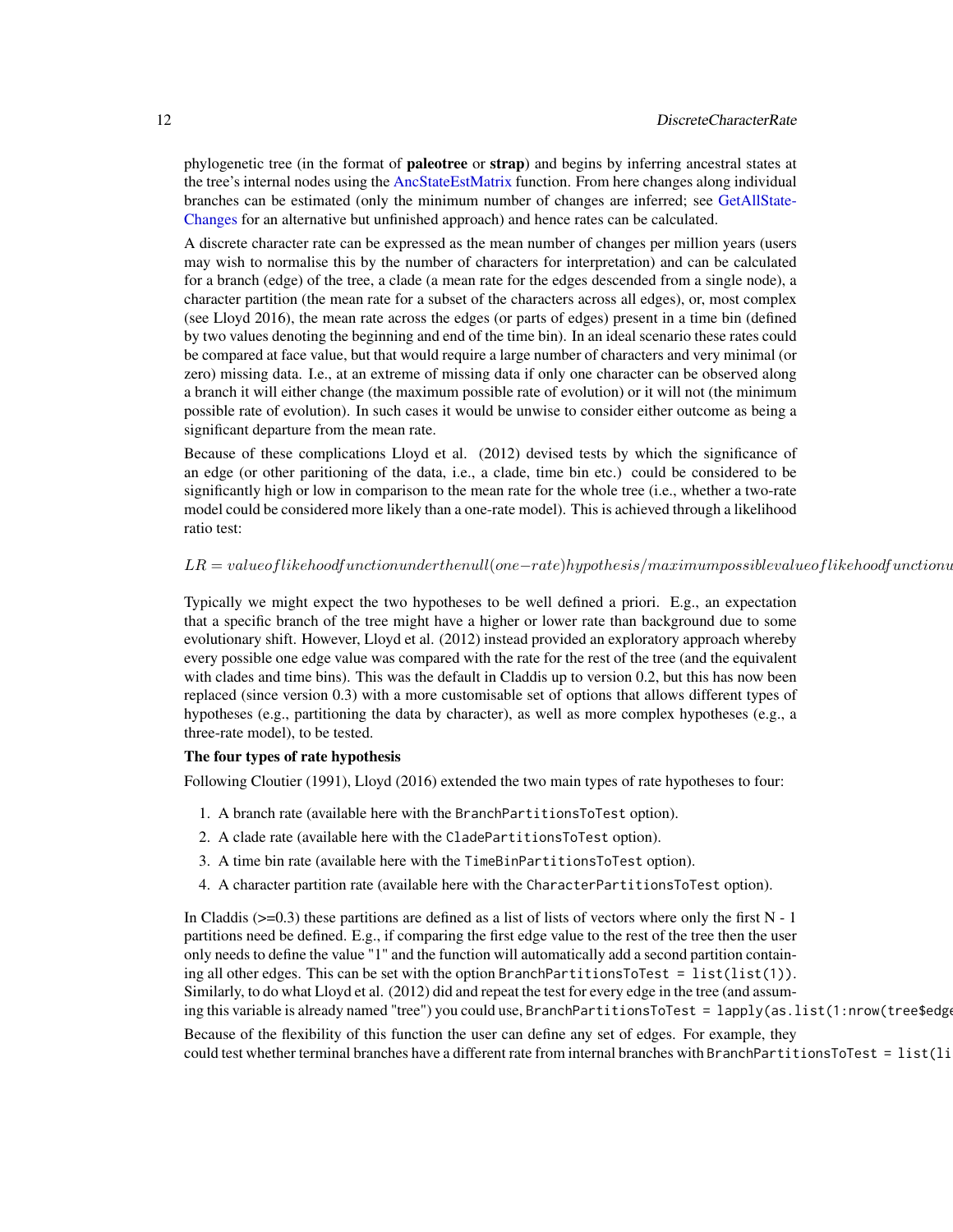#### DiscreteCharacterRate 13

The CladePartitionsToTest is really just a special subset of this type of hypothesis, but with edges being defined as descending from a specific internal node in the tree. Once again, an exploratory approach like that of Lloyd et al. (2012) can be used with: CladePartitionsToTest = lapply(as.list(Ntip(tr Note that this excludes the root node as this would define a single partition and hence would represent the null hypothesis (a single rate model for the whole tree). More generally clades must be defined by the node numbers they correspond to. In R an easy way to identify these is with: plot(tree); nodelabels().

Time bin partitions are defined in a similar way, but are numbered 1:N starting from the oldest time bin. So if wanting to do an exploratory test of single bin partitions (and only four time bins were specified) you could use: TimeBinPartitionsToTest =  $l$ apply(as.list(1:4), as.list). Bins can be combined too, just as edges are above. For example, time bins 1 and 2 could form a single partition with: TimeBinPartitionsToTest =  $list(list(1:2))$ . Or if looking to test a model where each bin has its' own rate value you could use: TimeBinPartitionsToTest = list(as.list(1:3)). Note, as before we do not need to specify the fourth bin as this will be automatically done by the function, however, TimeBinPartitionsToTest = list(as.list(1:4)) will also work. Some caution needs to be applied with N-rate models (where N is three or larger) as a result favouring such models does not necessarily endorse N-separate rates. I.e., it could simply be that one bin has such a large excursion that overall the N-rate model fits better than the 1-rate model, but some 2-rate models might be better still. It is up to the user to check this themselves by exploring smaller combinations of bins.

Finally, character partitions allow the user to explore whether rates vary across different character types, e.g., skeletal characters versus soft tissue characters, or cranial characters versus postcranial characters. Here characters are simply numbered 1:N, but here single character partitions are less likely to be of interest. As an example of use lets say the first ten characters are what we are interested in as a partition (the second partition being the remaining characters), we could use: CharacterPartitionsToTest =  $list(list(1:10))$  to test for a two-rate model.

Note that the list of lists structure is critical to defining partitions as it allows them to be of different sizes and numbers. For example, one partition of three and another of six, or one set of two partitions and another set of four partitions - structures not possible using vectors or matrices. However, it may not be intuitive to some users so it is recommended that the user refers to the examples above as a guide.

Additionally, it should be noted that the user can test multiple types of hypotheses simultaneously with the function. For example, performing several branch tests whilst also performing clade tests. However, it is not necessary to perform all types simultaneously (as was the case in version 0.2) and unused partition types can be set to NULL, the default in each case.

#### Other options

Since Claddis version 0.3 this function has allowed the user greater control with many more options than were offered previously and these should be considered carefully before running any tests.

Firstly, the user can pick an option for ChangeTimes which sets the times character changes are inferred to occur. This is only relevant when the user is performing time bin partition test(s) as this requires some inference to be made about when changes occur on branches that may span multiple time bins. The current options are: "midpoint" (all changes are inferred to occur midway along the branch, effectively mimicking the approach of Ruta et al. 2006), "spaced" (all changes are inferred to occur equally spaced along the branch, with changes occurring in character number order), or "random" (changes are assigned a random time by drawing from a uniform distribution between the beginning and end of each branch). The first of these is likely to lead to unrealistically "clumped"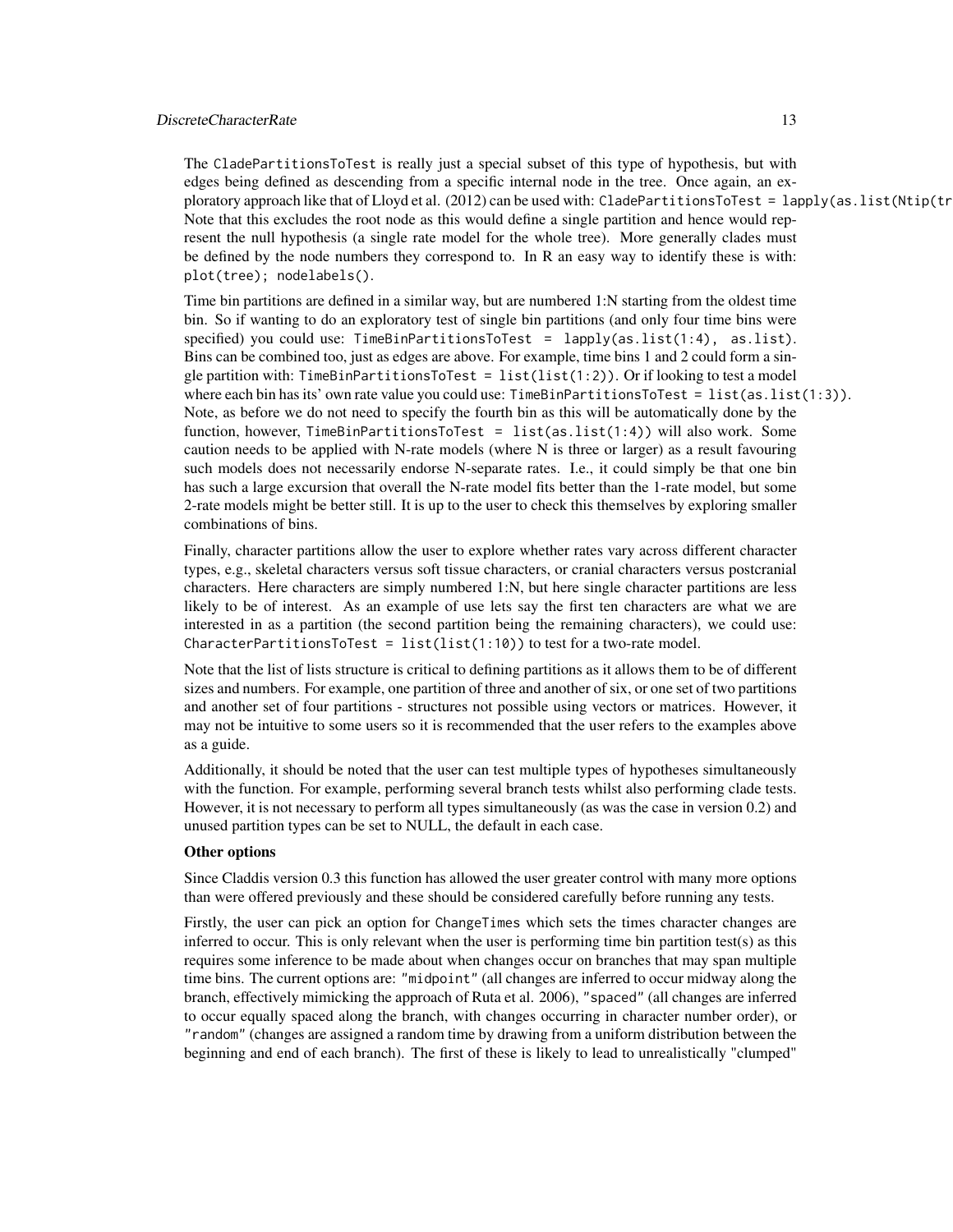<span id="page-13-0"></span>changes and by extension implies completely correlated character change that would violate the assumptions of the Poisson distribution that underlies the significance tests here (Lloyd et al. 2012). At the other extreme, the equally spaced option will likely unrealistically smooth out time series and potnentially make it harder to reject the single-rate null. For these reasons, the random option is recommended and is set as the default. However, because it is random this makes the function stochastic (the answer can vary each time it is run) and so the user should therefore run the function multiple times if using this option (i.e., by using a for loop) and aggregating the results at the end (e.g., as was done by previous authors; Lloyd et al. 2012; Close et al. 2015).

Secondly, the Alpha value sets the significance threshold by which the likelihood ratio test's resulting p-value is compared. Following Lloyd et al. (2012) this is set lower (0.01) than the standard 0.05 value by default as those authors found rates to be highly heterogenous in their data set (fossil lungfish). However, this should not be adopted as a "standard" value without question. Note that the function also corrects for multiple comparisons (using the MultipleComparisonCorrection option) to avoid Type I errors (false positives). It does so (following Lloyd et al. 2012) using the Benjamini-Hochberg (Benjamini and Hochberg 1995) False Discovery Rate approach (see Lloyd et al. 2012 for a discussion of why), but the Bonferroni correction is also offered.

Thirdly, polymorphisms and uncertainities create complications for assessing character changes along branches. These can occur at the tips (true polymorphisms or uncertainties in sampled taxa) and internal nodes (uncertainty over the estimated ancestral state). There are two options presented here, and applicable to both PolymorphismState and UncertaintyState (allowing these to be set separately). These are to convert such values to missing (NA) or to pick one of the possible states at random. Using missing values will increase overall uncertainty and potentially lead to Type II errors (false negatives), but represents a conservative solution. The random option is an attempt to avoid Type II errors, but can be considered unrealistic, especially if there are true polymorphisms. Additionally, the random option will again make the function stochastic meaning the user should run it multiple times amd aggregate the results. Note that if there are no polymorphisms or uncertainties in the character-taxon matrix the latter can still occur with ancestral state estimates, espcially if the threshold value is set at a high value (see [AncStateEstMatrix](#page-2-1) for details).

Fourthly, inapplicable characters can additionally complicate matters as they are not quite the same as missing data. I.e., they can mean that change in a particular character is not even possible along a branch. However, there is no easy way to deal with such characters at present so the user is not presented with a true option here - currently all inapplicable states are simply converted to missing values by the function. In future, though, other options may be available here. For now it is simply noted that users should be careful in making inferences if there are inapplicable characters in their data and should perhaps consider removing them with [MatrixPruner](#page-28-1) to gauge their effect.

Fifthly, there are currenty two further options for assessing rates across time bins. As noted above a complication here is that character changes (the rate numerator) and character completeness (part of the rate denominator) are typically assessed on branches. However, branches will typically span time bin boundaries and hence many bins will contain only some portion of particular branches. The exact portion can be easily calculated for branch durations (the other part of the rate denominator) and the ChangeTimes option above is used to set the rate numerator, however, the completeness remains complex to deal with. The first attempt to deal with this was made by Close et al. (2015) who simply did weighted mean completeness by using the proportion of a branch in each bin as the weight and multiplying this by each branches completeness (the "Close" option here). However, this may lead to unrealistic "smoothing" of the data and perhaps more importantly makes no account of which characters are known in a bin. Lloyd (2016) proposed an alternative "subtree" approach which assesses completeness by considering each character to be represented by a subtree where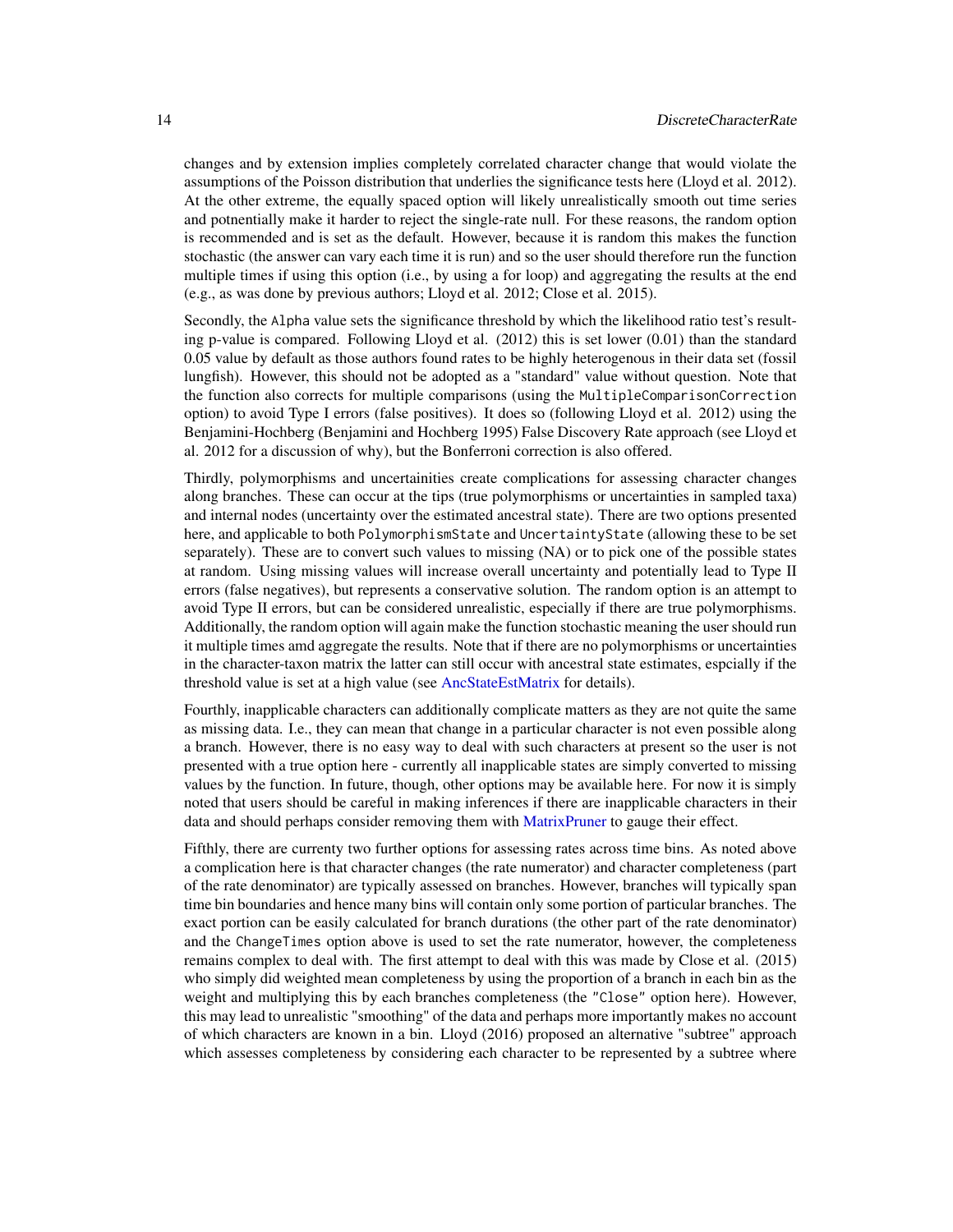# <span id="page-14-0"></span>DiscreteCharacterRate 15

only branches that are complete are retained then branch durations in each bin are summed across subtrees such that the duration term automatically includes completenes (the "Lloyd" option here). Here the latter is strongly recommended, for example, because this will lead to the same global rate across the whole tree as the branch, clade or character partitions, whereas the Close approach will not.

Sixthly, all character changes are weighted according to the weights provided in the input charactertaxon matrix. In many cases these will simply all be one, although see the equalise weights option in [ReadMorphNexus.](#page-42-1) However, when weights vary they can create some issues for the function. Specifcally, changes are expected to be in the same (integer) units, but if weights vary then they have to be modelled accordingly. I.e., a character twice the weight of another may lead to a single change being counted as two changes. This is most problematic when the user has continuous characters which are automatically converted to gap-weighted (Thiele 1993) characters. However, this conversion creates drastically down-weighted characters and hence the user may wish to set the EnsureAllWeightsAreIntegers option to TRUE. Note that reweighting will affect the results and hence shifting the weights of characters up or down will necessarily lead to shifts in the relative Type I and II errors. This is an unexplored aspect of such approaches, but is something the user should be aware of. More broadly it is recommended that continuous (or gap-weighted) characters be avoided when using these approaches.

Finally, the ramaining options (EstimateAllNodes, EstimateTipValues, InapplicablesAsMissing, PolymorphismBehaviour, UncertaintyBehaviour, and Threshold) are all simply passed directly to [AncStateEstMatrix](#page-2-1) for estimating the ancestral states and users should consult the help file for that function for further details.

Note that currently the function cannot deal with step matrices and that the terminal versus internal option from Brusatte et al. (2014) is yet to be implemented.

#### Value

|                               | InferredCharacterChanges                                                                                                                    |  |  |  |  |  |  |
|-------------------------------|---------------------------------------------------------------------------------------------------------------------------------------------|--|--|--|--|--|--|
|                               | Matrix of inferred character changes.                                                                                                       |  |  |  |  |  |  |
| IntrinsicCharacterRate        |                                                                                                                                             |  |  |  |  |  |  |
|                               | The intrinsic (global) character rate in changes per million years.                                                                         |  |  |  |  |  |  |
|                               | ContinuousCharactersConvertedToDiscrete                                                                                                     |  |  |  |  |  |  |
|                               | Whether or not continuous characters were converted to discrete characters (im-<br>portant for handling the data in downstream analys(es)). |  |  |  |  |  |  |
| <b>BranchPartitionResults</b> |                                                                                                                                             |  |  |  |  |  |  |
|                               | List of branch partition results (corresponding to BranchPartitionsToTest.<br>NULL if not requested.                                        |  |  |  |  |  |  |
| CharacterPartitionResults     |                                                                                                                                             |  |  |  |  |  |  |
|                               | List of character partition results (corresponding to CharacterPartitionsToTest.<br>NULL if not requested.                                  |  |  |  |  |  |  |
|                               | CladePartitionResults                                                                                                                       |  |  |  |  |  |  |
|                               | List of clade partition results (corresponding to CladePartitionsToTest. NULL<br>if not requested.                                          |  |  |  |  |  |  |
|                               | TimeBinResults List of time bin partition results (corresponding to TimeBinPartitionsToTest.<br>NULL if not requested.                      |  |  |  |  |  |  |
|                               |                                                                                                                                             |  |  |  |  |  |  |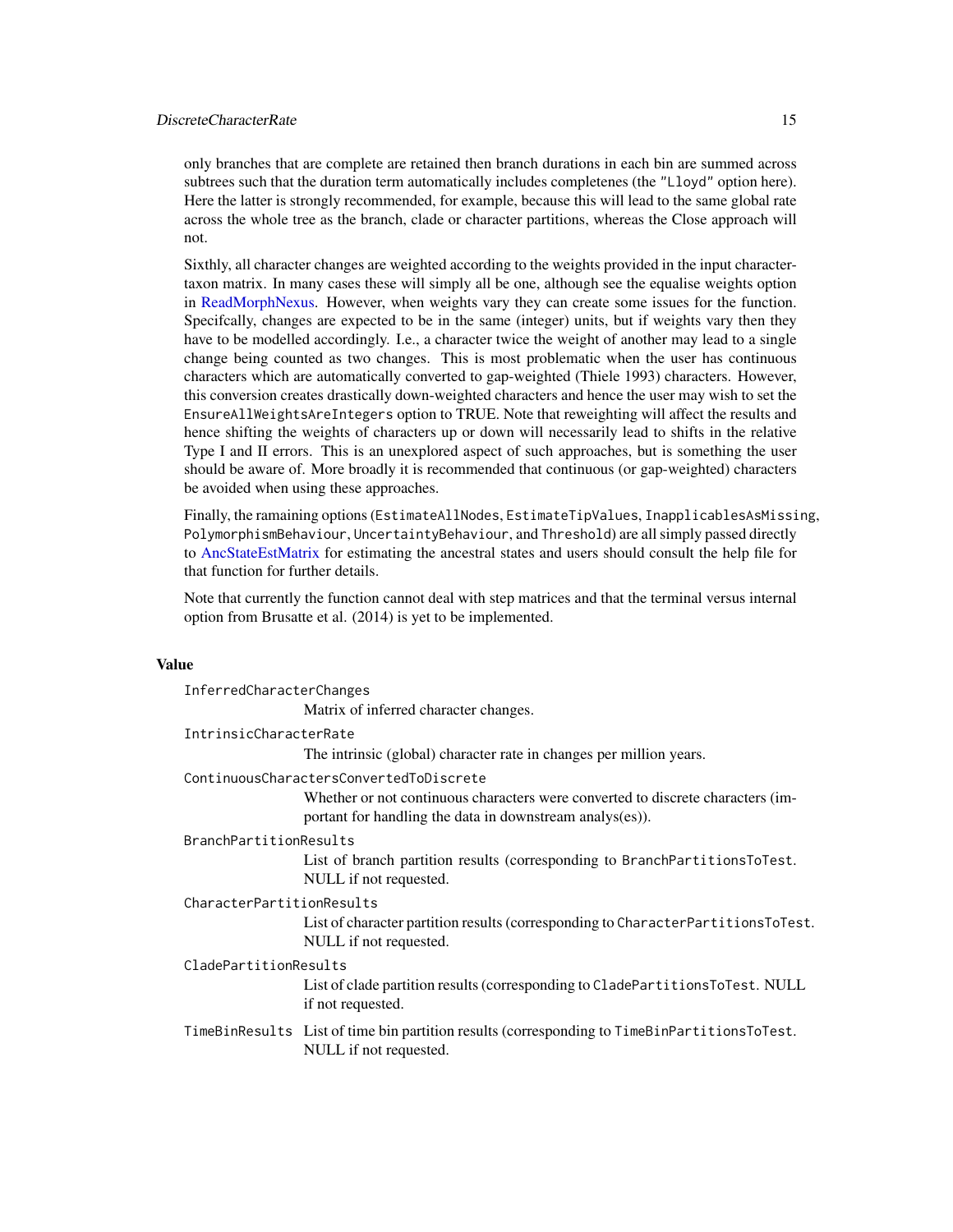#### Author(s)

Graeme T. Lloyd <graemetlloyd@gmail.com> and Steve C. Wang <scwang@swarthmore.edu>

#### References

Benjamini, Y. and Hochberg, Y., 1995. Controlling the false discovery rate: a practical and powerful approach to multiple testing. Journal of the Royal Statistical Society, Series B, 57, 289-300.

Brusatte, S. L., Lloyd, G. T., Wang, S. C. and Norell, M. A., 2014. Gradual assembly of avian body plan culminated in rapid rates of evolution across dinosaur-bird transition. Current Biology, 24, 2386-2392.

Close, R. A., Friedman, M., Lloyd, G. T. and Benson, R. B. J., 2015. Evidence for a mid-Jurassic adaptive radiation in mammals. Current Biology, 25, 2137-2142.

Cloutier, R., 1991. Patterns, trends, and rates of evolution within the Actinistia. Environmental Biology of Fishes, 32, 23–58.

Lloyd, G. T., 2016. Estimating morphological diversity and tempo with discrete character-taxon matrices: implementation, challenges, progress, and future directions. Biological Journal of the Linnean Society, 118, 131-151.

Lloyd, G. T., Wang, S. C. and Brusatte, S. L., 2012. Identifying heterogeneity in rates of morphological evolution: discrete character change in the evolution of lungfish (Sarcopterygii; Dipnoi). Evolution, 66, 330-348.

Ruta, M., Wagner, P. J. and Coates, M. I., 2006. Evolutionary patterns in early tetrapods. I. Rapid initial diversification followed by decrease in rates of character change. Proceedinsg of the Royal Society of London B, 273, 2107–2111.

Thiele, K.. 1993. The Holy Grail of the perfect character: the cladistic treatment of morphometric data. Cladistics, 9, 275-304.

```
# Set random seed:
set.seed(17)
# Generate a random tree for the Michaux data set:
tree <- rtree(nrow(Michaux1989$Matrix_1$Matrix))
# Update taxon names to match those in the data matrix:
tree$tip.label <- rownames(Michaux1989$Matrix_1$Matrix)
# Set root time by making youngest taxon extant:
tree$root.time <- max(diag(vcv(tree)))
# Get discrete character rates:
x <- DiscreteCharacterRate(tree = tree, CladisticMatrix =
 Michaux1989, TimeBins = seq(from = tree$root.time,
  to = 0, length.out = 5), BranchPartitionsToTest =
 lapply(as.list(1:nrow(tree$edge)), as.list),
 CharacterPartitionsToTest = lapply(as.list(1:3),
 as.list), CladePartitionsToTest =
```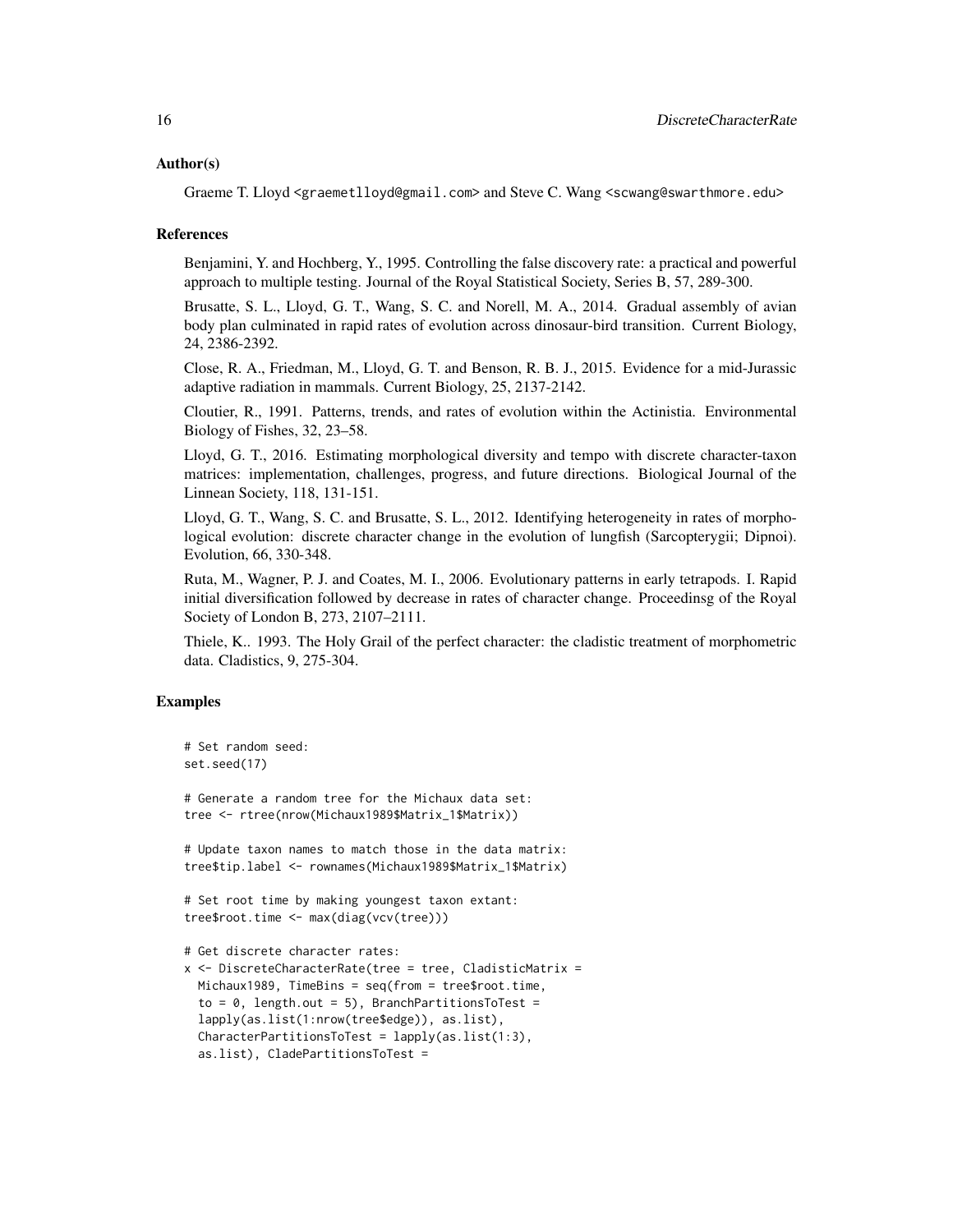#### <span id="page-16-0"></span>DolloSCM 17

```
lapply(as.list(Ntip(tree) + (2:Nnode(tree))),
as.list), TimeBinPartitionsToTest =
lapply(as.list(1:4), as.list), ChangeTimes =
"random", Alpha = 0.01, PolymorphismState =
"missing", UncertaintyState = "missing",
InapplicableState = "missing", TimeBinApproach =
"Lloyd")
```
DolloSCM *Stochastic Character Map For Dollo Character*

# Description

Given a tree with binary tip states produces a stochastic Dollo character map.

#### Usage

DolloSCM(tree, tip.states)

#### Arguments

| tree       | A tree in phylo format with barnch lengths and a value for \$root.time.        |
|------------|--------------------------------------------------------------------------------|
| tip.states | A vector of tip states (must be 0 or 1) with names matching tree \$tip. label. |

#### Details

A non-ideal solution to the problem of generating a stochastic character map for a Dollo character (i.e., a single gain of the derived state (1) with any number of losses).

The function operates as follows:

1) Establishes least inclusive clade exhibiting the derived state (1). 2) Assumes single gain occurred on branch subtending this clade and with equal probability of occurring at any point along the branch. 3) Treats inclusive clade as a subtree and places a strong prior on the root of the derived state (1). 4) Calls make. simmap from the phytools package to generate a stochastic character map using a model where only losses are possible. 5) Outputs both the stochastic character map (time spent in each state on each branch) and a matrix of state changes.

(NB: As the map is stochastic the answer will be different each time the function is run and multiple replicates are strongly advised in order to ascertain uncertainty.)

This was the method used in Tarver et al. (2018).

#### Value

| Changes    | A matrix of all changes (gains and losses). |
|------------|---------------------------------------------|
| <b>SCM</b> | The stochastic character map.               |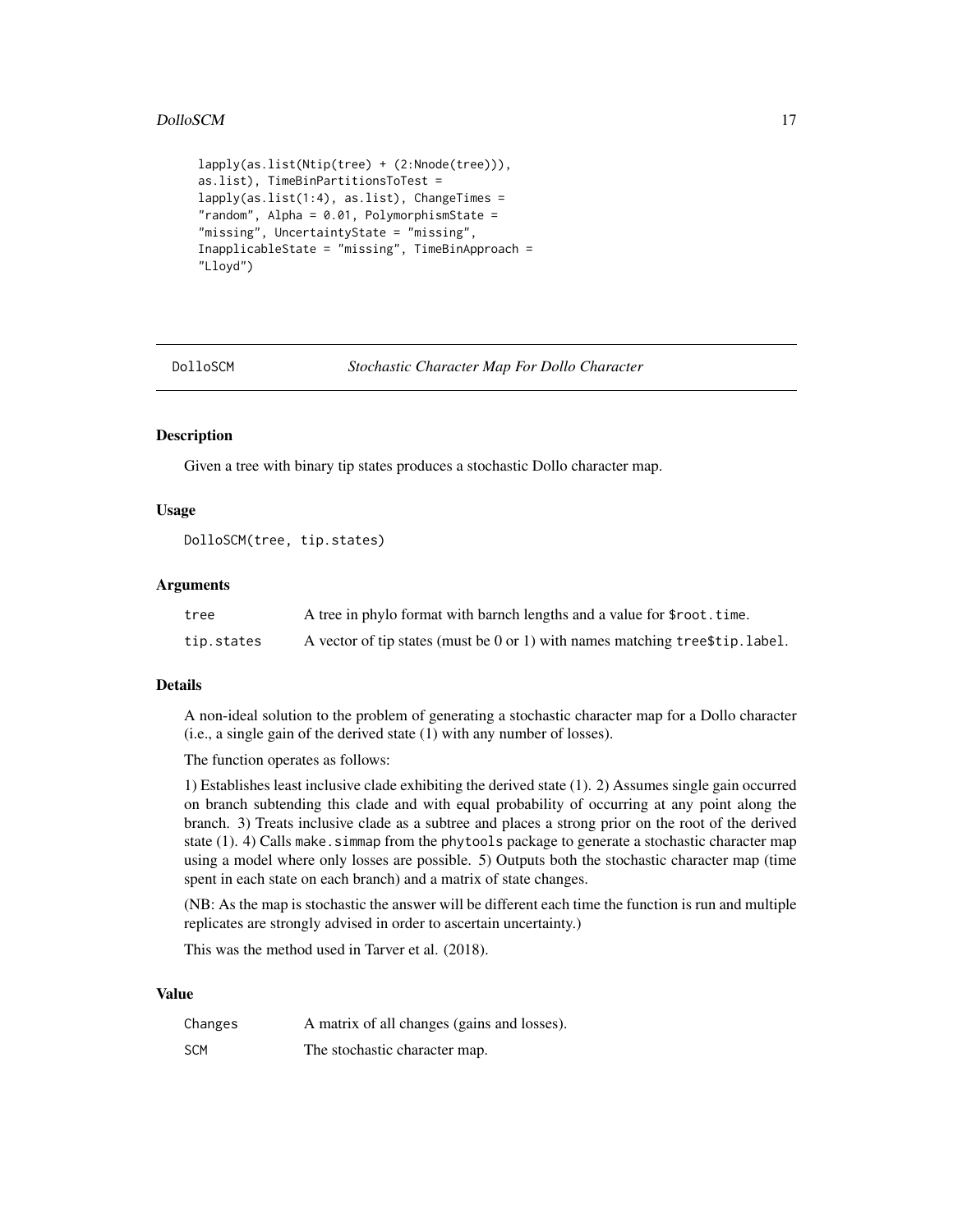#### <span id="page-17-0"></span>Author(s)

Graeme T. Lloyd <graemetlloyd@gmail.com>

# References

Tarver, J. E., Taylor, R. S., Puttick, M. N., Lloyd, G. T., Pett, W., Fromm, B., Schirrmeister, B. E., Pisani, D., Peterson, K. J. and Donoghue, P. C. J., 2018. Well-annotated microRNAomes do not evidence pervasive miRNA loss. Genome Biology and Evolution, 6, 1457-1470.

# Examples

```
# Create a random 10-taxon tree:
tree <- rtree(10)
# Arbitrarily add a root.time value of 100 Ma:
tree$root.time <- 100
# Generate random tip states (0s and 1s):
tip.states \leq sample(c(0, 1), 10, replace = TRUE)
# Add labels to tip states:
names(tip.states) <- tree$tip.label
# Get a single stochastic character map:
out <- DolloSCM(tree, tip.states)
# View matrix of changes:
out$Changes
```
EdgeLengthsInBins *Edge-lengths present in time-bins*

# View stochastic character map (time spent in each state on each branch):

# Description

out\$SCM

Given a time-scaled tree and set of time bin boundaries will sum the edge-lengths present in each bin.

# Usage

```
EdgeLengthsInBins(tree, time.bins, pruned.tree = NULL)
```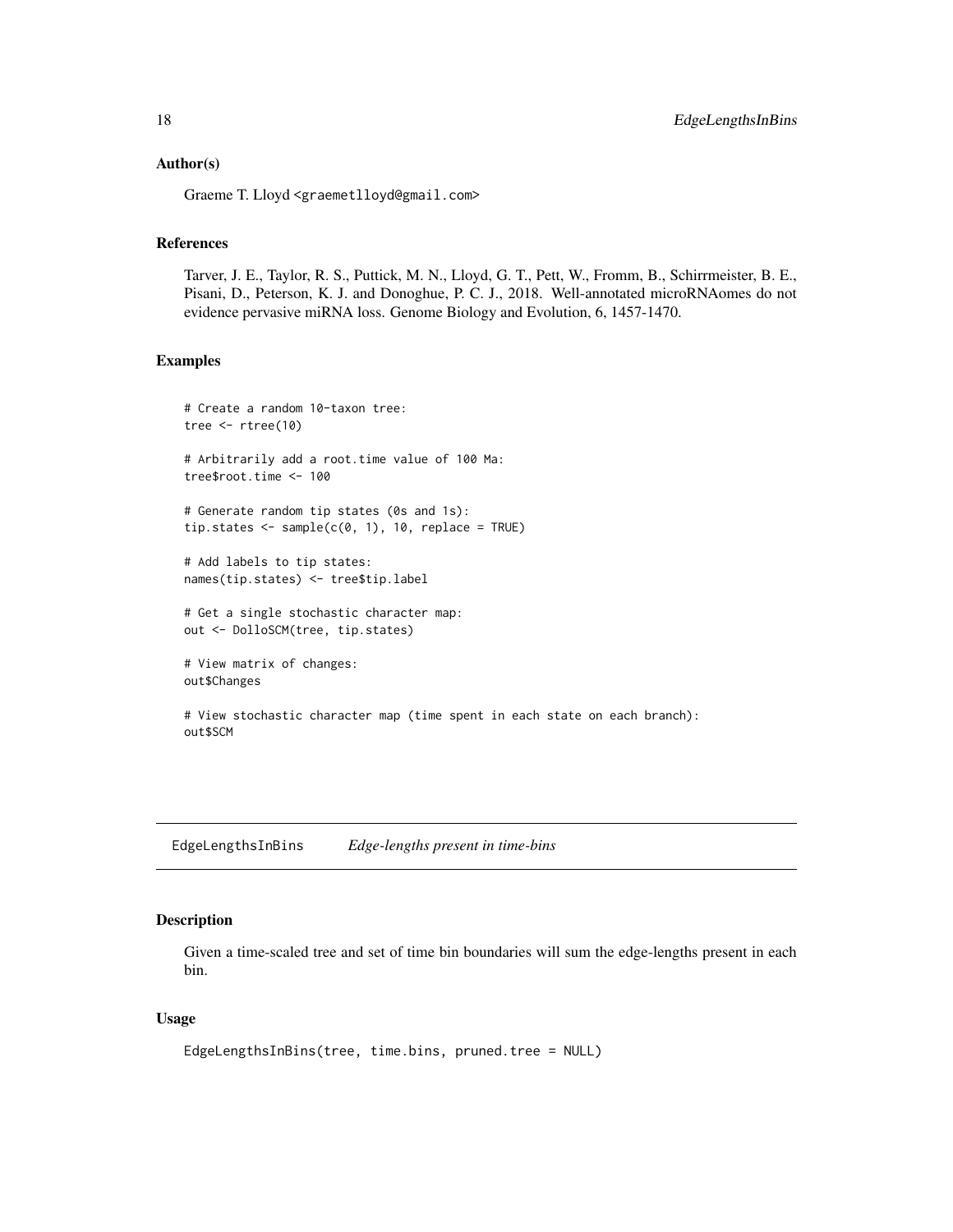#### **Arguments**

| tree        | A time-scaled tree in phylo format with a \$root. time value.                             |
|-------------|-------------------------------------------------------------------------------------------|
| time.bins   | A vector of ages in millions of years of time bin boundaries in old-to-young<br>order.    |
| pruned.tree | A time-scaled tree in phylo format with a \$root, time value that is a subset of<br>tree. |

# Details

Calculates the total edge length present in each of a series of time bins. This is intended as an internal function for rate calculations, but may be of use to someone.

The option of using a pruned. tree allows the user to correctly classify internal and terminal branches in a subtree of the larger tree. So for example, if taxa A and B are sisters then after pruning B the subtree branch leading to A is composed of an internal and a terminal branch on the complete tree.

# Value

edge.length.in.bin A vector giving the summed values in millions of years for each time bin. Names indicate the maximum and minimum values for each time bin. terminal.edge.length.in.bin As above, but counting terminal edges only. internal.edge.length.in.bin As above, but counting internal edges only.

# Author(s)

Graeme T. Lloyd <graemetlloyd@gmail.com>

#### Examples

```
# Create a random 10-taxon tree:
tree <- rtree(10)
```
# Add root age: tree\$root.time <- 100

```
# Create time bins:
time.bins <- seq(100, 0, length.out = 11)
```

```
# Get edge lengths for each bin:
EdgeLengthsInBins(tree, time.bins)
```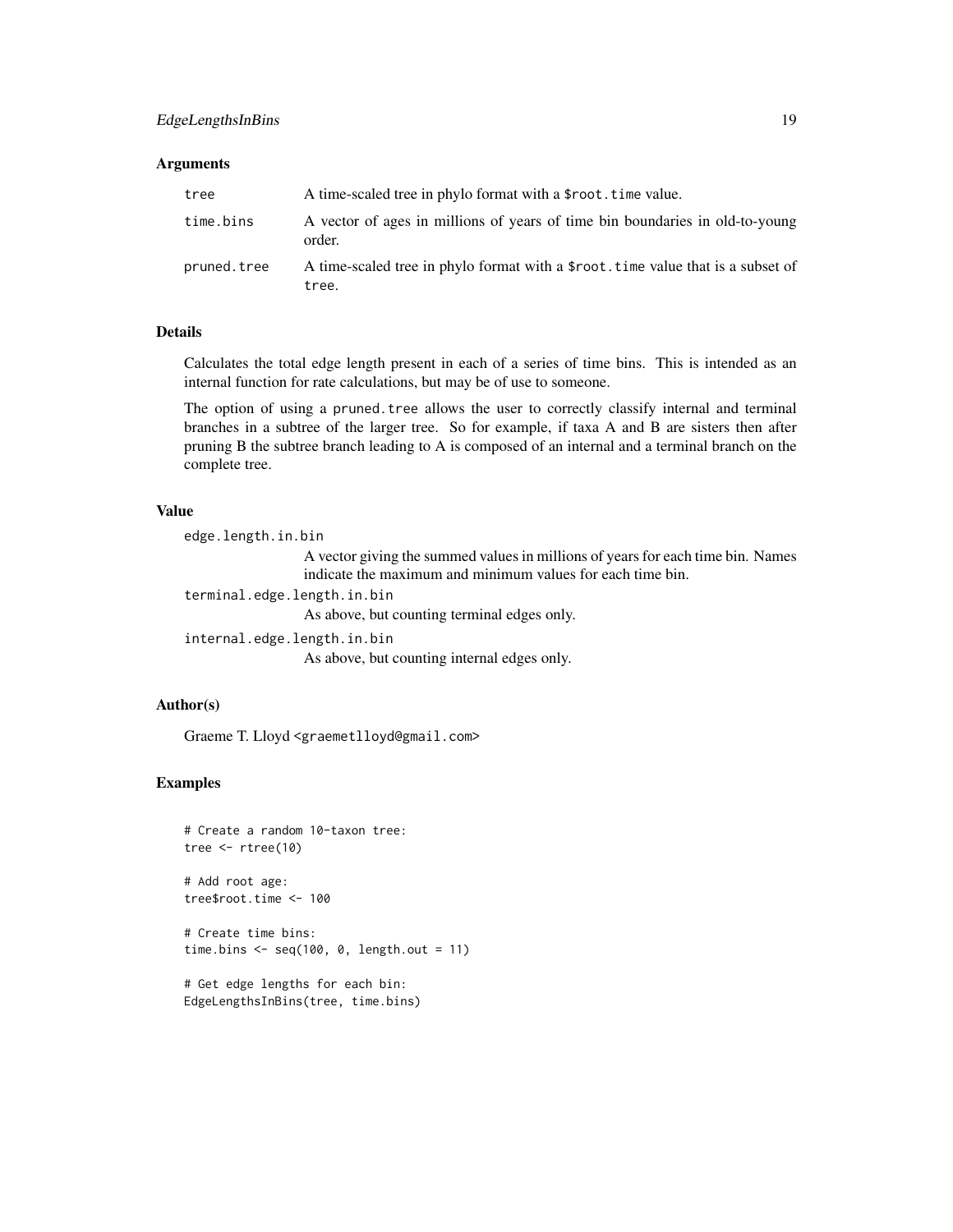<span id="page-19-0"></span>

# Description

Given two trees where one is a pruned version of the other gives matching edges and nodes of pruned tree to original tree.

# Usage

EdgeMatch(original.tree, pruned.tree)

# Arguments

original.tree A tree in phylo format. pruned.tree A tree in phylo format that represents a pruned version of original.tree.

# Details

Finds matching edge(s) and node(s) for a pruned tree in the original tree from which it was created. This is intended as an internal function, but may be of use to someone.

# Value

| matching edges A list of the matching edges.       |
|----------------------------------------------------|
| matching, nodes A matrix of matching node numbers. |
| removed edges A vector of the removed edges.       |

#### Author(s)

Graeme T. Lloyd <graemetlloyd@gmail.com>

# Examples

```
# Create a random 10-taxon tree:
original.tree <- rtree(10)
# Remove three leaves:
pruned.tree <- drop.tip(original.tree, c("t1", "t3", "t8"))
# Find matching edges:
X <- EdgeMatch(original.tree, pruned.tree)
# Show matching edges:
```
X\$matching.edges

# Show removed edges: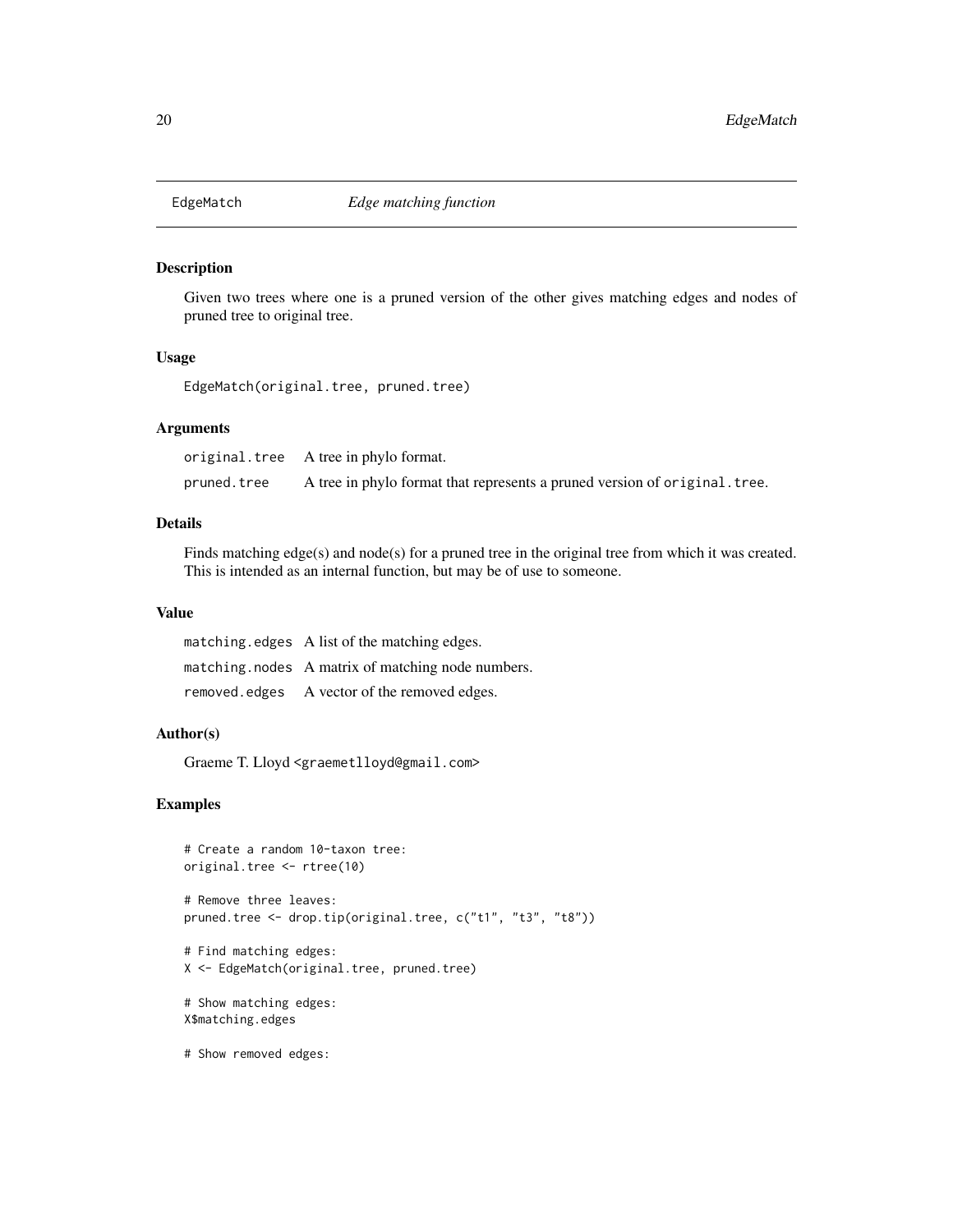# <span id="page-20-0"></span>FindAncestor 21

X\$removed.edges

FindAncestor *Find ancestor*

# Description

Finds the last common ancestor (node) of a set of two or more descendant tips.

# Usage

```
FindAncestor(descs, tree)
```
#### Arguments

| descs | A vector of mode character representing the tip names for which an ancestor is |
|-------|--------------------------------------------------------------------------------|
|       | sought.                                                                        |
| tree  | The tree as a phylo object.                                                    |

# Details

Intended for use as an internal function for [TrimMorphDistMatrix,](#page-48-1) but potentially of more general use.

#### Value

anc.node The ancestral node number.

#### Author(s)

Graeme T. Lloyd <graemetlloyd@gmail.com>

```
# Create a simple four-taxon tree:
tree \leq read.tree(text = "(A,(B,(C,D)));")
# Plot the tree:
plot(tree)
# Add nodelabels and show that the most recent common
# ancestor of B, C, and D is node 6:
nodelabels()
# Use FindAncestor to show that the most recent common
# ancestor of B, C, and D is node 6:
FindAncestor(c("B", "C", "D"), tree)
```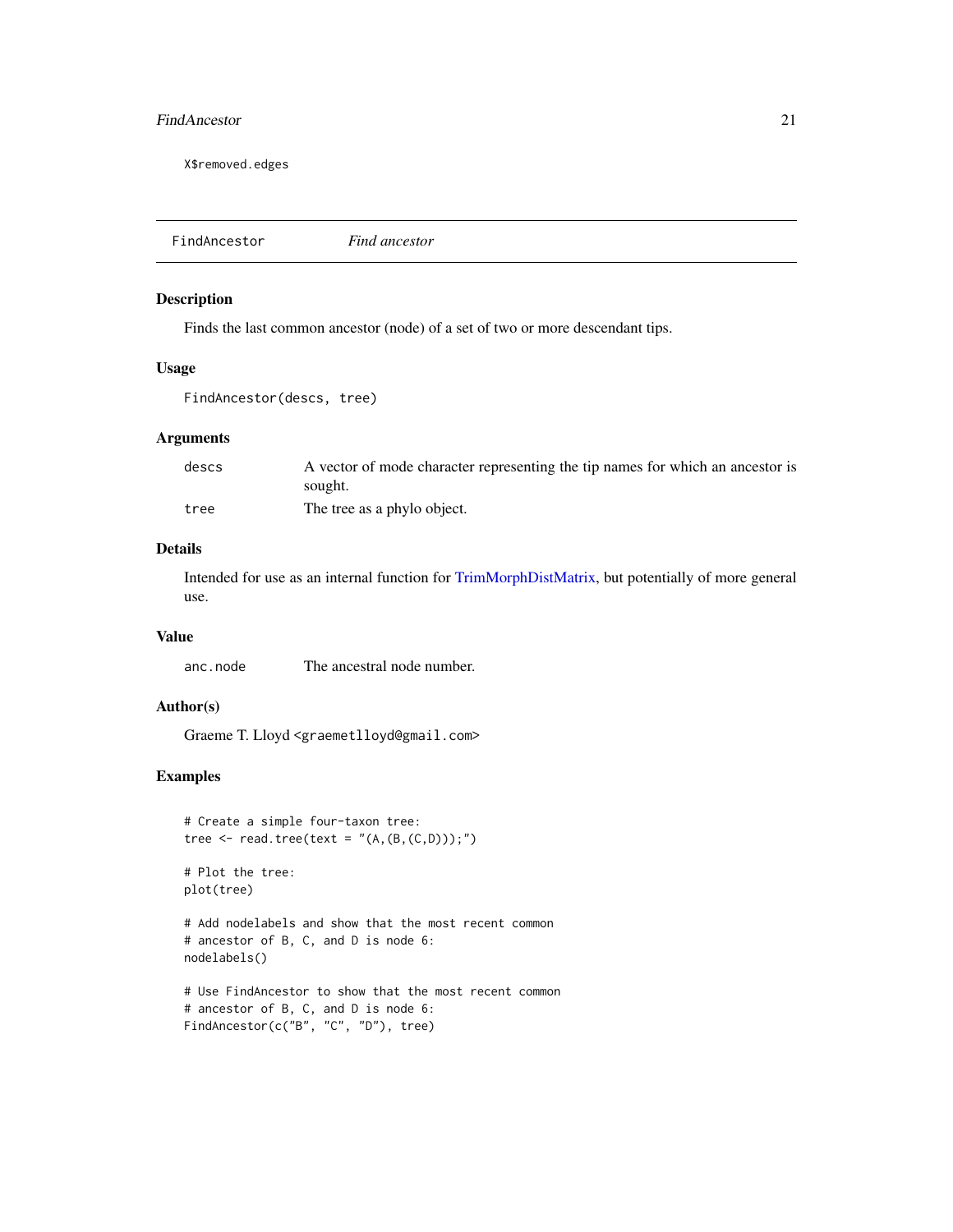<span id="page-21-0"></span>FindLinkedEdges *Find linked edges for a tree*

# Description

Given a tree finds edges that are linked to each other.

# Usage

FindLinkedEdges(tree)

# Arguments

tree A tree (phylo object).

# Details

Finds all edges that link (share a node) with each edge of a tree.

This is intended as an internal function, but may be of use to someone else.

# Value

Returns a matrix where links are scored 1 and everything else 0. The diagonal is left as zero.

# Author(s)

Graeme T. Lloyd <graemetlloyd@gmail.com>

```
# Create a simple four-taxon tree:
tree \leq read.tree(text="(A,(B,(C,D)));")
```

```
# Find linked (1) edges matrix for tree:
FindLinkedEdges(tree)
```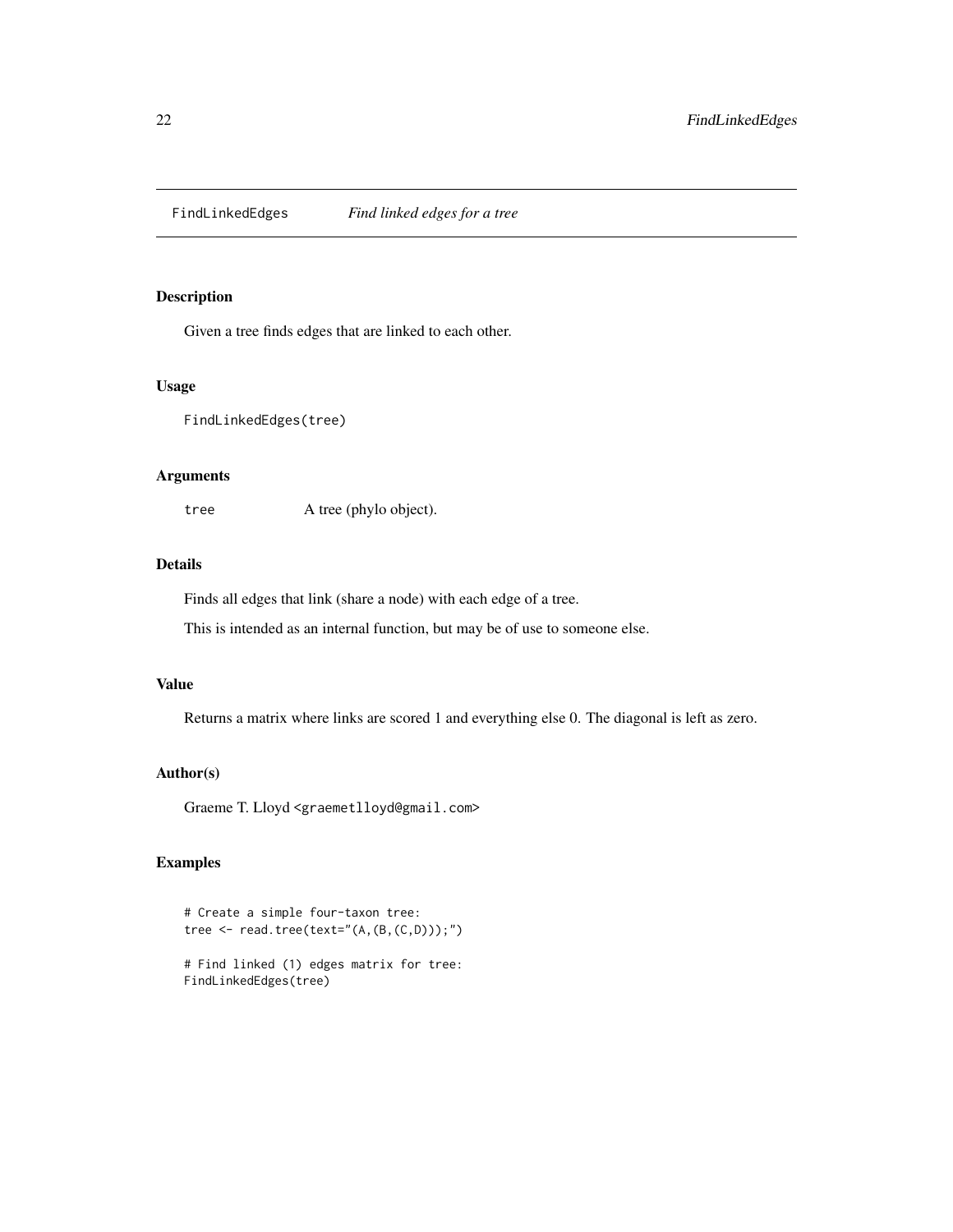<span id="page-22-0"></span>

#### Description

The character-taxon matrix from Gauthier (1986).

# Format

A character-taxon matrix in the format imported by [ReadMorphNexus.](#page-42-1)

#### References

Gauthier, J. A., 1986. Saurischian monophyly and the origin of birds. In Padian, K. (ed.) The Origin of Birds and the Evolution of Flight. Towne and Bacon, San Francisco, CA, United States, 1-55.

<span id="page-22-1"></span>GetAllStateChanges *Finds all state changes on a tree using stochastic character mapping*

#### Description

Takes a cladistic matrix and time-scaled tree and makes point estimates for every character change using stochastic character mapping.

#### Usage

```
GetAllStateChanges(CladisticMatrix, Tree, TimeBins, NSimulations = 10,
 PolymorphismBehaviour = "equalp", UncertaintyBehaviour = "equalp",
 InapplicableBehaviour = "missing")
```
#### Arguments

CladisticMatrix

|                       | A character-taxon matrix in the format imported by ReadMorphNexus.                                            |  |
|-----------------------|---------------------------------------------------------------------------------------------------------------|--|
| Tree                  | A time-scaled tree (phylo object) that represents the relationships of the taxa in<br>CladisticMatrix.        |  |
| TimeBins              | A vector of ages representing the boundaries of a series of time bins.                                        |  |
| NSimulations          | The number of simulations to perform (passed to make. simmap.                                                 |  |
| PolymorphismBehaviour |                                                                                                               |  |
|                       | What to do with polymorphic $(x)$ characters. One of "equalp", "missing", or<br>"random". See details.        |  |
| UncertaintyBehaviour  |                                                                                                               |  |
|                       | What to do with uncertain ( <i>l</i> ) characters. One of "equalp", "missing", or "ran-<br>dom". See details. |  |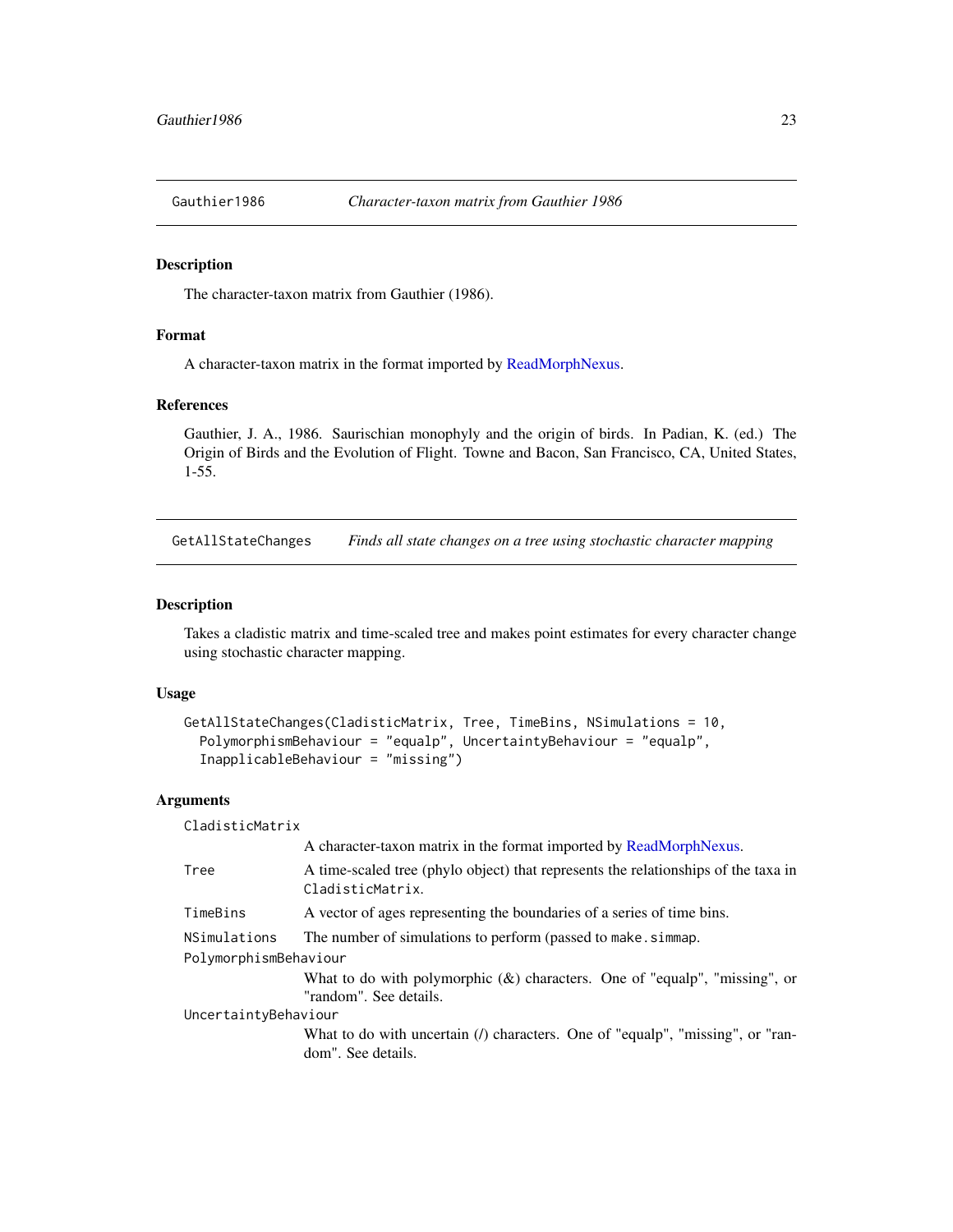<span id="page-23-0"></span>InapplicableBehaviour

What to do with inapplicable characters. Only one option currently ("missing"). See details.

# Details

Important: this function is not yet complete and should not be used.

A wrapper function for [make.simmap](#page-0-0) in the [phytools](#page-0-0) package.

This function is intended to enumerate all possible changes on a tree (including to and from missing or inapplicable states) under the assumptions of stochastic character mapping as an alternative means of establishing branch-lengths (for rate analyses) or recording the state occupied at a particular point in time for disparity analyses.

#### Value

RootStates A matrix of the root states for each character (column) and simulation (rows). AllStateChanges

> A matrix of rows for each change with columns corresponding to the character, the simulation number, the edge number, the time the change occurred, and the start and end states.

CharacterTimes A vector of the sampled tree-length (in Ma) for each character.

#### EdgeLengthsPerBin

A matrix of time bins (columns) and characters (rows) indicating the sampled tree-length (in Ma).

TerminalEdgeLengthsPerBin

As above, but for terminal edges only.

InternalEdgeLengthsPerBin

As above, but for internal edges only.

#### Author(s)

Graeme T. Lloyd <graemetlloyd@gmail.com>

```
# Set random seed:
set.seed(2)
# Use Day 2016 as source matrix:
CladisticMatrix <- Day2016
# Prune out continuous characters:
CladisticMatrix <- MatrixPruner(CladisticMatrix =
 CladisticMatrix, blocks2prune = 1)
# Prune out majority of characters so
# example runs quickly:
CladisticMatrix <- MatrixPruner(CladisticMatrix =
```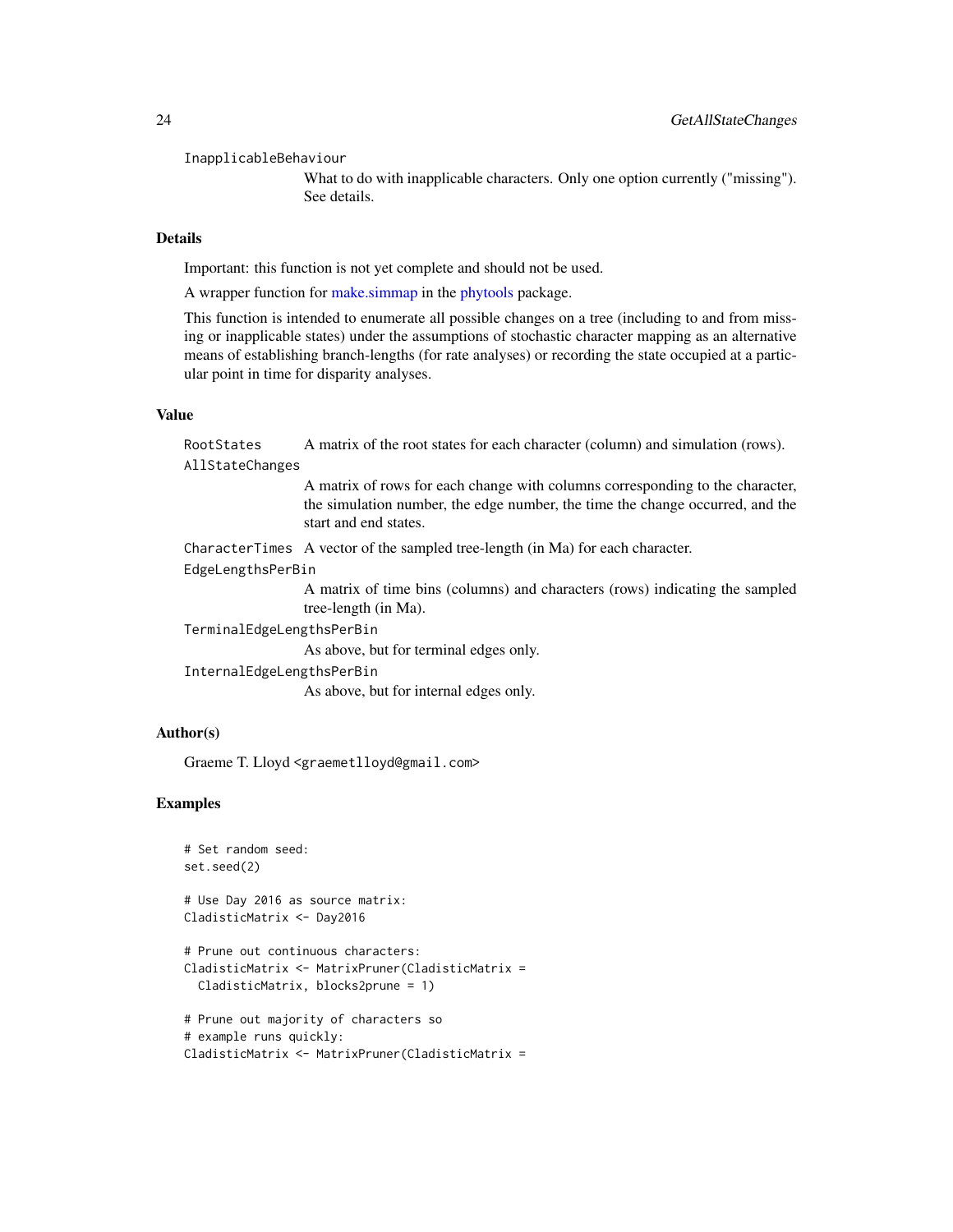# <span id="page-24-0"></span>GetDescendantEdges 25

```
CladisticMatrix, characters2prune = 1:32)
# Generete random tree for matrix taxa:
Tree <- rtree(nrow(Day2016$Matrix_1$Matrix))
# Add taxon names to tree:
Tree$tip.label <- rownames(Day2016$Matrix_1$Matrix)
# Add root age to tree:
Tree$root.time <- max(diag(vcv(Tree)))
# Get all state changes for two simulations:
StateChanges <-
 GetAllStateChanges(CladisticMatrix = CladisticMatrix,
 Tree = Tree, TimeBins = seq(Tree$root.time, 0,
 length.out = 3), NSimulations = 2)
# View matrix of all stochstic character changes:
StateChanges$AllStateChanges
# View vector of sampled time for each
# character:
StateChanges$CharacterTimes
# View matrix of edge lengths in each time bin:
StateChanges$EdgeLengthsPerBin
# View matrix of termnial edge lengths in each time bin:
StateChanges$TerminalEdgeLengthsPerBin
# View matrix of internal edge lengths in each time bin:
StateChanges$InternalEdgeLengthsPerBin
```
GetDescendantEdges *Gets descendant edges of an internal node*

# Description

Returns all descendant edges of an internal node for a phylo object.

#### Usage

```
GetDescendantEdges(n, tree)
```
#### Arguments

|      | An integer corresponding to the internal node for which the descendant edges |
|------|------------------------------------------------------------------------------|
|      | are sought.                                                                  |
| tree | A tree as a phylo object.                                                    |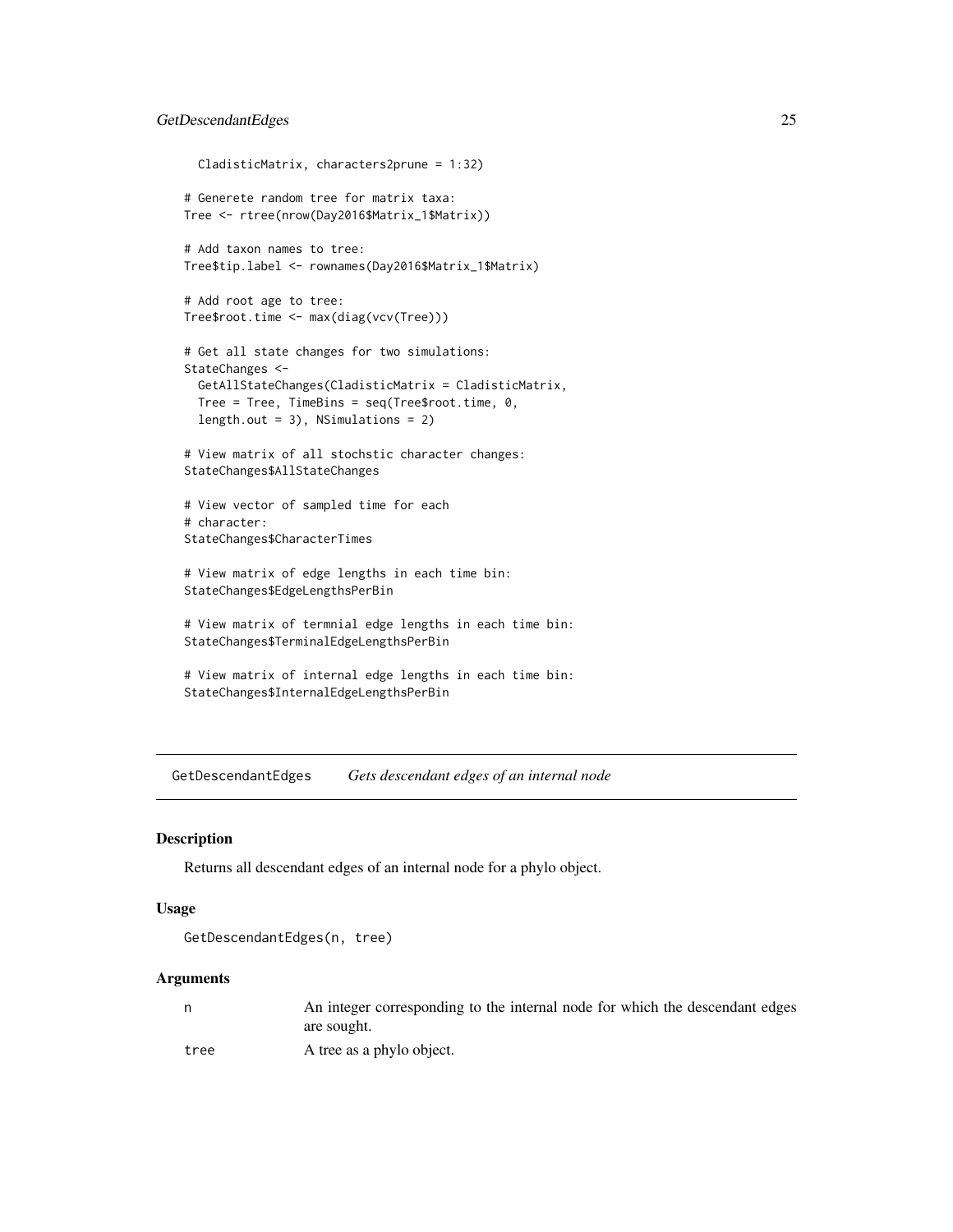# <span id="page-25-0"></span>Details

Returns a vector of integers corresponding to row numbers in \$edge or cells in \$edge.length of the descendant edges of the internal node supplied.

# Author(s)

Graeme T. Lloyd <graemetlloyd@gmail.com>

# Examples

```
# Create simple four-taxon tree:
tree <- read.tree(text = "(A, (B, (C, D)));")
# Plot tree:
plot(tree)
# Add nodelabels:
nodelabels()
# Add edgelabels (note that edges 5 and 6
# are descendants of node 7):
edgelabels()
# Use GdtDescendantEdges to show that edges
# 5 and 6 are descendants of node 7:
GetDescendantEdges(7, tree)
```
GetNodeAges *Returns node ages for a time-scaled tree*

# Description

Given a tree with branch-lengths scaled to time and a value for \$root. time will return a vector of node ages.

# Usage

```
GetNodeAges(tree)
```
#### Arguments

tree A tree (phylo object) with branch lengths representing time and a value for \$root.time.

# Details

Returns a vector of node ages (terminal and internal) labelled by their node number.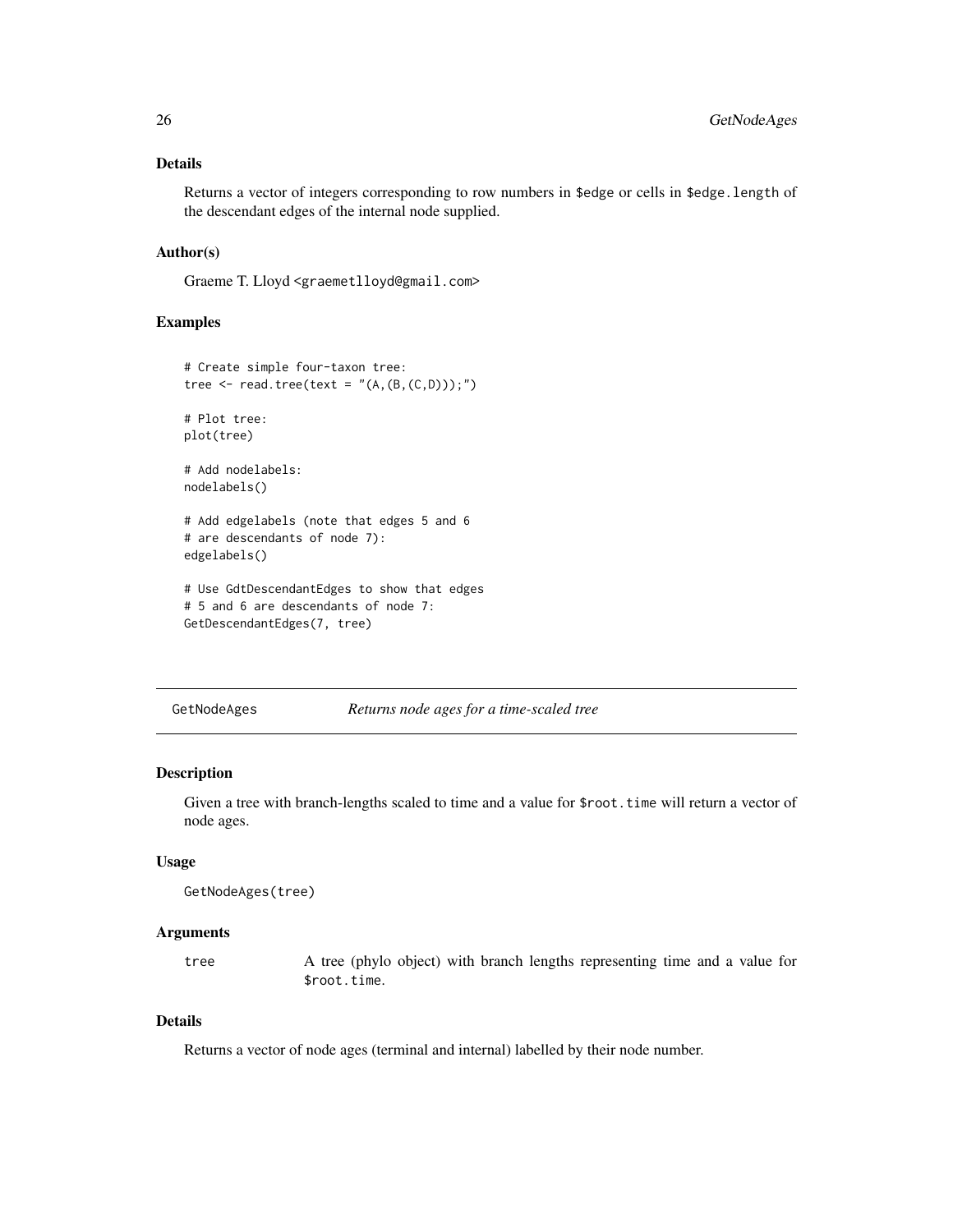# <span id="page-26-0"></span>MakeMorphMatrix 27

# Author(s)

Graeme T. Lloyd <graemetlloyd@gmail.com>

# Examples

```
# Create simple four-taxon tree with edge lengths all
# set to 1 Ma:
tree <- read.tree(text="(A:1,(B:1,(C:1,D:1):1):1);")
# Set root.time as 10 Ma:
tree$root.time <- 10
# Get node ages:
GetNodeAges(tree)
```
MakeMorphMatrix *Creates a morphological data file from a matrix*

# Description

Creates a morphological data file from a character-taxon matrix.

# Usage

```
MakeMorphMatrix(CharacterTaxonMatrix, header = "", weights = NULL,
 ordering = NULL, symbols = NULL, equalise.weights = FALSE)
```
# Arguments

| CharacterTaxonMatrix |                                                                                                                               |
|----------------------|-------------------------------------------------------------------------------------------------------------------------------|
|                      | A Character-Taxon (columns-rows) matrix, with taxon names as rownames.                                                        |
| header               | A scalar indicating any header text (defaults to an empty string: "").                                                        |
| weights              | A vector specifying the weights used (if not specified defaults to 1).                                                        |
| ordering             | A vector indicating whether characters are ordered ("ord") or unordered ("un-<br>ord") (if no specified defaults to ordered). |
| symbols              | The symbols to use if writing to a file (defaults to the numbers 0:9 then the letters<br>$A$ to V).                           |
| equalise.weights     |                                                                                                                               |
|                      | Optional that overrides the weights specified above make all characters truly<br>equally weighted.                            |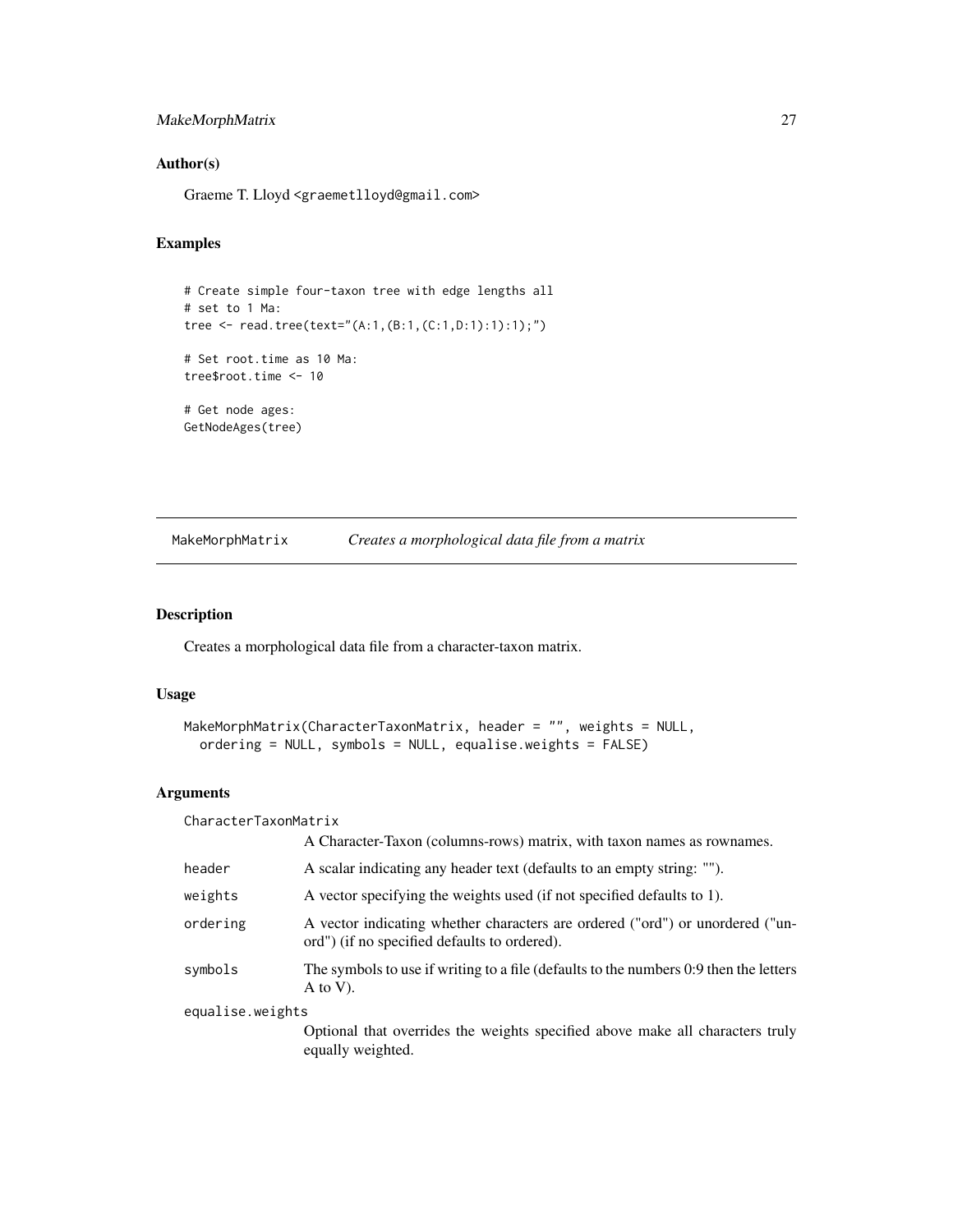# Details

Claddis generally assumes that matrices will be imported into R from the #NEXUS format, but in some cases (e.g., when using simulated data) it might be desirable to build a matrix within R. This function allows the user to convert such a matrix into the format required by other Claddis functions as long as it only contains a single block.

NB: Currently the function cannot deal directly with step matrices or continuous characters.

#### Value

| Topper   | Contains any header text or step matrices and pertains to the entire file.                                                                                                                                                                                                                                                                                                                                                                                                                                                                                                                                                                     |
|----------|------------------------------------------------------------------------------------------------------------------------------------------------------------------------------------------------------------------------------------------------------------------------------------------------------------------------------------------------------------------------------------------------------------------------------------------------------------------------------------------------------------------------------------------------------------------------------------------------------------------------------------------------|
| Matrix_N | One or more matrix blocks (numbered 1 to N) with associated information<br>pertaining only to that matrix block. This includes the block name (if speci-<br>ficed, NA if not), the block datatype (one of "CONTINUOUS", "DNA", "NU-<br>CLEOTIDE", "PROTEIN", "RESTRICTION", "RNA", or "STANDARD"), the<br>actual matrix (taxa as rows, names stored as rownames and characters as columns),<br>the ordering type of each character ("ord" = ordered, "unord" = unordered), the<br>character weights, the minimum and maximum values (used by Claddis' dis-<br>tance functions), and the original characters (symbols, missing, and gap values) |
|          | used for writing out the data.                                                                                                                                                                                                                                                                                                                                                                                                                                                                                                                                                                                                                 |

# Author(s)

Graeme T. Lloyd <graemetlloyd@gmail.com>

# See Also

[ReadMorphNexus](#page-42-1)

```
# Create random 10-by-50 matrix:
CharacterTaxonMatrix <- matrix(sample(c("0", "1", "0&1", NA, ""),
 500, replace = TRUE), nrow = 10, dimnames =
 list(apply(matrix(sample(LETTERS, 40,
 replace = TRUE, nrow = 10, 1, past,collapse = ""), c())
```

```
# Reformat for use elsewhere in Claddis:
MakeMorphMatrix(CharacterTaxonMatrix)
```
<span id="page-27-0"></span>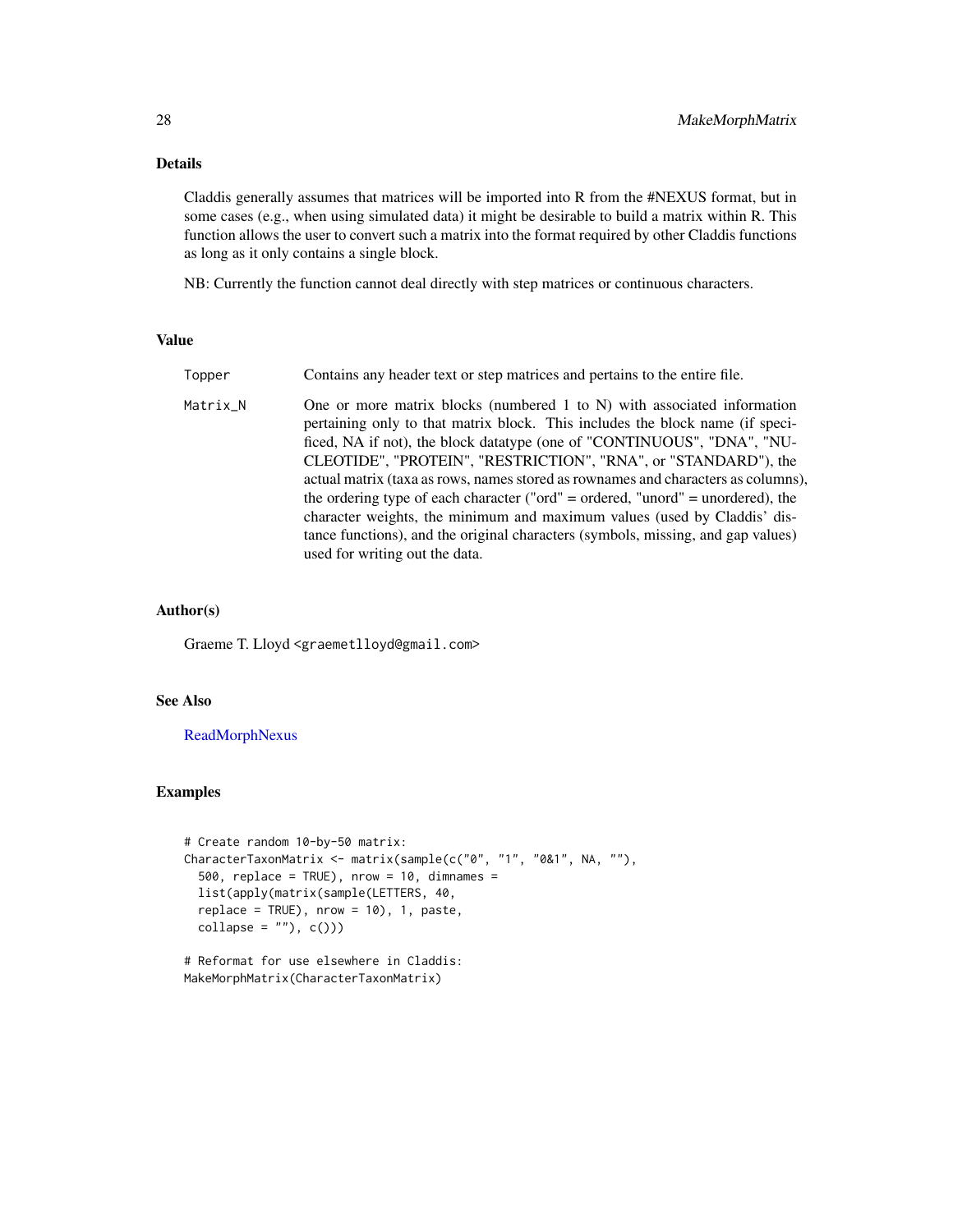<span id="page-28-1"></span><span id="page-28-0"></span>

# Description

Prunes a character matrix of characters, taxa, or both.

# Usage

```
MatrixPruner(CladisticMatrix, blocks2prune = c(),
  characters2prune = c(), taxa2prune = c(), removeinvariant = FALSE)
```
# Arguments

| CladisticMatrix  |                                                                                                       |  |
|------------------|-------------------------------------------------------------------------------------------------------|--|
|                  | The cladistic matrix in the format imported by ReadMorphNexus.                                        |  |
| blocks2prune     | A vector of number(s) of any blocks to prune.                                                         |  |
| characters2prune |                                                                                                       |  |
|                  | A vector of character numbers to prune.                                                               |  |
| taxa2prune       | A vector of taxon names to prune (these must be present in rownames (CladisticMatrix\$matrix).        |  |
| removeinvariant  |                                                                                                       |  |
|                  | A logical for whether invariant characters should (TRUE) or should not (FALSE,<br>default) be pruned. |  |
|                  |                                                                                                       |  |

# Details

Removing characters or taxa from a matrix imported using [ReadMorphNexus](#page-42-1) is not simple due to associated vectors for ordering, character weights etc. To save repetitively pruning each part this function takes the matrix as input and vector(s) of either block numbers, character numbers, taxon names, or any combination thereof and returns a matrix with these items removed. Minimum and maximum values (used by [MorphDistMatrix\)](#page-30-1) are also updated and the user has the option to remove constant characters this way as well (e.g, to reduce the memory required for a DNA matrix).

# Author(s)

Graeme T. Lloyd <graemetlloyd@gmail.com>

# See Also

[ReadMorphNexus](#page-42-1)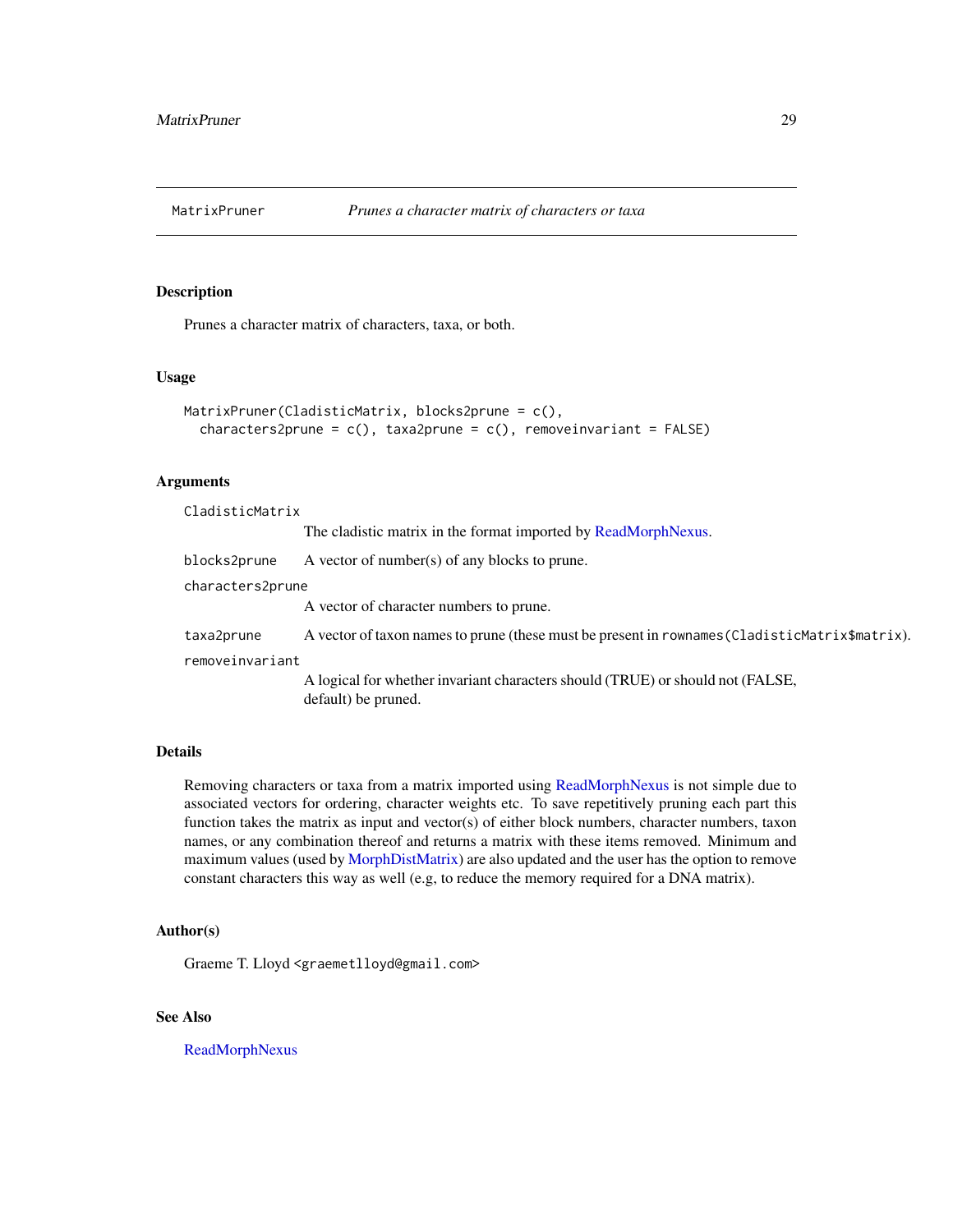# <span id="page-29-0"></span>Examples

```
# Remove the outgroup taxon and characters 11 and 53 from Gauthier1986:
prunedmatrix <- MatrixPruner(CladisticMatrix = Gauthier1986, characters2prune = c(11, 53),
 taxa2prune = c("Outgroup"))
# Show priuned matrix:
prunedmatrix$Matrix_1$Matrix
```
Michaux1989 *Character-taxon matrix from Michaux 1989*

# Description

The character-taxon matrix from Michaux (1989).

#### Format

A character-taxon matrix in the format imported by [ReadMorphNexus.](#page-42-1)

#### References

Michaux, B., 1989. Cladograms can reconstruct phylogenies: an example from the fossil record. Alcheringa, 13, 21-36.

MinSpanTreeEdges *Get edges of minimum spanning tree*

#### Description

Returns edges of a minimum spanning tree given a distance matrix.

#### Usage

```
MinSpanTreeEdges(dist.matrix)
```
#### Arguments

dist.matrix A square matrix of distances between objects.

# Details

This function is a wrapper for [mst](#page-0-0) in the [ape](#page-0-0) package, but returns a vector of edges rather than a square matrix of links.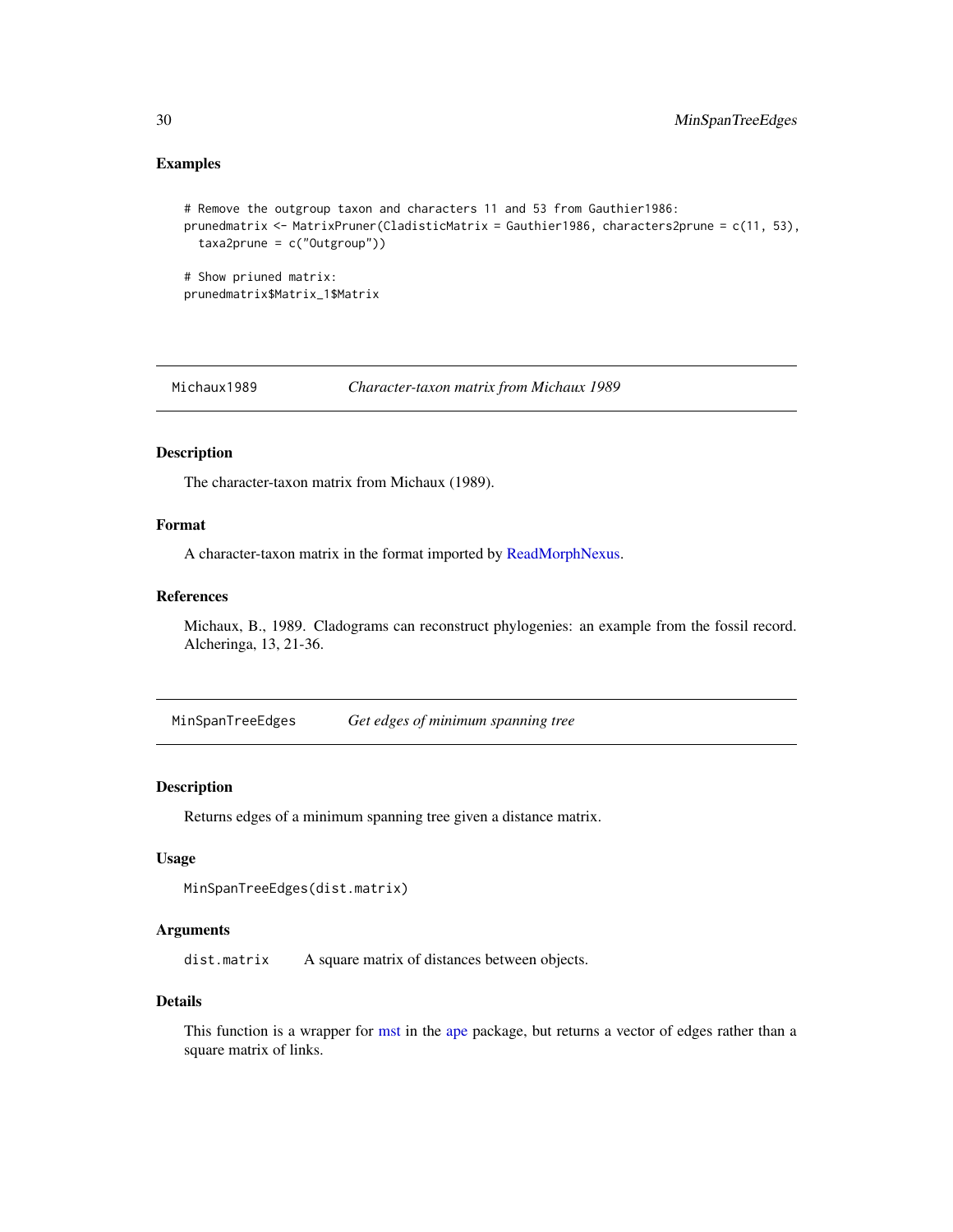# <span id="page-30-0"></span>MorphDistMatrix 31

# Value

A vector of named edges (X->Y) with their distances. The sum of this vector is the length of the minimum spanning tree.

#### Author(s)

Graeme T. Lloyd <graemetlloyd@gmail.com>

# Examples

```
# Create a simple square matrix of distances:
dist.matrix <- matrix(c(0,1,2,3,1,0,1,2,2,1,0,1,3,2,1,0), nrow = 4,
  dimnames = list(LETTERS[1:4], LETTERS[1:4]))
# Show matrix to confirm that the off diagonal has the shortest
# distances:
dist.matrix
# Use MinSpanTreeEdges to get the edges for the minimum spanning
# tree:
MinSpanTreeEdges(dist.matrix)
# Use sum of MinSpanTreeEdges to get the length of the minimum
# spanning tree:
sum(MinSpanTreeEdges(dist.matrix))
```
<span id="page-30-1"></span>MorphDistMatrix *Get distance matrices from a cladistic matrix*

#### Description

Takes a cladistic morphological dataset and converts it into a set of pairwise distances.

# Usage

```
MorphDistMatrix(CladisticMatrix, Distance = "MORD", GEDType = "Wills",
 TransformDistances = "arcsine_sqrt",
 PolymorphismBehaviour = "min.difference",
 UncertaintyBehaviour = "min.difference",
  InapplicableBehaviour = "missing", CharacterDependencies = NULL,
  Alpha = 0.5)
```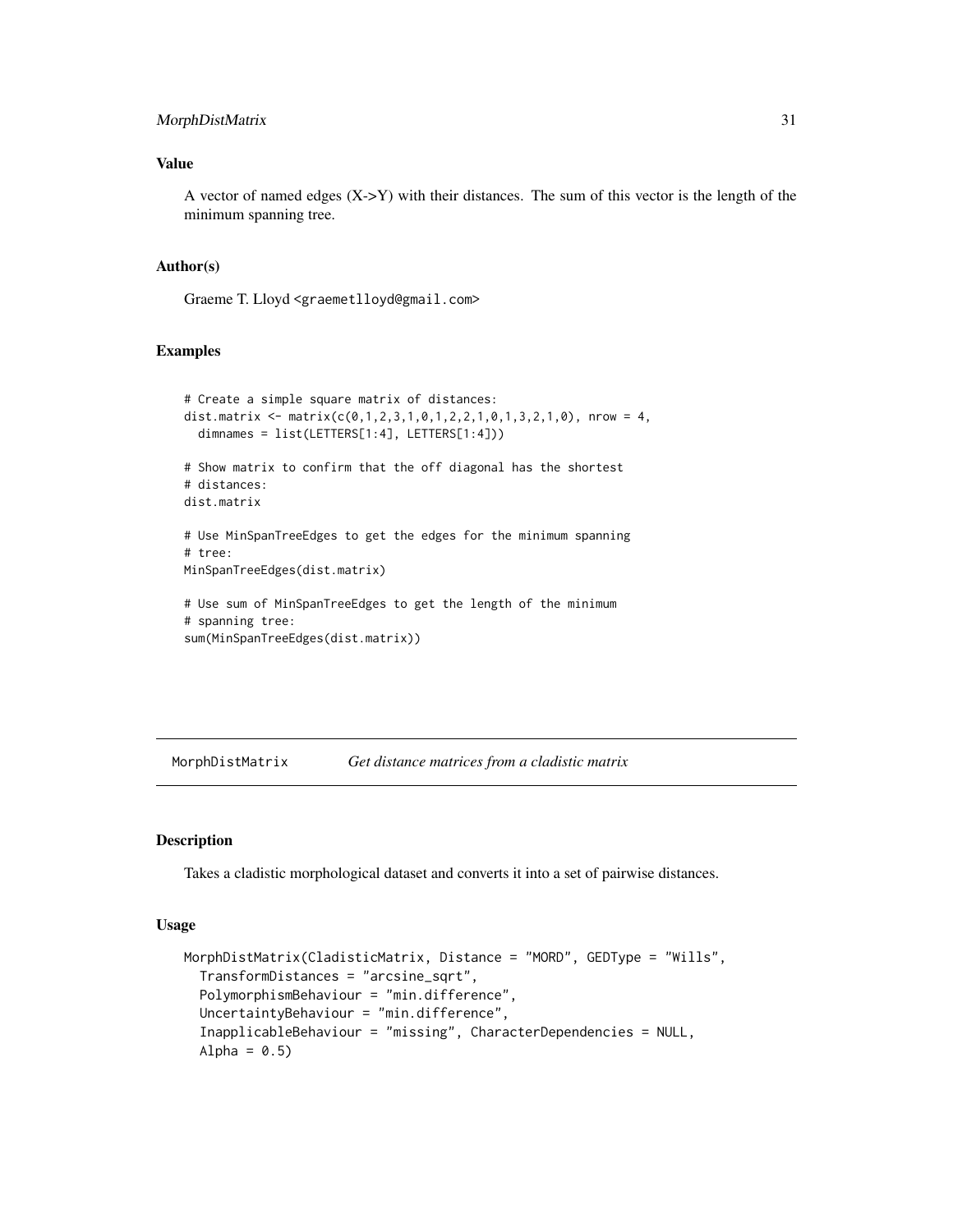#### <span id="page-31-0"></span>Arguments

| CladisticMatrix       |                                                                                                                                                                                                                |  |
|-----------------------|----------------------------------------------------------------------------------------------------------------------------------------------------------------------------------------------------------------|--|
|                       | A character-taxon matrix in the format imported by ReadMorphNexus.                                                                                                                                             |  |
| Distance              | The distance metric to use. Must be one of "GC", "GED", "RED", or "MORD" (the<br>default).                                                                                                                     |  |
| GEDType               | The type of GED to use. Must be one of "Legacy", "Hybrid", or "Wills" (the<br>default). See details for an explanation.                                                                                        |  |
| TransformDistances    |                                                                                                                                                                                                                |  |
|                       | Whether to transform the distances. Options are "none", "sqrt", or "arcsine_sqrt"<br>(the default). (Note: this is only really appropriate for the proportional distances,<br>i.e., "GC" and "MORD".)          |  |
| PolymorphismBehaviour |                                                                                                                                                                                                                |  |
|                       | The distance behaviour for dealing with polymorphisms. Must be one of "mean. difference",<br>"min.difference" (the default), or "random".                                                                      |  |
| UncertaintyBehaviour  |                                                                                                                                                                                                                |  |
|                       | The distance behaviour for dealing with uncertainties. Must be one of "mean.difference",<br>"min.difference" (the default), or "random".                                                                       |  |
| InapplicableBehaviour |                                                                                                                                                                                                                |  |
|                       | The behaviour for dealing with inapplicables. Must be one of "missing" (de-<br>fault), or "HSJ" (Hopkins and St John 2018; see details).                                                                       |  |
| CharacterDependencies |                                                                                                                                                                                                                |  |
|                       | Only relevant if using InapplicableBehaviour = $"$ HSJ". Must be a two-<br>column matrix with colnames "DependentCharacter" and "IndependentCharac-<br>ter" that specifies character hierarchies. See details. |  |
| Alpha                 | The alpha value (sensu Hopkins and St John 2018). Only relevant if using<br>InapplicableBehaviour = "HSJ". See details.                                                                                        |  |

# Details

There are many options to consider when generating a distance matrix from morphological data, including the metric to use, how to treat inapplicable, polymorphic (e.g.,  $0&1$ ), or uncertain (e.g., 0/1) states, and whether the output should be transformed (e.g., by taking the square root so that the distances are - or approximate - Euclidean distances). Some of these issues have been discussed previously in the literature (e.g., Lloyd 2016; Hopkins and St John 2018), but all likely require further study.

Claddis currently offers four different distance metrics: 1. Raw Euclidean Distance (RED) - this is only really applicable if there are no missing data, 2. The Gower Coefficient (GC; Gower 1971) this rescales distances by the number of characters that can be coded for both taxa in each pairwise comparison thus correcting for missing data, 3. The Maximum Observable Rescaled Distance (MORD) - this was introduced by Lloyd (2016) as an extension of the GC designed to deal with the fact that multistate ordered characters can lead to GCs of greater than 1 and works by rescaling by the maximum possible distance that could be observed based on the number of characters codable in each pairwise comparison meaning all resulting distances are on a zero to one scale, and 4. The Generalised Euclidean Distance - this was introduced by Wills (1998) as a means of correcting for the fact that a RED metric will become increasingly non-Euclidean as the amount of missing data increases and works by filling in missing distances (for characters that are coded as missing in at least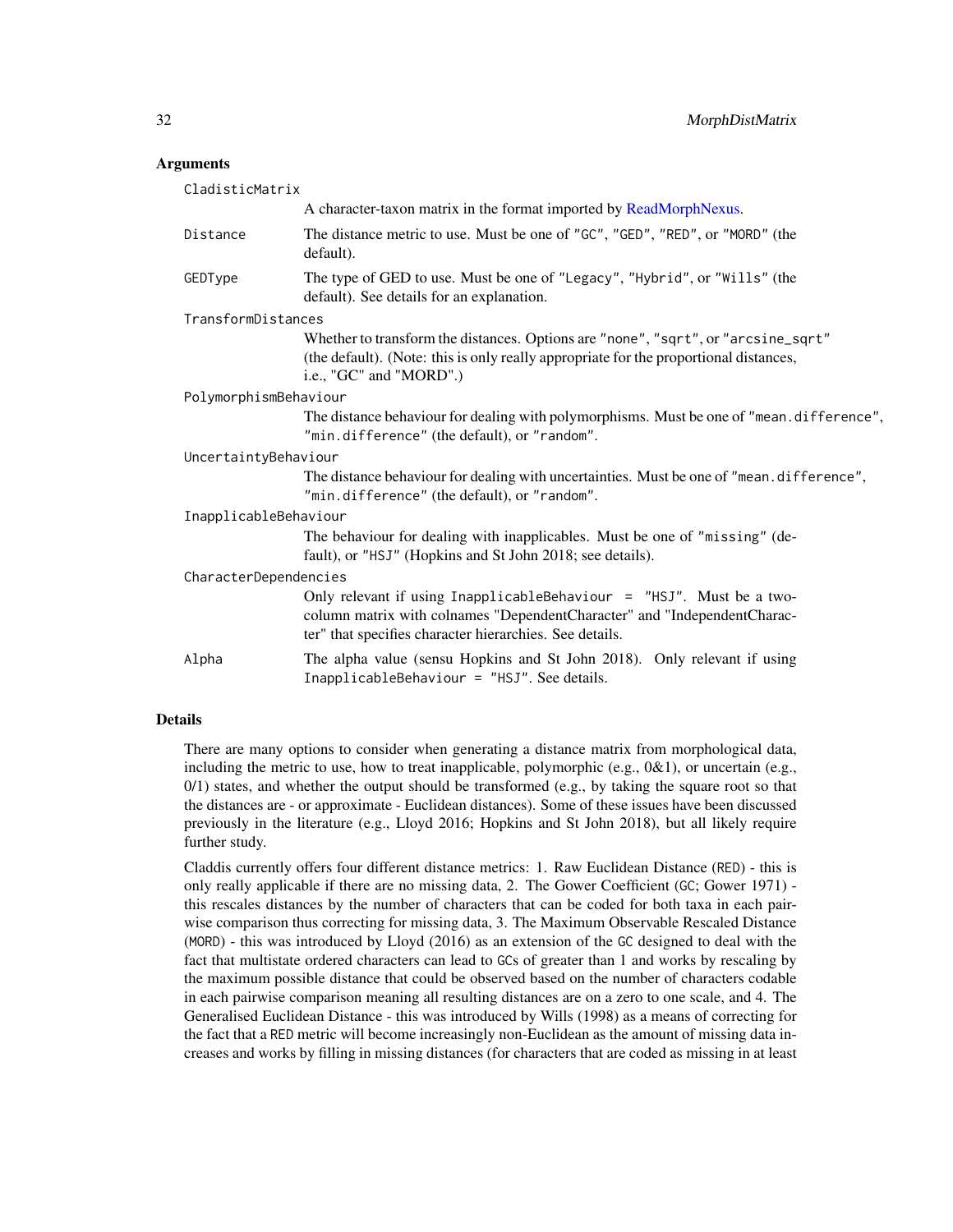#### MorphDistMatrix 33

one taxon in the pairwise comparison) by using the mean pairwise dissimilarity for that taxon pair as a substitute. In effect then, RED makes no consideration of missing data, GC and MORD normalise by the available data (and are identical if there are no ordered multistate characters), and GED fills in missing distances by extrapolating from the available data.

Note that Lloyd (2016) misidentified the substitute dissimilarity for the GED as the mean for the whole data set (Hopkins and St John 2018) and this was the way the GED implementation of Claddis operated up to version 0.2. This has now been amended (as of version 0.3) so that the function produces the GED in the form that Wills (1998) intended. However, this implementation can still be accessed as the Legacy option for GEDType, with Wills being the WIlls (1998) implementation. An advantage of this misinterpreted form of GED is that it will always return a complete pairwise distance matrix, however it is not recommended (see Lloyd 2016). Instead a third option for GEDType - (Hybrid) - offers the same outcome but only uses the mean distance from the entire matrix in the case where there are no codable characters in common in a pairwise comparison. This new hybrid option has not been used in a published study.

Typically the resulting distance matrix will be used in an ordination procedure such as principal coordinates (effectively classical multidimensional scaling where k, the number of axes, is maximised at  $N - 1$ , where  $N$  is the number of rows (i.e., taxa) in the matrix). As such the distance should be - or approximate - Euclidean and hence a square root transformation is typically applied (TransformDistances with the sqrt option). However, if applying pre-ordination (i.e., ordinationfree) disparity metrics (e.g., weighted mean pairwise distance) you may wish to avoid any transformation (none option). In particular the MORD will only fall on a zero to one scale if this is the case. However, if transforming the MORD for ordination this zero to one property may mean the arcsine square root (arcsine\_sqrt option) is preferred. (Note that if using only unordered multistate or binary characters and the GC the zero to one scale will apply too.)

An unexplored option in distance matrix construction is how to deal with polymorphisms (Lloyd 2016). Up to version 0.2 of Claddis all polymorphisms were treated the same regardless of whether they were true polymorphisms (multiple states are observed in the taxon) or uncertainties (multiple, but not all states, are posited for the taxon). Since version 0.3, however, these two forms can be distinguished by using the different #NEXUS forms (Maddison et al. 1997), i.e., (01) for polymorphisms and  $\{01\}$  for uncertainties and within Claddis these are represented as  $0&1$  or  $0/1$ , respectively. Thus, since 0.3 Claddis allows these two forms to be treated separately, and hence differently (with PolymorphismBehaviour and UncertaintyBehaviour). Again, up to version 0.2 of Claddis no options for polymorphism behaviour were offered, instead only a minimum distance was employed. I.e., the distance between a taxon coded 0&1 and a taxon coded 2 would be the smaller of the comparisons  $0$  with  $2$  or  $1$  with  $2$ . Since version  $0.3$  this is encoded in the min.difference option. Currentlly two alternatives (mean.difference and random) are offered. The first takes the mean of each possible difference and the second simply samples one of the states at random. Note this latter option makes the function stochastic and so it should be rerun multiple times (for example, with a for loop or apply function). In general this issue (and these options) are not explored in the literature and so no recommendation can be made beyond that users should think carefully about what this choice may mean for their individual data set(s) and question(s).

A final consideration is how to deal with inapplicable characters. Up to version 0.2 Claddis treated inapplicable and missing characters the same (as NA values, i.e., missing data). However, since Claddis version 0.3 these can be imported separately, i.e., by using the "MISSING" and "GAP" states in #NEXUS format (Maddison et al. 1997), with the latter typically representing the inapplicable character. These appear as NA and empty strings (""), respectively, in Claddis format. Hopkins and St John (2018) showed how inapplicable characters - typically assumed to represent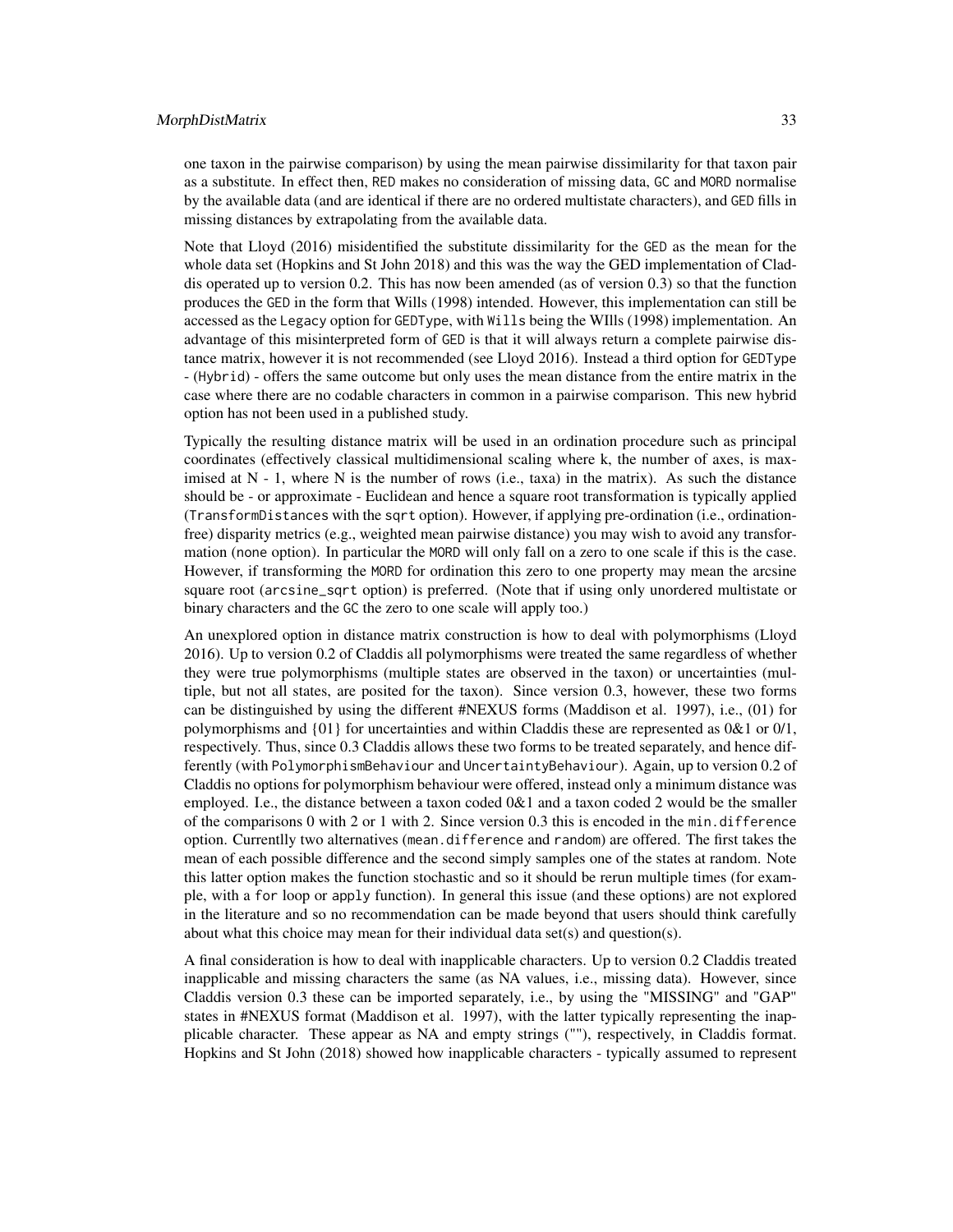secondary characters - could be treated in generating distance matrices. These are usually hierarchical in form. E.g., a primary character might record the presence or absence of feathers and a secondary character whether those feathers are symmetric or asymmetric. The latter will generate inapplicable states for taxa without feathers and without correcting for this ranked distances can be incorrect (Hopkins and St John 2018). Unfortunately, however, the #NEXUS format (Maddison et al. 1997) does not really allow explicit linkage between primary and secondary characters and so this information must be provided separately to use the Hopkins and St John (2018) approach. This is done here with the CharacterDependencies option. This must be in the form of a two-column matrix with column headers of "DependentCharacter" and "IndependentCharacter". The former being secondary characters and the latter the corresponding primary character. (Note that characters are to be numbered across the whole matrix from 1 to N and do not restart with each block of the matrix.) If using InapplicableBehaviour = "HSJ" the user must also provide an Alpha value between zero and one. When  $\text{Alpha} = \emptyset$  the secondary characters contribute nothing to the distance and when Alpha = 1 the primary character is not counted in the weight separately (see Hopkins and St John 2018). The default value (0.5) offers a compromise bteween these two extremes.

Here the implementation of this approach differs somewhat from the code available in the supplementary materials to Hopkins and St John (2018). Specifically, this approach is incorporated (and used) regardless of the overriding distance metric (i.e., the Distance option). Additionally, the Hopkins and St John function specifically allows an extra level of dependency (secondary and tertary characters) with these being applied recursively (tertiary first then secondary). Here, though, additional levels of dependency do not need to be defined by the user as this information is already encoded in the CharacterDependencies option. Furthermore, because of this any level of dependency is possible (if unlikely).

#### Value

DistanceMetric The distance metric used.

DistanceMatrix The distance matrix returned. ComparableCharacterMatrix

The matrix of characters that can be compared for each pairwise distance.

#### Author(s)

Graeme T. Lloyd <graemetlloyd@gmail.com> and Thomas Guillerme <guillert@tcd.ie>

#### References

Gower, J. C., 1971. A general coefficient of similarity and some of its properties. Biometrics 27, 857–871.

Hopkins, M. J. and St John, K., 2018. A new family of dissimilarity metrics for discrete character matrices that include inapplicable characters and its importance for disparity studies. Proceedings of the Royal Society of London B, 285, 20181784.

Lloyd, G. T., 2016. Estimating morphological diversity and tempo with discrete character-taxon matrices: implementation, challenges, progress, and future directions. Biological Journal of the Linnean Society, 118, 131-151.

Maddison, D. R., Swofford, D. L. and Maddison, W. P., 1997. NEXUS: an extensible file format for systematic information. Systematic Biology, 46, 590-621.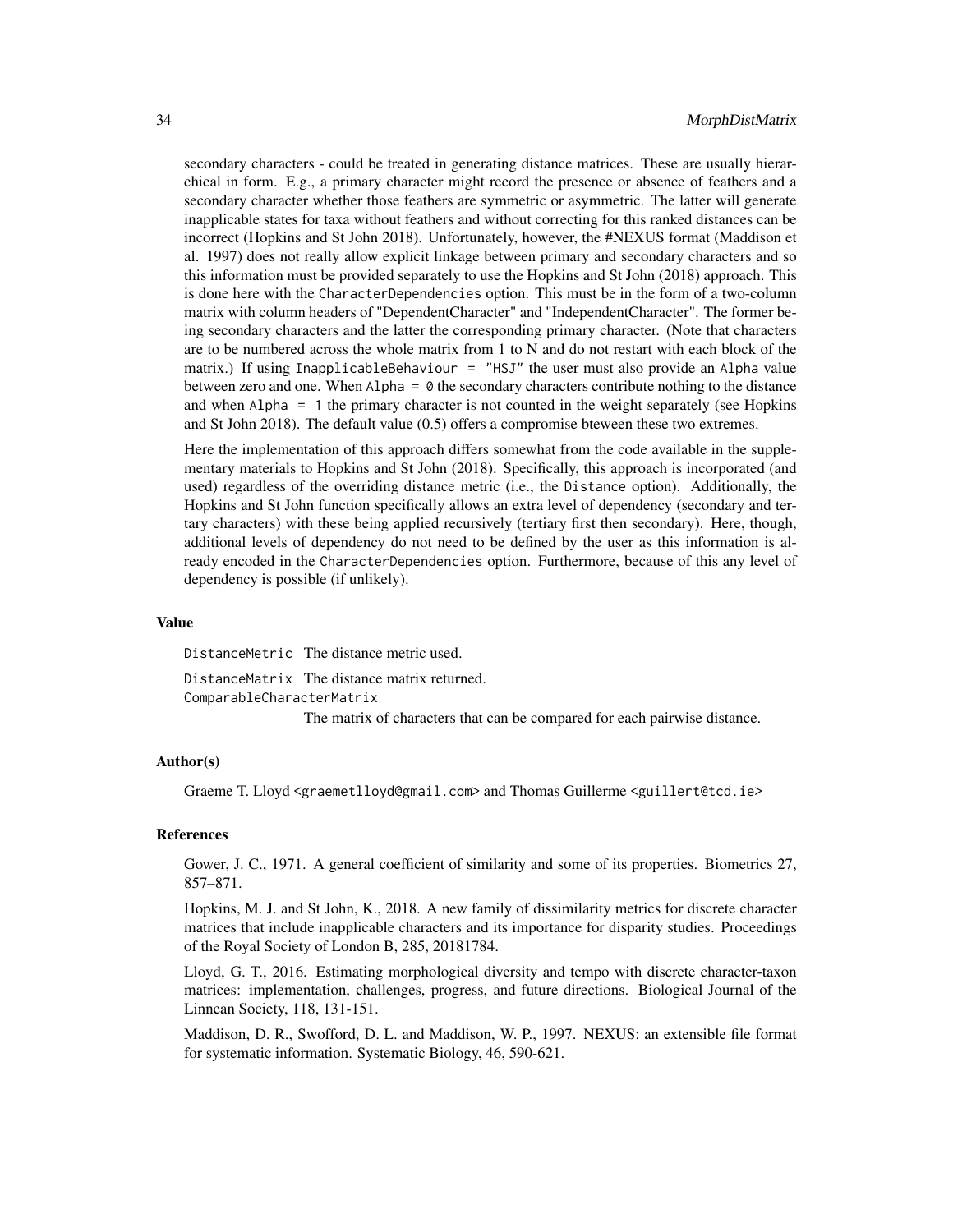# <span id="page-34-0"></span>MorphMatrix2PCoA 35

Wills, M. A., 1998. Crustacean disparity through the Phanerozoic: comparing morphological and stratigraphic data. Biological Journal of the Linnean Society, 65, 455-500.

#### Examples

```
# Get morphological distances for the Day et
# al. (2016) data set:
distances <- MorphDistMatrix(Day2016)
# Show distance metric:
distances$DistanceMetric
# Show distance matrix:
distances$DistanceMatrix
# Show number of characters that can be scored for
# each pairwise comparison:
distances$ComparableCharacterMatrix
# To repeat using the Hopkins and St John approach
# we first need to define the character dependency
# (here there is only one, character 8 is a
# secondary where 7 is the primary character):
CharacterDependencies \leq matrix(c(8, 7), ncol = 2,
 byrow = TRUE, dimnames = list(c(),
 c("DependentCharacter",
  "IndependentCharacter")))
# Get morphological distances for the Day et
# al. (2016) data set using HSJ approach:
distances <- MorphDistMatrix(Day2016,
 InapplicableBehaviour = "HSJ",
 CharacterDependencies = CharacterDependencies,
 Alpha = 0.5)
# Show distance metric:
distances$DistanceMetric
# Show distance matrix:
distances$DistanceMatrix
# Show number of characters that can be scored for
# each pairwise comparison:
distances$ComparableCharacterMatrix
```
<span id="page-34-1"></span>MorphMatrix2PCoA *Principal Coordinates on a Cladistic Matrix*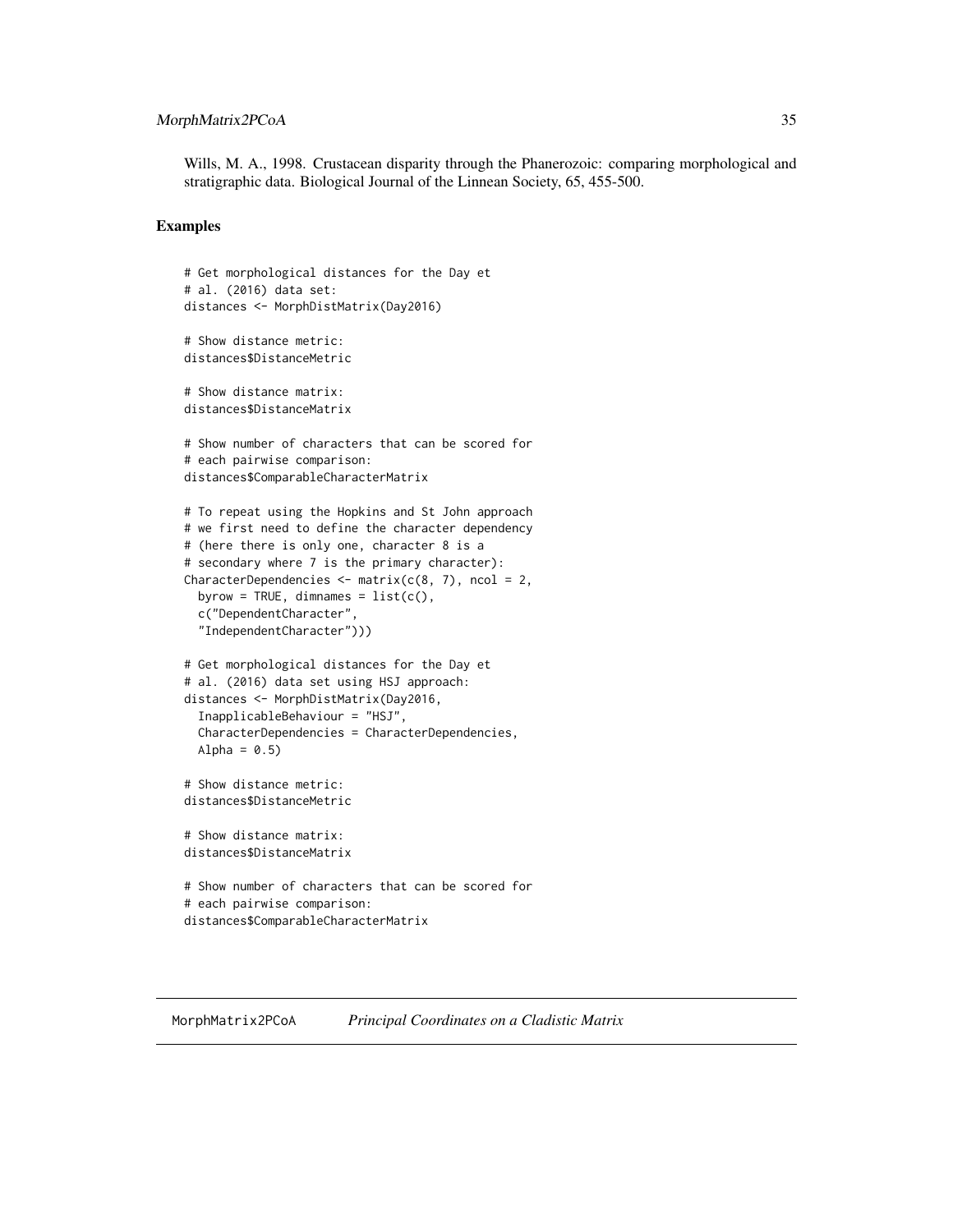# Description

Performs Principal Coordinates Analysis (PCoA) on a cladistic matrix.

# Usage

```
MorphMatrix2PCoA(CladisticMatrix, Distance = "MORD", GEDType = "Wills",
  TransformDistances = "arcsine_sqrt",
 DistPolymorphismBehaviour = "min.difference",
 DistUncertaintyBehaviour = "min.difference",
 DistInapplicableBehaviour = "missing", CharacterDependencies = NULL,
  Alpha = 0.5, correction = "cailliez", Tree = NULL,
 EstimateAllNodes = FALSE, EstimateTipValues = FALSE,
  InapplicablesAsMissing = FALSE,
  AncestralPolymorphismBehaviour = "equalp",
  AncestralUncertaintyBehaviour = "equalp", Threshold = 0.01)
```
# Arguments

CladisticMatrix

|                           | A vector of mode character representing the tip names for which an ancestor is<br>sought.                                                                                                                                          |
|---------------------------|------------------------------------------------------------------------------------------------------------------------------------------------------------------------------------------------------------------------------------|
| Distance                  | The distance method to use (one of "RED", "GED", "GC", or "MORD" - the<br>default). See MorphDistMatrix for more details.                                                                                                          |
| GEDType                   | The type of GED use. Must be one of "Legacy", "Hybrid", or "Wills" (the<br>default). See details for an explanation.                                                                                                               |
| TransformDistances        |                                                                                                                                                                                                                                    |
|                           | The transformation to apply to distances. See MorphDistMatrix for details.                                                                                                                                                         |
| DistPolymorphismBehaviour |                                                                                                                                                                                                                                    |
|                           | The distance behaviour for dealing with polymorphisms. Must be one of "mean. difference",<br>"min.difference" (the default), or "random". See MorphDistMatrix for de-<br>tails.                                                    |
| DistUncertaintyBehaviour  |                                                                                                                                                                                                                                    |
|                           | The distance behaviour for dealing with uncertainties. Must be one of "mean. difference",<br>"min.difference" (the default), or "random". See MorphDistMatrix for de-<br>tails.                                                    |
| DistInapplicableBehaviour |                                                                                                                                                                                                                                    |
|                           | The behaviour for dealing with inapplicables. Must be one of "missing" (de-<br>fault), or "HSJ". See MorphDistMatrix for details.                                                                                                  |
| CharacterDependencies     |                                                                                                                                                                                                                                    |
|                           | Only relevant if using InapplicableBehaviour = $"$ HSJ". Must be a two-<br>column matrix with colnames "DependentCharacter" and "IndependentCharac-<br>ter" that specifies character hierarchies. See MorphDistMatrix for details. |
| Alpha                     | The alpha value (sensu Hopkins and St John 2018). Only relevant if using<br>InapplicableBehaviour = "HSJ". See MorphDistMatrix for details.                                                                                        |
| correction                | The negative eigenvalue correction to use (one of "lingoes", "none", or "cailliez"<br>- the default). See pcoa for more details.                                                                                                   |

<span id="page-35-0"></span>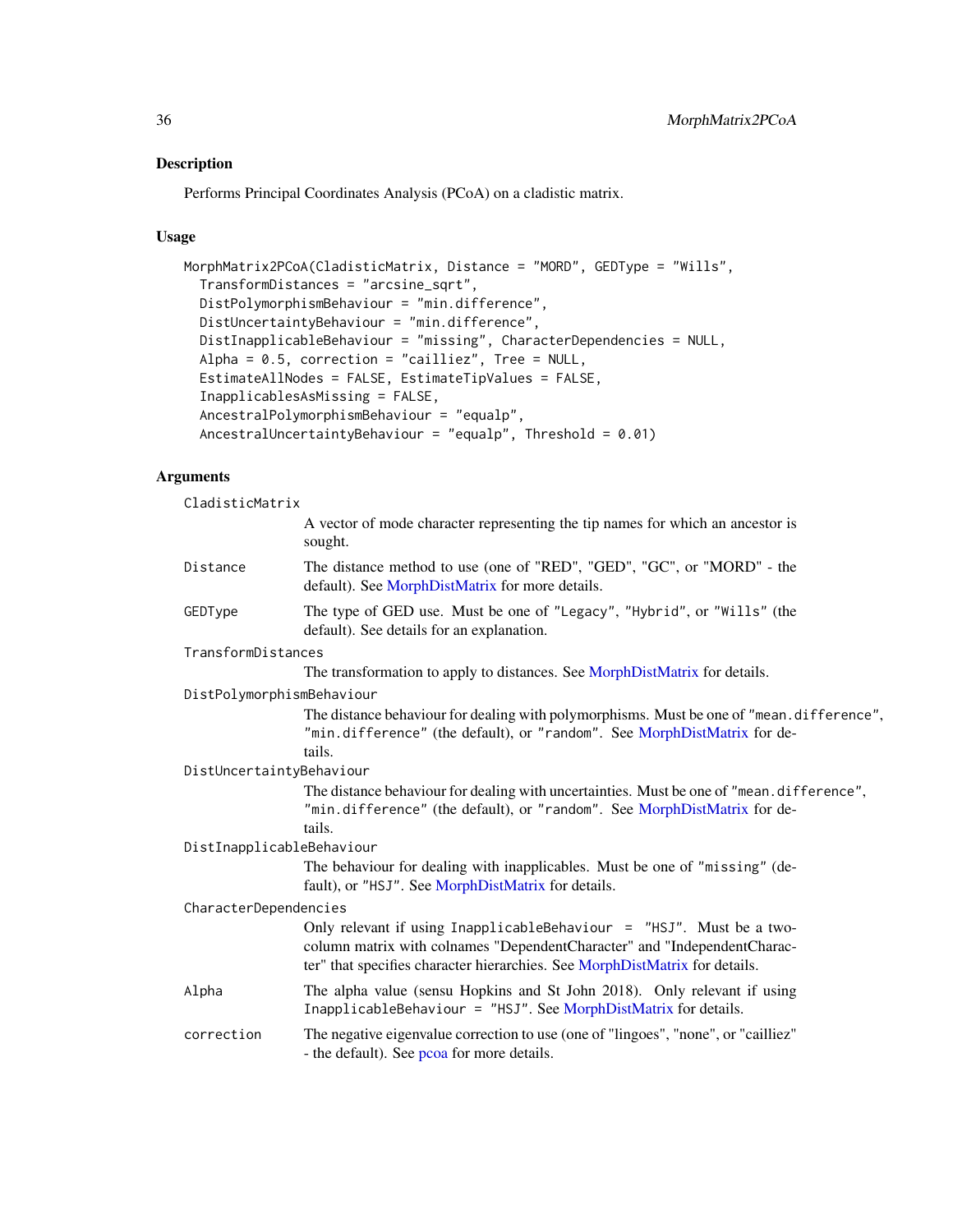<span id="page-36-0"></span>

| Tree                          | If a phylmorphospace is desired then a tree with root age and branch-lengths         |  |
|-------------------------------|--------------------------------------------------------------------------------------|--|
|                               | must be included.                                                                    |  |
| EstimateAllNodes              |                                                                                      |  |
|                               | If including a tree whether you want to estinate ancestral states for all characters |  |
|                               | (default is FALSE). See AncStateEstMatrix for more details.                          |  |
| EstimateTipValues             |                                                                                      |  |
|                               | If including a tree whether you want to estinate missing or polymorphic tip states   |  |
|                               | (default is FALSE). See AncStateEstMatrix for more details.                          |  |
| InapplicablesAsMissing        |                                                                                      |  |
|                               | See AncStateEstMatrix.                                                               |  |
|                               | AncestralPolymorphismBehaviour                                                       |  |
|                               | Behaviour for dealing with polymorphisms when producing ancestral state esti-        |  |
|                               | mates - see AncStateEstMatrix.                                                       |  |
| AncestralUncertaintyBehaviour |                                                                                      |  |
|                               | Behaviour for dealing with uncertainties when producing ancestral state esti-        |  |
|                               | mates - see AncStateEstMatrix.                                                       |  |
| Threshold                     | Threshold for ancestral state estimation of discrete characters - see AncSta-        |  |
|                               | te Est Matrix for details.                                                           |  |

#### Details

Takes a cladistic matrix in the format imported by [ReadMorphNexus](#page-42-1) and performs Principal Coordinates (Gower 1966) analysis on it.

This function is effectively a wrapper for [pcoa](#page-0-0) from the [ape](#page-0-0) package and the user is referred there for some of the options (e.g., using the Caillez 1983 approach to avoiding negative eigenvalues).

If providing a tree and inferring ancestral states then options to also infer missing or uncertain tips and whether to infer values for all characters at all internal nodes are provided (via [AncStateEstMa](#page-2-1)[trix\)](#page-2-1).

Other options within the function concern the distance metric to use and the transformation to be used if selecting a propotional distance (see [MorphDistMatrix\)](#page-30-1).

IMPORTANT: The function can remove taxa (or if including a tree, nodes as well) if they lead to an incomplete distance matrix (see [TrimMorphDistMatrix\)](#page-48-1).

#### Value

| Tree        | The tree (if supplied). Note this may be pruned from the input tree by TrimMor-<br>phDistMatrix.      |
|-------------|-------------------------------------------------------------------------------------------------------|
| DistMatrix  | The distance matrix. Note this may be pruned by TrimMorphDistMatrix and<br>thus not include all taxa. |
| RemovedTaxa | A vector of taxa (or nodes) removed by TrimMorphDistMatrix. Returns NULL<br>if none are removed.      |
| note        | See pcoa.                                                                                             |
| values      | See pcoa.                                                                                             |
| vectors     | See pcoa.                                                                                             |
| trace       | See pcoa.                                                                                             |
| vectors.cor | See pcoa.                                                                                             |
| trace.cor   | See pcoa.                                                                                             |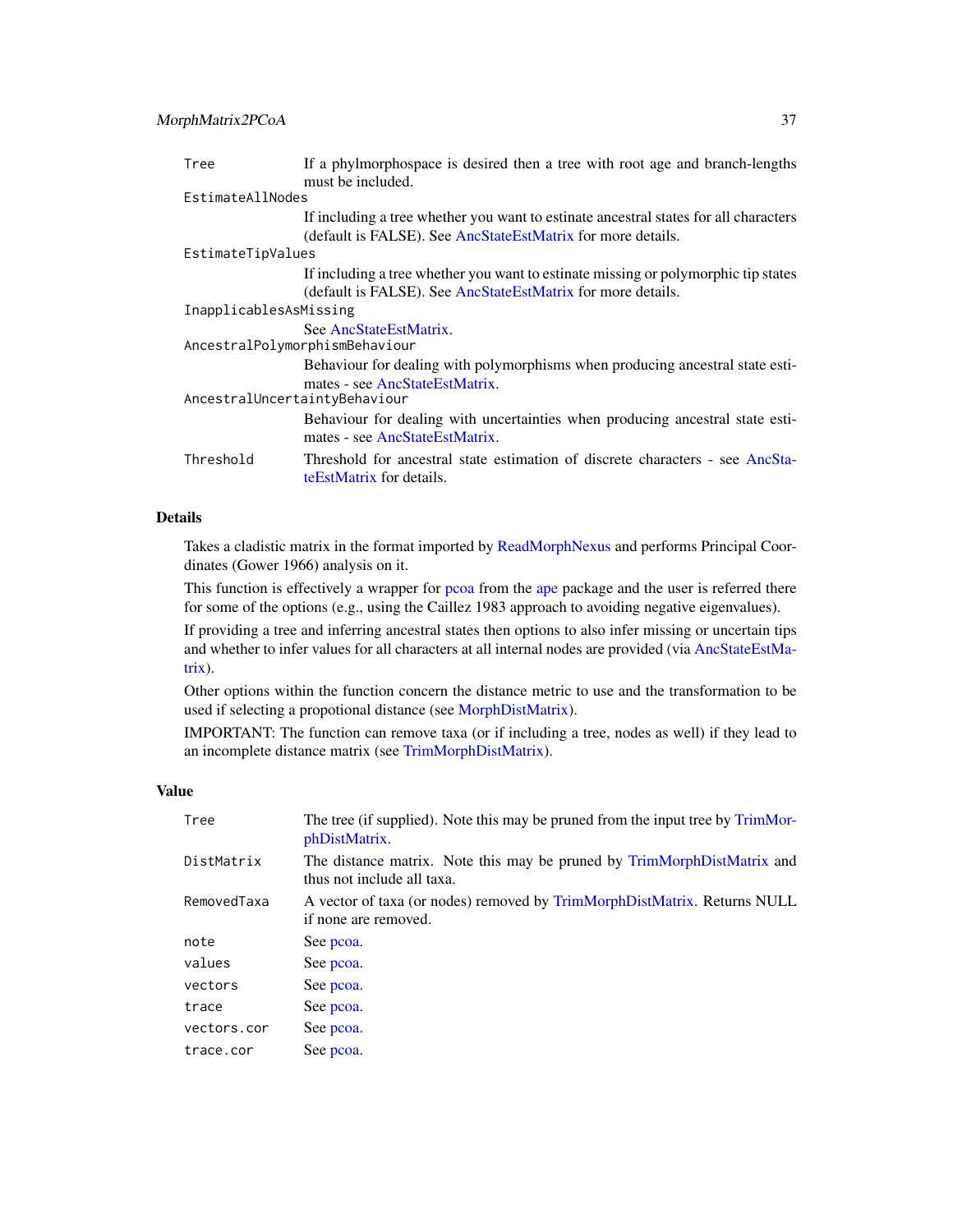#### <span id="page-37-0"></span>Author(s)

Graeme T. Lloyd <graemetlloyd@gmail.com>

#### References

Cailliez, F., 1983. The analytical solution of the additive constant problem. Psychometrika, 48, 305-308.

Gower, J. C., 1966. Some distance properties of latent root and vector methods used in multivariate analysis. Biometrika, 53, 325-338.

#### Examples

```
# Run on Michaux (189) data set with defaults:
x <- MorphMatrix2PCoA(Michaux1989)
# Show output:
x
# Generate a (made up) tree:
Tree <- rtree(length(rownames(Michaux1989$Matrix_1$Matrix)))
# Add taxon names to it:
Tree$tip.label <- rownames(Michaux1989$Matrix_1$Matrix)
# Set root time by making youngest taxon extant:
Tree$root.time <- max(diag(vcv(Tree)))
# Run with tree:
y <- MorphMatrix2PCoA(Michaux1989, Tree = Tree)
# Show new output:
y
```
<span id="page-37-1"></span>MorphospacePlot *Plot Morphopace*

#### Description

Plots a morphospace using the output from MorphMatrix2PCoA.

# Usage

```
MorphospacePlot(pcoa_input, x_axis = 1, y_axis = 2, z_axis = NULL,
  plot_taxon_names = FALSE, plot_internal_nodes = FALSE,
 plot_root = TRUE, root_colour = "grey")
```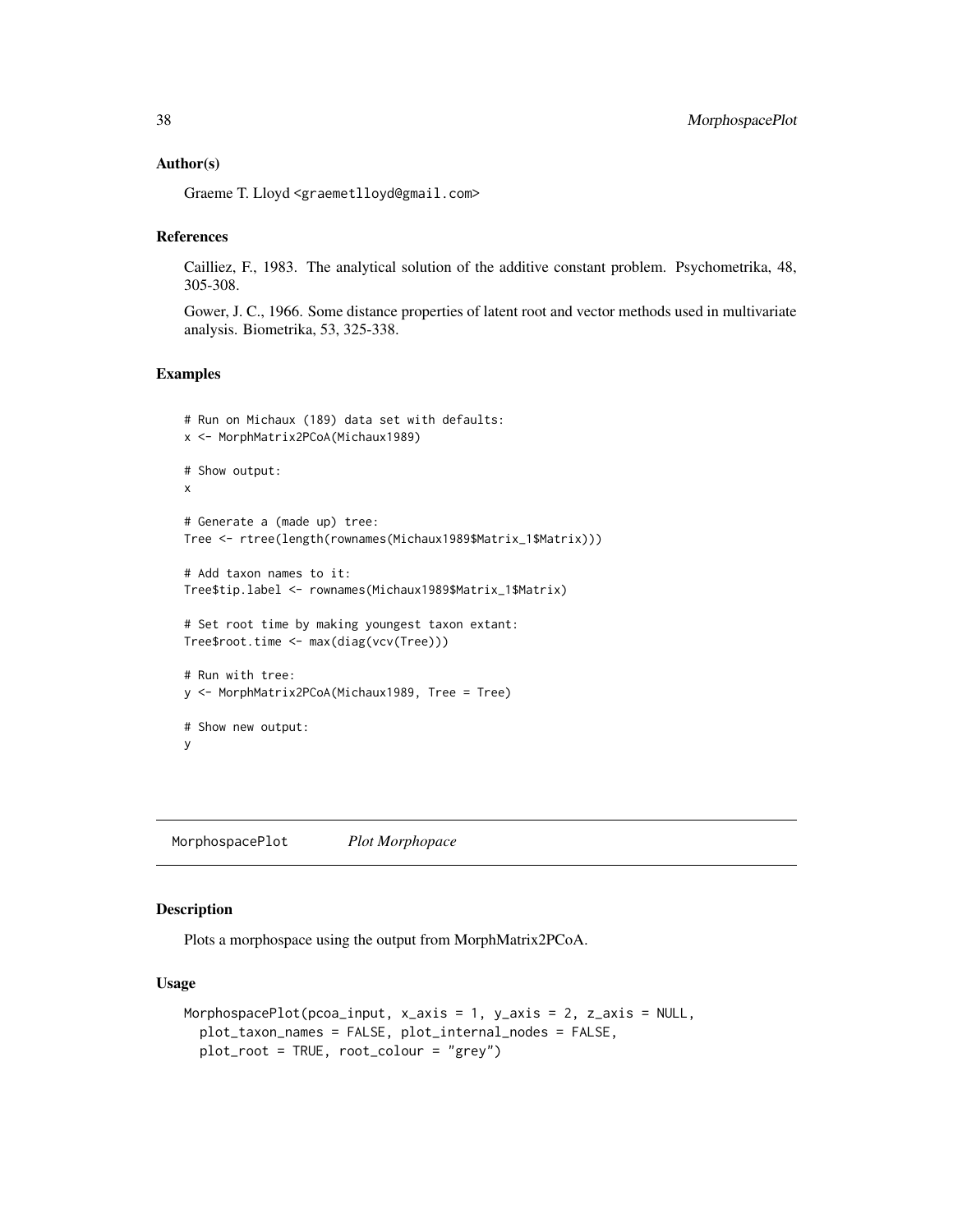# <span id="page-38-0"></span>MorphospacePlot 39

#### **Arguments**

| pcoa_input          | The main input in the format output from MorphMatrix2PCoA.                                            |  |
|---------------------|-------------------------------------------------------------------------------------------------------|--|
| x_axis              | Which ordination axis to plot as the x-axis (defaults to 1).                                          |  |
| y_axis              | Which ordination axis to plot as the y-axis (defaults to 2).                                          |  |
| z_axis              | Which ordination axis to plot as the z-axis (defaults to NULL, i.e., is not plot-<br>ted).            |  |
| plot_taxon_names    |                                                                                                       |  |
|                     | Optional to plot the names of the taxa (defaults to FALSE).                                           |  |
| plot_internal_nodes |                                                                                                       |  |
|                     | Optional to plot the internal nodes of the tree (if included in pcoa_input) (de-<br>faults to FALSE). |  |
| plot_root           | Optional to plot the root separately (defaults to FALSE).                                             |  |
| root_colour         | If plotting the root separately (previous option) sets the root colour.                               |  |

# Details

Uses output from [MorphMatrix2PCoA](#page-34-1) as input.

Allows plotting of a third axis using the technique of Matthew Wills (Wills et al. 1994; their Figures 4 and 8; Wills 1998; his Figure 4), where black and white indicate positive and negative values respectovely, and the size of points there magnitudes.

# Author(s)

Graeme T. Lloyd <graemetlloyd@gmail.com> and Emma Sherratt <emma.sherratt@gmail.com>

# References

Wills, M. A., 1998. Cambrian and Recent disparity: the picture from priapulids. Paleobiology, 24, 177-199.

Wills, M. A., Briggs, D. E. G. and Fortey, R. A., 1994. Disparity as an evolutionary index: a comparison of Cambrian and Recent arthropods. Paleobiology, 20, 93-130.

```
# Set random seed:
set.seed(4)
# Generate a random tree for the Michaux 1989 data set:
tree <- rtree(length(rownames(Michaux1989$Matrix_1$Matrix)))
# Add taxon names to the tree:
tree$tip.label <- rownames(Michaux1989$Matrix_1$Matrix)
# Perform a phylogenetic Principal Coordinates Analysis:
pcoa_input <- MorphMatrix2PCoA(Michaux1989, Tree = tree)
```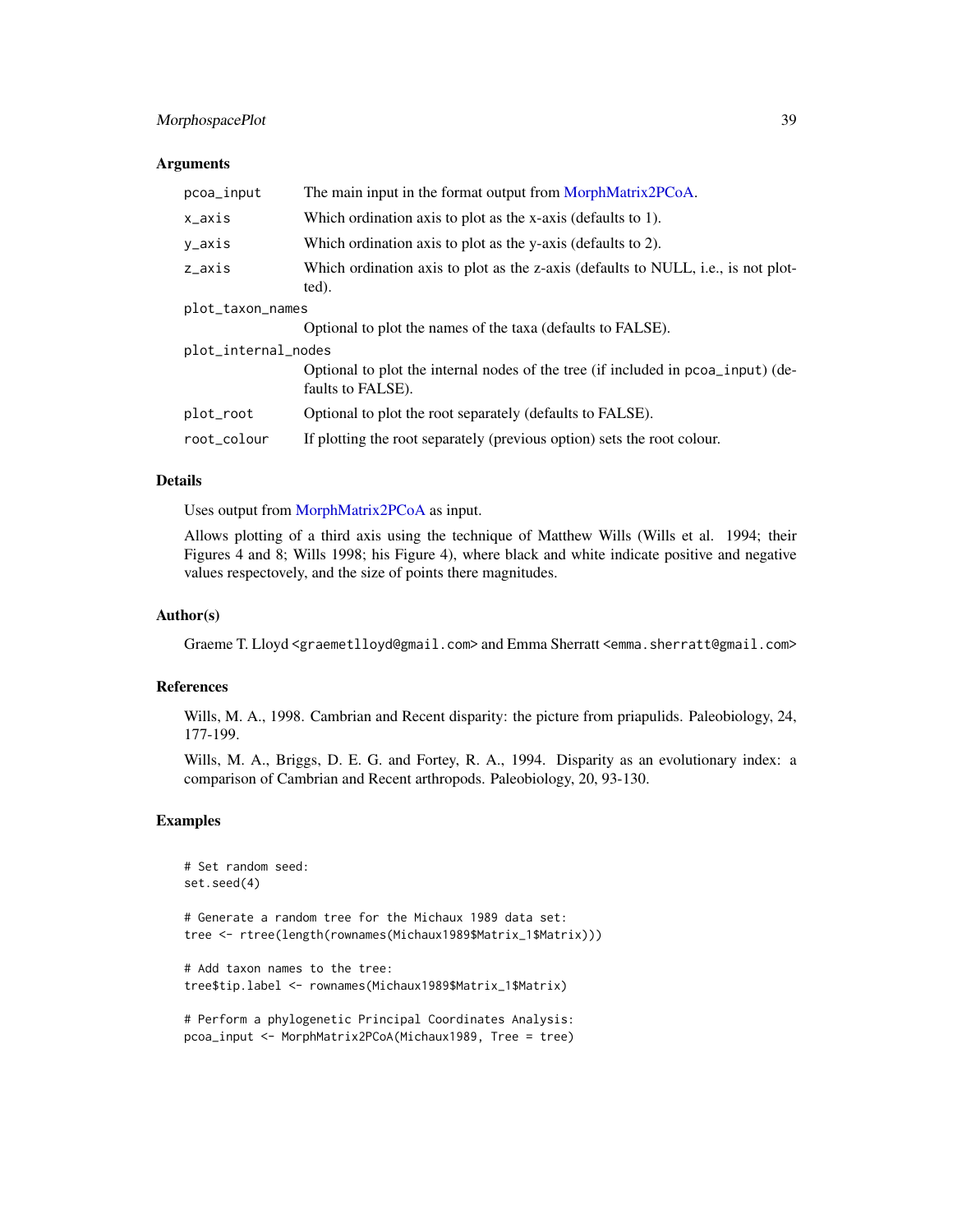```
# Plot the results:
MorphospacePlot(pcoa_input, plot_taxon_names = TRUE)
```
MultiMorphospacePlot *Plot Multiple Morphopaces*

# Description

Plots morphospaces for any number of axes.

#### Usage

```
MultiMorphospacePlot(pcoa_input, N_axes = 4, plot_taxon_names = FALSE,
 plot_internal_nodes = FALSE, plot_root = TRUE,
  root_colour = "grey")
```
# Arguments

| pcoa_input          | The main input in the format output from MorphMatrix2PCoA.                                            |
|---------------------|-------------------------------------------------------------------------------------------------------|
| N_axes              | An integer indicating the total number of axes to plot (should minimally be<br>three).                |
| plot_taxon_names    |                                                                                                       |
|                     | Optional to plot the names of the taxa (defaults to FALSE).                                           |
| plot_internal_nodes |                                                                                                       |
|                     | Optional to plot the internal nodes of the tree (if included in pcoa_input) (de-<br>faults to FALSE). |
| plot_root           | Optional to plot the root separately (defaults to FALSE).                                             |
| root_colour         | If plotting the root separately (previous option) sets the root colour.                               |

# Details

Takes output from [MorphMatrix2PCoA](#page-34-1) as input and serves as a wrapper function for [Morphospace-](#page-37-1)[Plot.](#page-37-1)

Plots multiple bivariate plots of ordination axes starting with 1 and up to N, such that every possible bivariate plot is produced.

# Author(s)

Emma Sherratt <emma.sherratt@gmail.com> and Graeme T. Lloyd <graemetlloyd@gmail.com>

<span id="page-39-0"></span>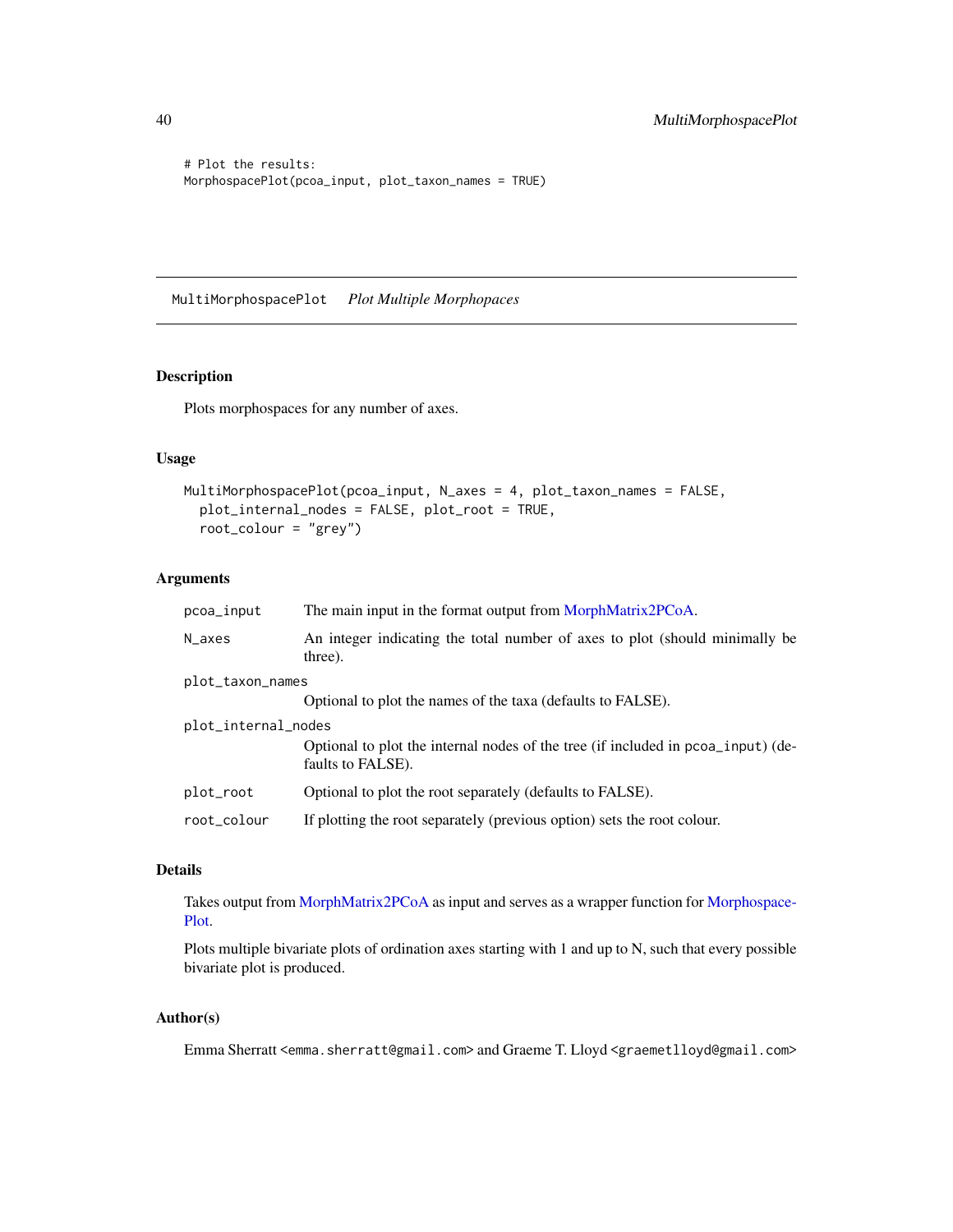# <span id="page-40-0"></span>PhyloCharCompletenessInBins 41

# Examples

# Create PCOA data: pcoa\_input <- MorphMatrix2PCoA(Michaux1989)

```
# Plot first three axes:
MultiMorphospacePlot(pcoa_input, N_axes = 3)
```
PhyloCharCompletenessInBins

*Phylogenetic character completeness in time-bins*

# Description

Given a cladistic matrix, time-scaled tree, and set of time bin boundaries will return the proportional character completeness in each bin.

#### Usage

```
PhyloCharCompletenessInBins(CladisticMatrix, TimeTree, TimeBins,
 plot = FALSE, CI = 0.95)
```
# **Arguments**

CladisticMatrix

|          | A cladistic matrix in the form imported by ReadMorphNexus.                                                   |
|----------|--------------------------------------------------------------------------------------------------------------|
| TimeTree | A time-scaled phylogenetic tree containing all the taxa in CladisticMatrix.                                  |
| TimeBins | A set of time bin boundaries (oldest to youngest) in millions of years.                                      |
| plot     | An optional choice to plot the results (default is FALSE).                                                   |
| CI       | The confidence interval to be used as a proportion $(0 \text{ to } 1)$ . Default is 0.95 (i.e.,<br>$95\%)$ . |

#### Details

Character completeness metrics have been used as an additional metric for comparing fossil record quality across time, space, and taxa. However, these only usually refer to point samples of fossils in bins, and not our ability to infer information along the branches of a phylogenetic tree.

This function returns the proportional phylogenetic character completeness for a set of time bins.

# Value

A list summarising the mean, upper and lower 95

#### Author(s)

Graeme T. Lloyd <graemetlloyd@gmail.com>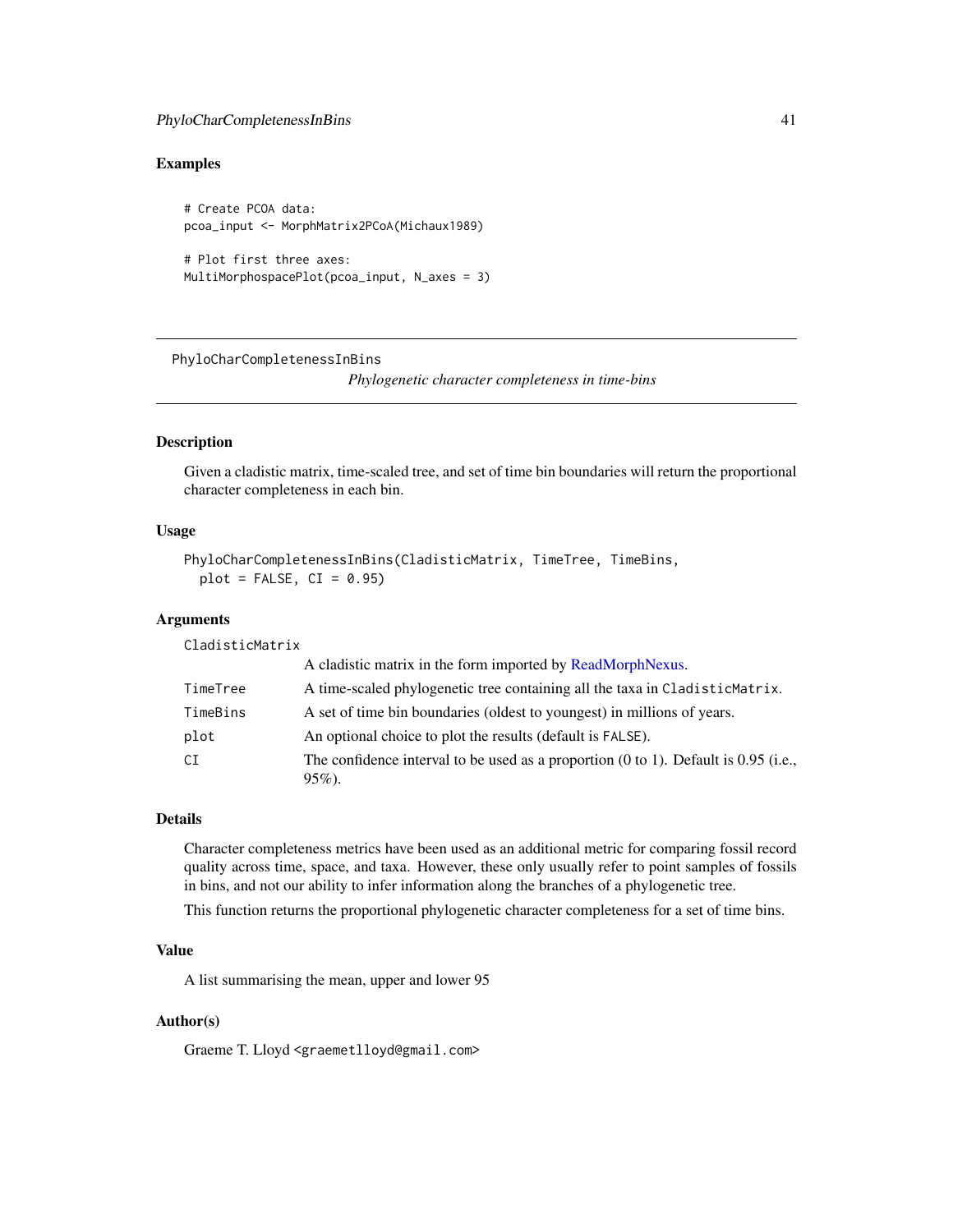# Examples

```
# Create a random tree for the Day et al. 2016 data set:
Day2016tree <- rtree(nrow(Day2016$Matrix_1$Matrix))
Day2016tree$tip.label <- rownames(Day2016$Matrix_1$Matrix)
Day2016tree$root.time <- max(diag(vcv(Day2016tree)))
# Get proportional phylogenetic character completeness in ten equal-length
# time bins:
PhyloCharCompletenessInBins(CladisticMatrix = Day2016,
  TimeTree = Day2016tree, TimeBins = seq(from =
  Day2016tree$root.time, to = Day2016tree$root.time -
  max(diag(vcv(Day2016tree))), length.out = 11))
```
PlotCharacterChanges *Plots character changes on branches*

# Description

Plots character changes in boxes on branches.

# Usage

PlotCharacterChanges(character.changes, tree)

# Arguments

| character.changes |                                        |
|-------------------|----------------------------------------|
|                   | A matrix of character changes.         |
| tree              | Tree on which character changes occur. |

# Details

Takes the character.changes output from [DiscreteCharacterRate](#page-9-1) and plots it on the tree used to generate it.

# Value

A plot of character changes on a tree.

# Author(s)

Graeme T. Lloyd <graemetlloyd@gmail.com>

<span id="page-41-0"></span>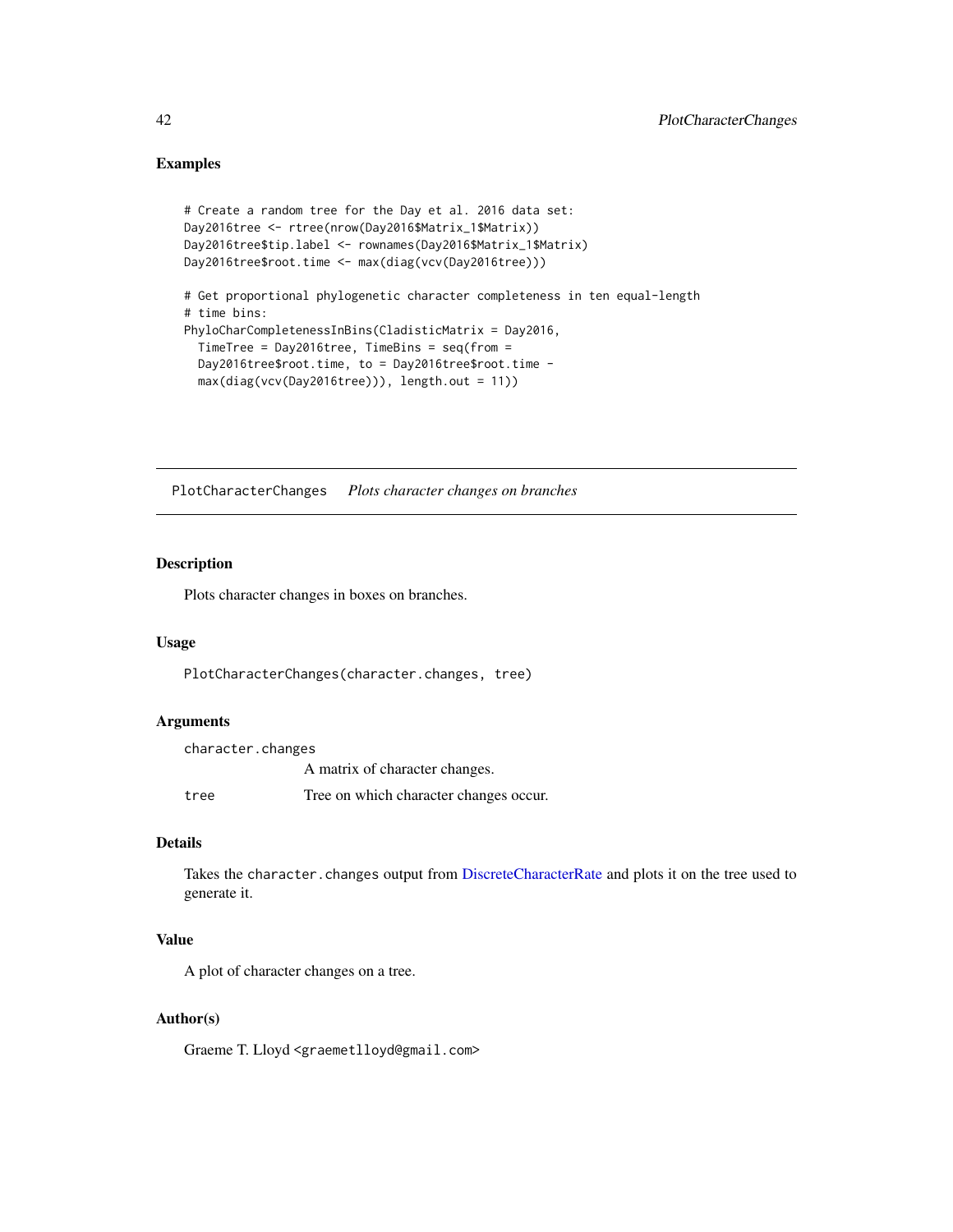# <span id="page-42-0"></span>ReadMorphNexus 43

#### Examples

```
# Set random seed:
set.seed(17)
# Generate a random tree for the Michaux data set:
tree <- rtree(nrow(Michaux1989$Matrix_1$Matrix))
# Update taxon names to match those in the data matrix:
tree$tip.label <- rownames(Michaux1989$Matrix_1$Matrix)
# Set root time by making youngest taxon extant:
tree$root.time <- max(diag(vcv(tree)))
# Get discrete character rates (includes changes):
out <- DiscreteCharacterRate(tree, Michaux1989,
 seq(tree$root.time, 0, length.out = 3),
 BranchPartitionsToTest = list(list(1)), Alpha = 0.01)
# Plot character changes on the tree:
PlotCharacterChanges(out$InferredCharacterChanges,
 tree)
```
<span id="page-42-1"></span>ReadMorphNexus *Reads in a morphological #NEXUS data file*

# **Description**

Reads in a morphological data file in #NEXUS format.

#### Usage

```
ReadMorphNexus(File, EqualiseWeights = FALSE)
```
#### Arguments

File A file name specified by either a variable of mode character, or a double-quoted string.

#### EqualiseWeights

Optional that overrides the weights specified in the file to make all characters truly equally weighted.

# Details

Reads in a #NEXUS (Maddison et al. 1997) data file representing the distribution of characters (continuous, discrete, DNA etc.) in a set of taxa. Unlike [read.nexus.data](#page-0-0) this function can handle polymorphisms (e.g., (012)).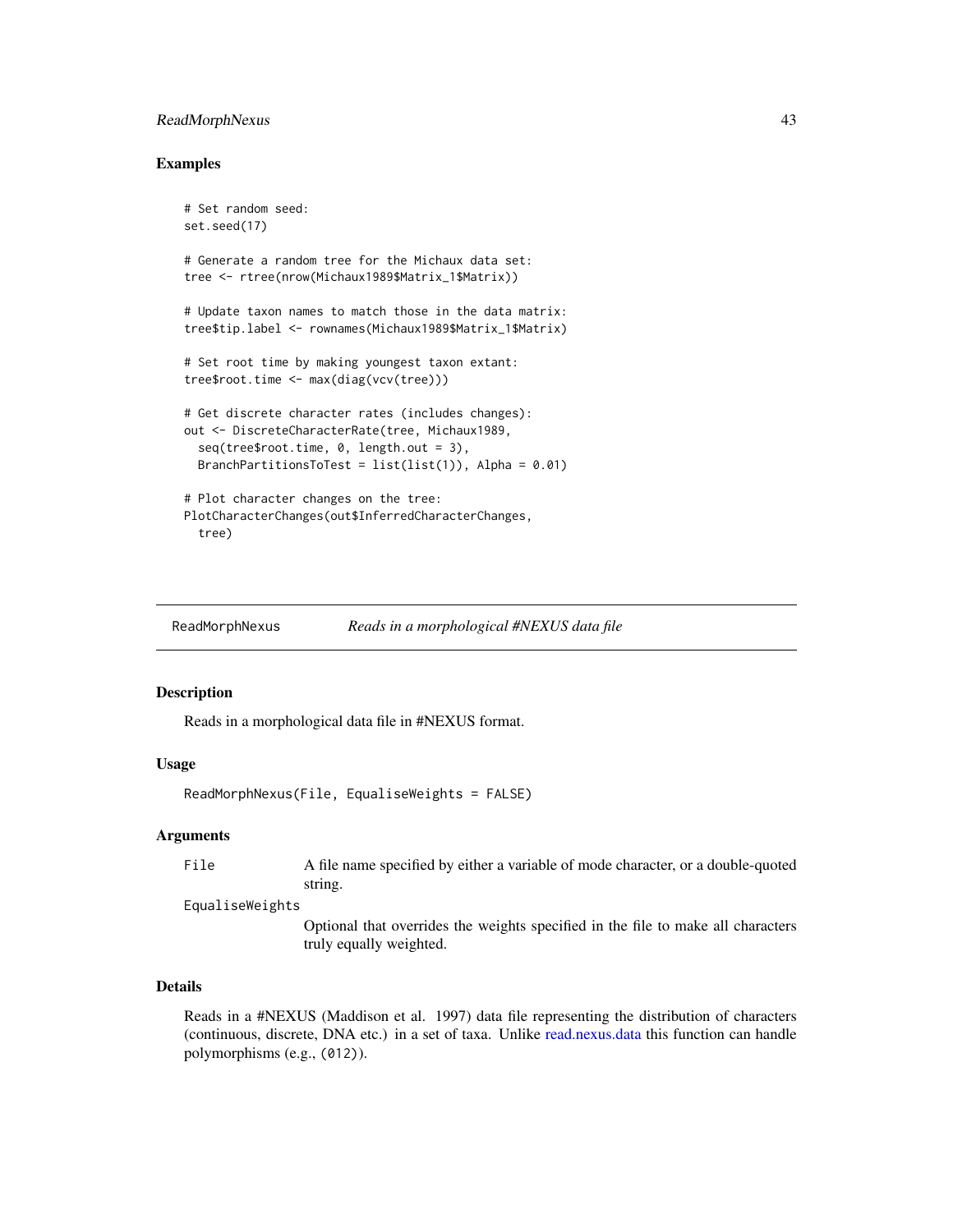Note that the function is generally intolerant to excursions from a standard format and it is recommended your data be formatted like the morphmatrix.nex example below. However, the function also produces informative error messages if (expected) excursions are discovered.

Previously all empty values (missing or inapplicable) were treated as NAs. But now anything coded as a "gap" now appears as an empty text string ("") in the matrix. Additionally, previously polymorphisms and uncertianties were both considered as polymorphisms with multiple states separated by an ampersand (" $\&$ "), but now polymorphisms use the ampersand (" $\&$ ") and uncertainties use a slash ("/"), allowing for different treatment later and correct outputting when writing to #NEXUS format. (NB: TNT does not allow this distinction and so both polymorphisms and uncertainties will be output as polymorphisms.)

#### Value

- Topper Contains any header text or step matrices and pertains to the entire file.
- Matrix\_N One or more matrix blocks (numbered 1 to N) with associated information pertaining only to that matrix block. This includes the block name (if specificed, NA if not), the block datatype (one of "CONTINUOUS", "DNA", "NU-CLEOTIDE", "PROTEIN", "RESTRICTION", "RNA", or "STANDARD"), the actual matrix (taxa as rows, names stored as rownames and characters as columns), the ordering type of each character ("ord" = ordered, "unord" = unordered), the character weights, the minimum and maximum values (used by Claddis' distance functions), and the original characters (symbols, missing, and gap values) used for writing out the data.

#### Author(s)

Graeme T. Lloyd <graemetlloyd@gmail.com>

#### References

Maddison, D. R., Swofford, D. L. and Maddison, W. P., 1997. NEXUS: an extensible file format for systematic information. Systematic Biology, 46, 590-621.

#### See Also

[read.nexus.data](#page-0-0)

```
# Create example matrix (NB: creates a file in the current
# working directory called "morphmatrix.nex"):
cat("#NEXUS\n\nBEGIN DATA;\n\tDIMENSIONS NTAX=5 NCHAR=5;\n\t
FORMAT SYMBOLS= \" 0 1 2\" MISSING=? GAP=- ;\nMATRIX\n\n
Taxon_1 010?0\nTaxon_2 021?0\nTaxon_3 02111\nTaxon_4 011-1
\nTaxon_5 001-1\n;\nEND;\n\nBEGIN ASSUMPTIONS;\n\t
OPTIONS DEFTYPE=unord PolyTcount=MINSTEPS ;\n\t
TYPESET * UNTITLED = unord: 1 3-5, ord: 2;\n\t
WTSET * UNTITLED = 1: 2, 2: 1 3-5;\nEND;", file = "morphmatrix.nex")
```
<span id="page-43-0"></span>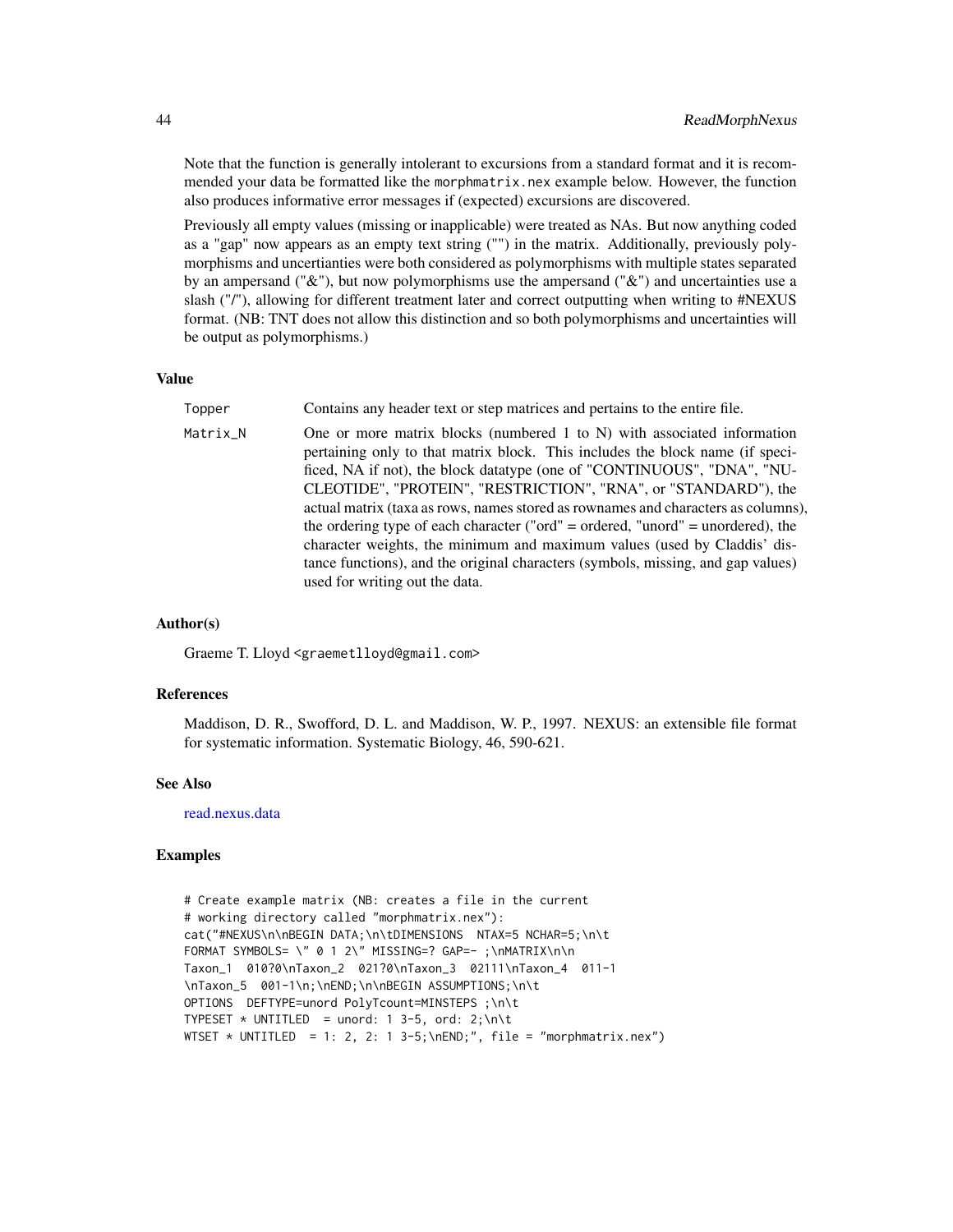# <span id="page-44-0"></span>SafeTaxonomicReduction 45

```
# Read in example matrix:
morph.matrix <- ReadMorphNexus("morphmatrix.nex")
# View example matrix in R:
morph.matrix
# Remove the generated data set:
file.remove("morphmatrix.nex")
```
<span id="page-44-1"></span>SafeTaxonomicReduction

*Safe Taxonomic Reduction*

#### **Description**

Performs Safe Taxonomic Reduction (STR) on a character-taxon matrix.

#### Usage

SafeTaxonomicReduction(CladisticMatrix)

#### Arguments

CladisticMatrix

A character-taxon matrix in the format imported by [ReadMorphNexus.](#page-42-1)

#### Details

Performs Safe Taxonomic Reduction (Wilkinson 1995).

If no taxa can be safely removed will print the text "No taxa can be safely removed", and the str.list and removed.matrix will have no rows.

NB: If your data contains inapplicable characters these will be treated as missing data, but this is inappropriate. Thus the user is advised to double check that any removed taxa make sense in the light of inapplicable states. (As far as I am aware this same behaviour occurs in the TAXEQ3 software.)

#### Value

```
str. list A matrix listing the taxa that can be removed (Junior), the taxa which they are
                  equivalent to (Senior) and the rule under which they can be safely removed
                  (Rule).
reduced.matrix A character-taxon matrix excluding the taxa that can be safely removed.
removed.matrix A character-taxon matrix of the taxa that can be safely removed.
```
# Author(s)

Graeme T. Lloyd <graemetlloyd@gmail.com>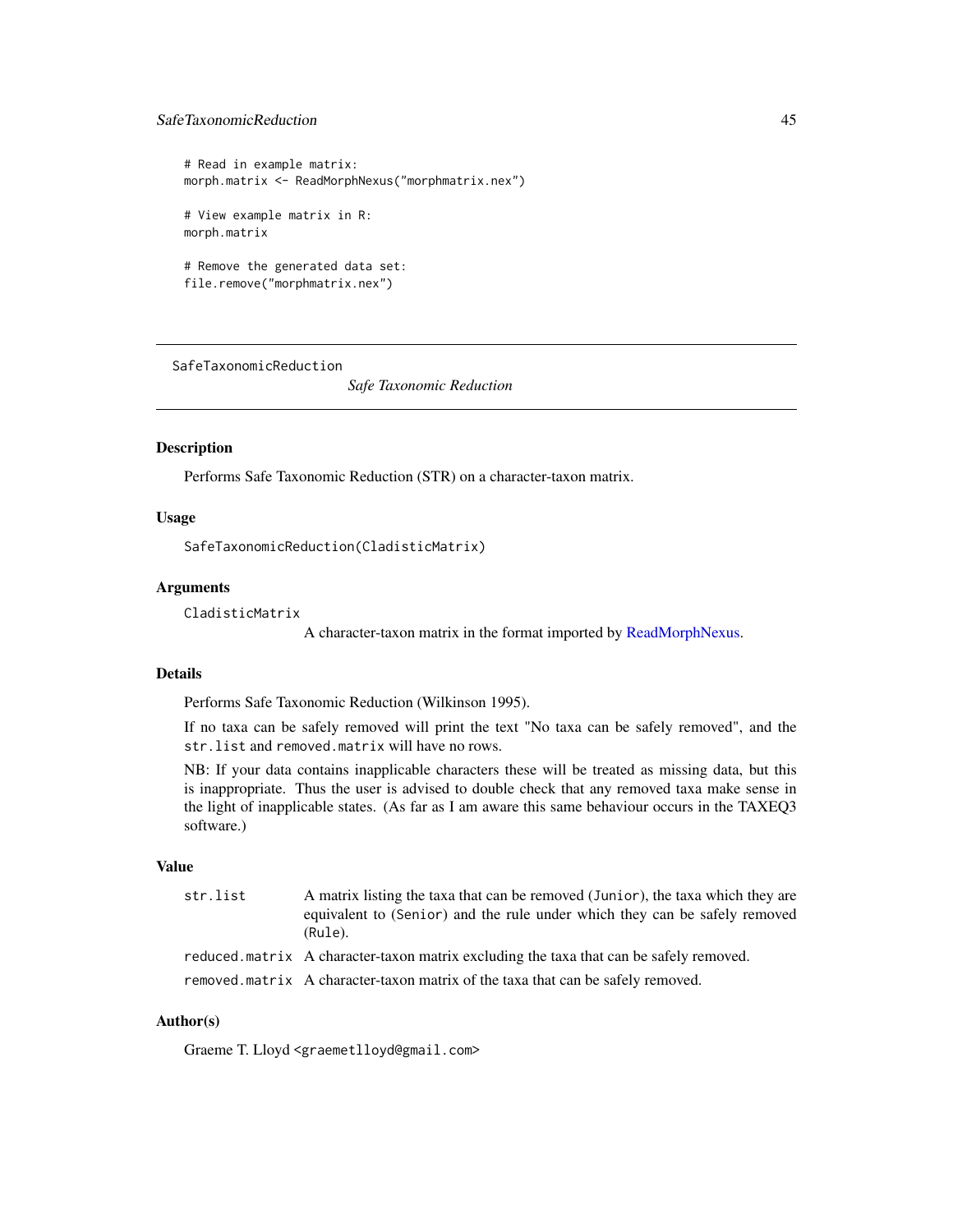# <span id="page-45-0"></span>References

Wilkinson, M., 1995. Coping with abundant missing entries in phylogenetic inference using parsimony. Systematic Biology, 44, 501-514.

# Examples

```
# Performs STR on the Gauthier 1986 dataset used in Wilkinson (1995):
str.out <- SafeTaxonomicReduction(Gauthier1986)
```

```
# View deleted taxa:
str.out$str.list
# View reduced matrix:
```
str.out\$reduced.matrix

```
# View removed matrix:
str.out$removed.matrix
```
SafeTaxonomicReinsertion

*Reinsert Safely Removed Taxa Into A Tree*

# Description

Following Safe Taxonomic Reduction reinsert removed taxa.

#### Usage

```
SafeTaxonomicReinsertion(treefile.in, treefile.out, str.list,
 multi.placements = "exclude")
```
# Arguments

| treefile.in      | A Newick-formatted tree file containing tree(s) without safely removed taxa.                                                                                                                                                       |  |
|------------------|------------------------------------------------------------------------------------------------------------------------------------------------------------------------------------------------------------------------------------|--|
| treefile.out     | A file name where the newly generated trees will be written out to (required).                                                                                                                                                     |  |
| str.list         | The safe taxonomic reduction table as generated by SafeTaxonomicReduction.                                                                                                                                                         |  |
| multi.placements |                                                                                                                                                                                                                                    |  |
|                  | An optional for what to do with taxa that have more than one possible reinser-                                                                                                                                                     |  |
|                  | tion position. Options are "exclude" (does not reinsert them; the default) or                                                                                                                                                      |  |
|                  | $H_{\rm{eff}}$ and small function is a complete second form of the complete state of the complete state of the state of the state of the state of the state of the state of the state of the state of the state of the state of th |  |

'random" (picks one of the possible positions and uses that; will vary stochastically if multiple trees exist).

# Details

TEXT NEEDED!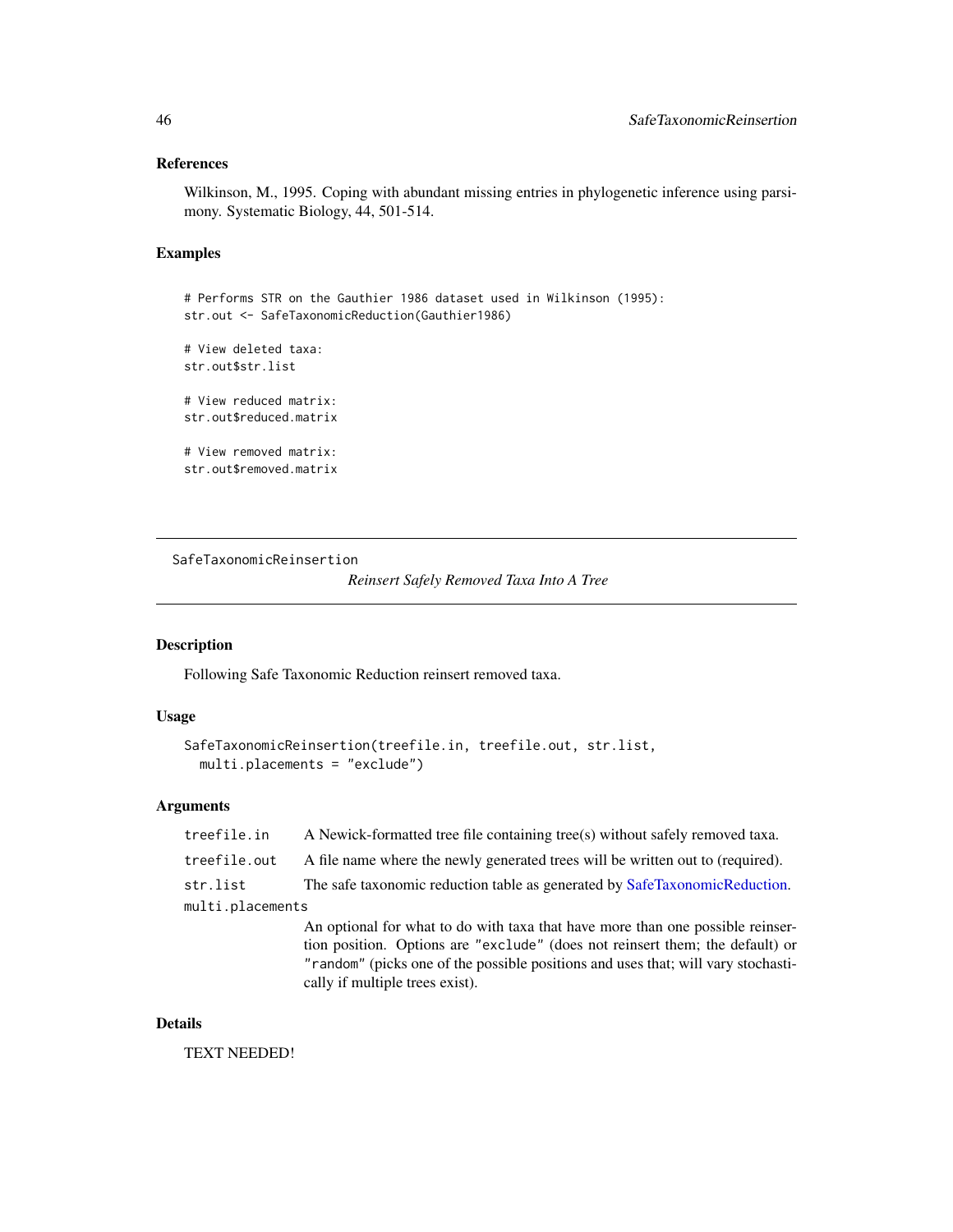#### <span id="page-46-0"></span>StackPlot **47**

# Value

Nothing is returned, but a new file (treefile.out) is written.

# Author(s)

Graeme T. Lloyd <graemetlloyd@gmail.com>

# Examples

# Nothing yet

#### StackPlot *Plot Stacked Ordination Spaces*

# Description

Plots a stack of ordination spaces representing multiple time-slices.

# Usage

StackPlot(ordination\_axes, ages, groups = NULL, time\_slices, shear =  $0.2$ ,  $x_axis = 1$ ,  $y_axis = 2$ ,  $axis_label = "PC"$ 

# Arguments

| ordination_axes |                                                                                                                                                                                             |
|-----------------|---------------------------------------------------------------------------------------------------------------------------------------------------------------------------------------------|
|                 | A matrix of the ordination axes supplied (rownames should be object names).<br>First column should be values for first axis, second for second axis and so on.                              |
| ages            | A two-column matrix of the first and last apperance dates for the taxa in the<br>same format supplied to DatePhylo.                                                                         |
| groups          | A vector of colours (for plotting) with for each object name.                                                                                                                               |
| time_slices     | A vector of the boundaries for a series of time slices.                                                                                                                                     |
| shear           | A single value $(0 \text{ to } 1)$ for the degree of shearing in the stacked ordination spaces.                                                                                             |
| x_axis          | The ordination axis to plot on the x-axis.                                                                                                                                                  |
| y_axis          | The ordination axis to plot nn the y-axis.                                                                                                                                                  |
| axis_label      | The text used to precede the axis number. Here "PC" (for principal compo-<br>nents/coordinates) is the assumed default, but the user may wish to use some-<br>thing else like "RW" instead. |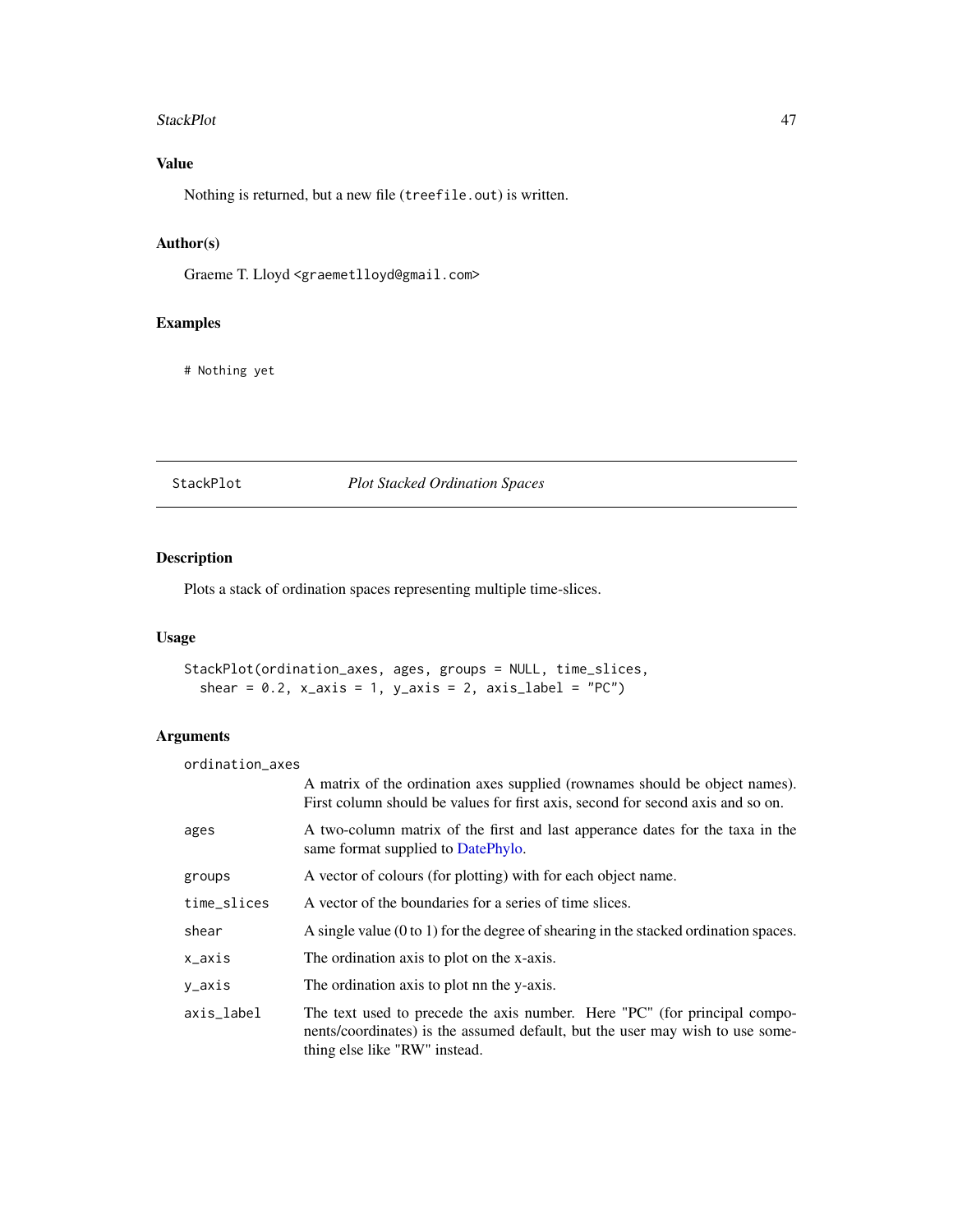#### <span id="page-47-0"></span>Details

This style of plot is taken from various papers by Michael Foote (Foote 1993; his Figures 2, 4, 6, 8, 10, 12, and 14; Foote 1994; his Figure 2; Foote 1995; his Figure 3; Foote 1999; his Figure 22), and can be seen elsehwere in the litarture (e.g., Friedman and Coates 2006; their Figure 2c).

Here multiple ordination (or morpho-) spaces are plotted as a seriours of successive "stacks" representing specific intervals of time. Following geologic conventions the oldest time-slice is plotted at the base and the sequence gets younger towards the top.

Note that the user needs to supply three pieces of data: 1) a matrix representing the ordination axes (NB: these can come from any source, they do not have to be from [Claddis](#page-2-2) functions), 2) a set of ages (first adn last appearances) in the same format as required by the [DatePhylo](#page-0-0) function in the [strap](#page-0-0) library, and 3) a vector of ages marking the boundaries of the time-slices.

# Author(s)

Graeme T. Lloyd <graemetlloyd@gmail.com> and Emma Sherratt <emma.sherratt@gmail.com>

# References

Foote, M., 1993. Discordance and concordance between morphological and taxonomic diversity. Paleobiology, 19, 185-204.

Foote, M., 1994. Morphological disparity in Ordovician-Devonian crinoids and the early saturation of morphological space. Paleobiology, 20, 320-344.

Foote, M., 1995. Morphological diversification of Paleozoic crinoids. Paleobiology, 21, 273-299.

Foote, M., 1999. Morphological diversity in the evolutionary radiation of Paleozoic and post-Paleozoic crinoids. Paleobiology, 25, 1-115.

Friedman, M. and Coates, M. I., 2006. A newly recognized fossil coelacanth highlights the early morphological diversification of the clade. Proceedings of the Royal Society of London B, 273, 245-250

# Examples

```
# Create x-values that will form a grid:
x < -c(c(\text{seq}(0, 100, \text{length.out} = 101), \text{seq}(0, 100, \text{length.out} = 101)),seq(0, 100, length.out = 101), seq(0, 100, length.out = 101)),c(rep(20, 101), rep(40, 101), rep(60, 101), rep(80, 101)))# Create y-values that will form grid:
y <- c(c(rep(20, 101), rep(40, 101), rep(60, 101), rep(80, 101)),
  c(\text{seq}(0, 100, \text{length.out} = 101), \text{seq}(0, 100, \text{length.out} = 101),seq(0, 100, length.out = 101), seq(0, 100, length.out = 101)))# Combine x and y values into
ordination_axes <- matrix(c(x, y), ncol = 2, dimnames =
  list(as.list(apply(matrix(sample(LETTERS, 8 * 8 * 101,
  replace = TRUE), nrow = 8 * 101, 1, paste, collapse = "")), NULL))
```
# Assign ages as though taxa range through entire interval (100-0 Ma):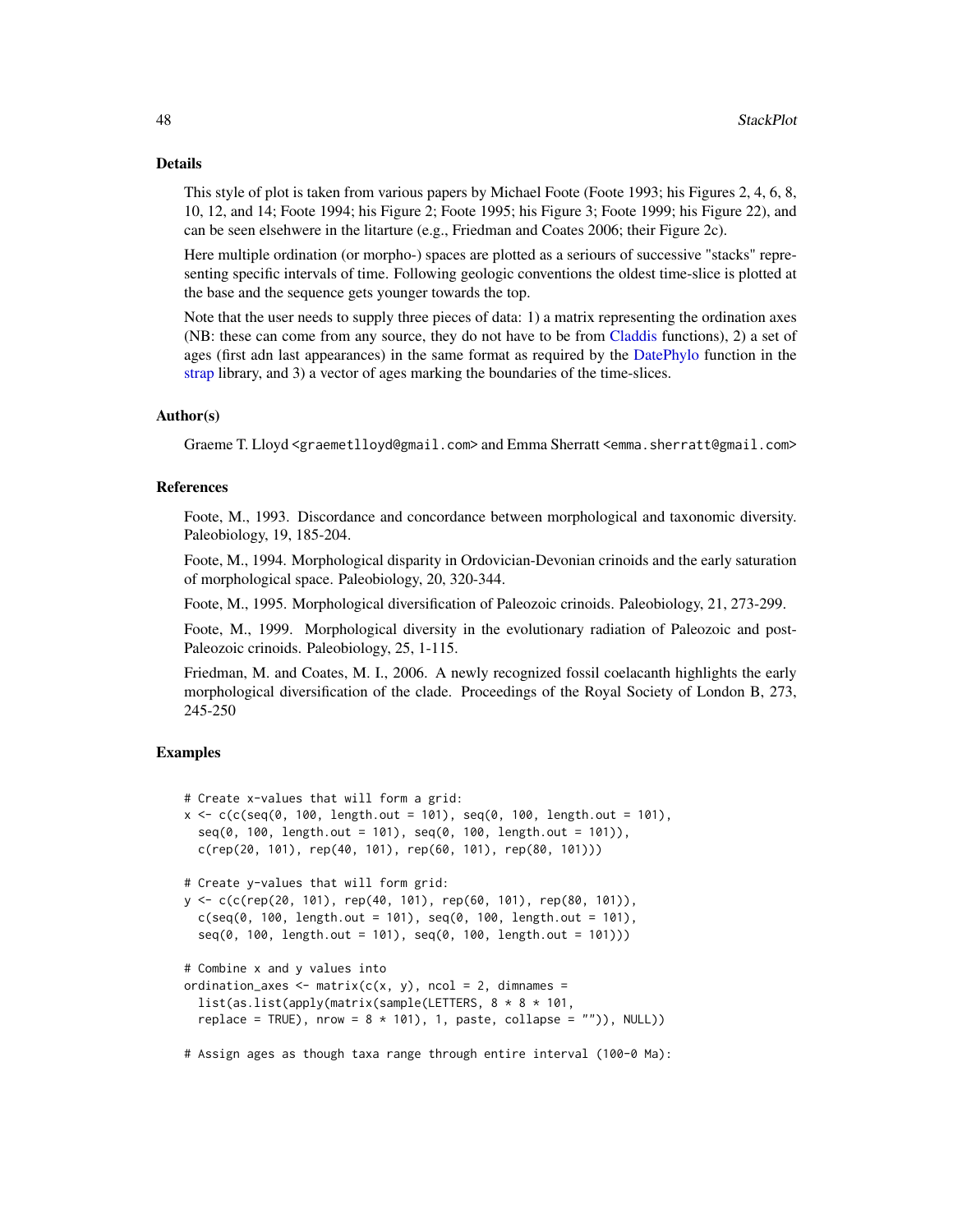```
ages <- matrix(c(rep(100, 8 * 101), rep(0, 8 * 101)), ncol = 2,
 dimnames = list(as.list(rownames(ordination_axes)), as.list(c("FAD",
  "LAD"))))
# Create five 20 million year time slices:
time_slices \leq seq(0, 100, length.out = 6)
# Plot grid lines to show "shearing" effect is working:
StackPlot(ordination_axes = ordination_axes, ages = ages, time_slices = time_slices)
# Set random seed:
set.seed(17)
# Create random values to represent ordination axes:
ordination_axes <- matrix(rnorm(10000), nrow = 100, dimnames =
 list(as.list(apply(matrix(sample(LETTERS, 8 * 100, replace = TRUE), nrow = 100),
 1, paste, collapse = "")), NULL))
# Create random first and last appearance dates for objects:
ages <- matrix(as.vector(apply(matrix(runif(200, 0, 100), ncol = 2), 1, sort,
 decreasing = TRUE), ncol = 2, by row = TRUE, dimnames =list(as.list(rownames(ordination_axes)), as.list(c("FAD", "LAD"))))
# Create five 20 million year long time slices:
time_slices \leq seq(0, 100, length.out = 6)
# Define groups for objects at random ("red" and "blue"):
groups <- sample(x = c("red", "blue"), size = nrow(ordination_axes), replace = TRUE)
# Randomly assign objects to groups:
names(groups) <- rownames(ordination_axes)
# Make stacked ordination plot with convex hulls for groups:
StackPlot(ordination_axes, ages, groups, time_slices)
```
<span id="page-48-1"></span>TrimMorphDistMatrix *Trims a morphological distance matrix*

#### Description

Trims a morphological distance matrix by removing objects that cause empty cells.

#### Usage

TrimMorphDistMatrix(dist.matrix, Tree = NULL)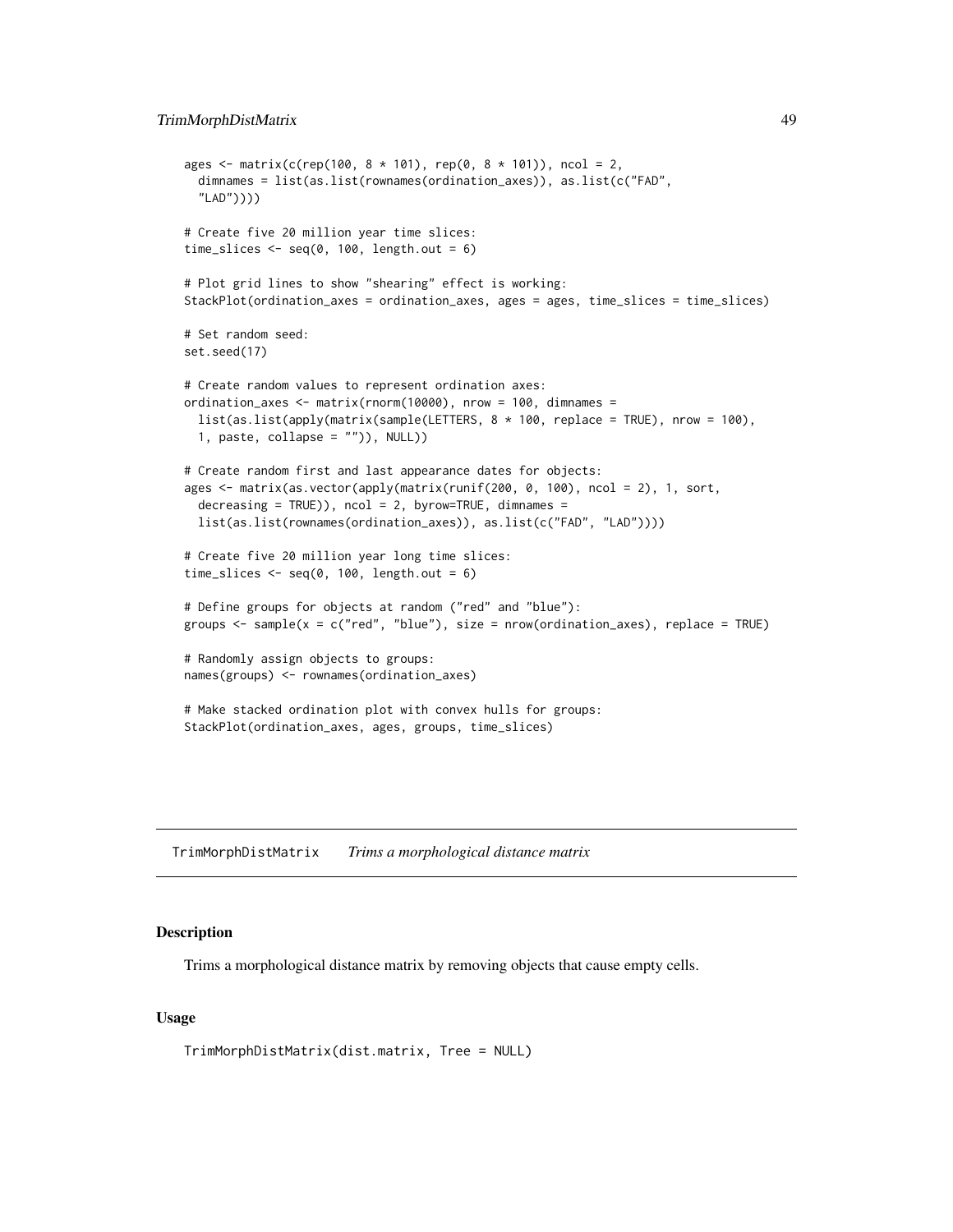#### <span id="page-49-0"></span>**Arguments**

| dist.matrix | A distance matrix in the format created by MorphDistMatrix.                      |
|-------------|----------------------------------------------------------------------------------|
| Tree        | If the distance matrix includes ancestors this should be the tree (phylo object) |
|             | used to reconstruct them.                                                        |

# Details

Trims a morphological distance matrix by removing nodes (terminal or internal) that cause empty cells allowing it to be passed to an ordination function such as [cmdscale.](#page-0-0)

Some distances are not calculable from cladistic matrices if there are taxa that have no coded characters in common. This algorithm iteratively removes the taxa responsible for the most empty cells until the matrix is complete (no empty cells).

If the matrix includes reconstructed ancestors the user should also provide the tree used (as the tree argument). The function will then also remove the tips from the tree and where reconstructed ancestors also cause empty cells will prune the minimum number of descendants of that node. The function will then renumber the nodes in the distance matrix so they match the pruned tree.

# Value

| DistMatrix  | A complete distance matrix with all cells filled. If there were no empty cells will<br>return original.                                                                        |
|-------------|--------------------------------------------------------------------------------------------------------------------------------------------------------------------------------|
| Tree        | A tree (if supplied) with the removed taxa (see below) pruned. If no taxa are<br>dropped will return the same tree as inputted. If no tree is supplied this is set to<br>NULL. |
| RemovedTaxa | A character vector listing the taxa removed. If none are removed this will be set<br>to NULL.                                                                                  |

#### Author(s)

Graeme T. Lloyd <graemetlloyd@gmail.com>

```
# Get morphological distances for Michaux (1989) data set:
distances <- MorphDistMatrix(Michaux1989)
```

```
# Attempt to trim max.dist.matrix:
TrimMorphDistMatrix(distances$DistanceMatrix)
```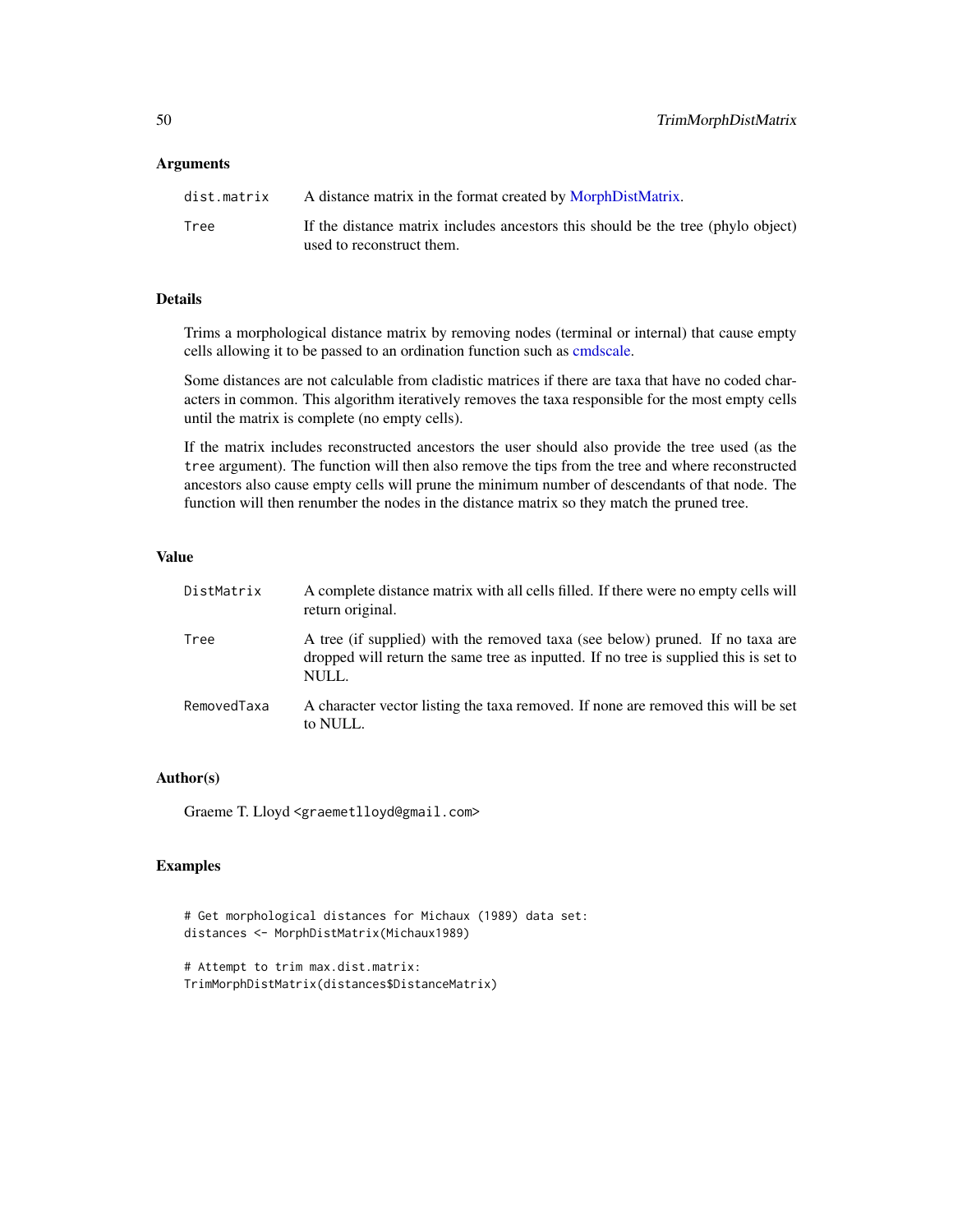<span id="page-50-1"></span><span id="page-50-0"></span>

# Description

Writes out a morphological data file in #NEXUS format.

#### Usage

WriteMorphNexus(CladisticMatrix, filename)

# Arguments

CladisticMatrix

|          | The cladistic matrix in the format imported by ReadMorphNexus. |
|----------|----------------------------------------------------------------|
| filename | The file name to write to. Should end in . nex.                |

# Details

Writes out a #NEXUS (Maddison et al. 1997) data file representing the distribution of characters in a set of taxa. Data must be in the format created by importing data with [ReadMorphNexus.](#page-42-1)

# Author(s)

Graeme T. Lloyd <graemetlloyd@gmail.com>

# References

Maddison, D. R., Swofford, D. L. and Maddison, W. P., 1997. NEXUS: an extensible file format for systematic information. Systematic Biology, 46, 590-621.

#### See Also

# [WriteMorphTNT](#page-51-1)

```
# Write out Michaux 1989 to current working directory:
WriteMorphNexus(CladisticMatrix = Michaux1989, filename = "Michaux1989.nex")
# Remove file when finished:
file.remove("Michaux1989.nex")
```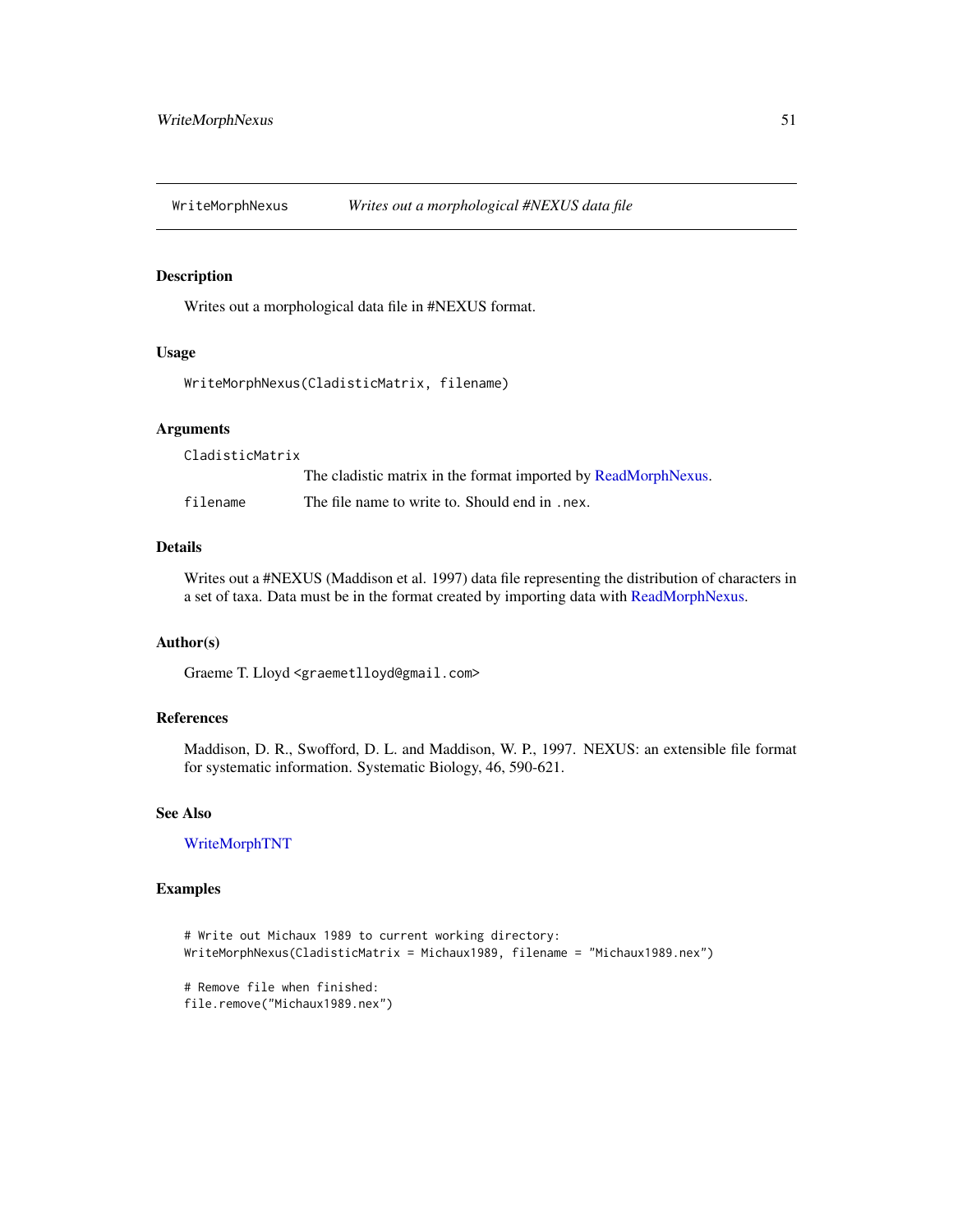<span id="page-51-1"></span><span id="page-51-0"></span>

#### Description

Writes out a morphological data file in Hennig86/TNT format.

#### Usage

```
WriteMorphTNT(CladisticMatrix, filename, add.analysis.block = FALSE)
```
### Arguments

CladisticMatrix The cladistic matrix in the format imported by [ReadMorphNexus.](#page-42-1) filename The file name to write to. Should end in .tnt. add.analysis.block Whether or not to add analysis block (i.e., tree search commands).

#### Details

Writes out a TNT (Goloboff et al. 2008) data file representing the distribution of discrete morphological characters in a set of taxa. Data must be in the format created by importing data with [ReadMorphNexus.](#page-42-1)

# Author(s)

Graeme T. Lloyd <graemetlloyd@gmail.com>

# References

Goloboff, P., Farris, J. and Nixon, K., 2008. TNT, a free program for phylogenetic analysis. Cladistics, 24, 774-786.

#### See Also

[WriteMorphNexus](#page-50-1)

```
# Write out Michaux 1989 to current working directory:
WriteMorphTNT(CladisticMatrix = Michaux1989, filename = "Michaux1989.tnt")
```

```
# Remove file when finished:
file.remove("Michaux1989.tnt")
```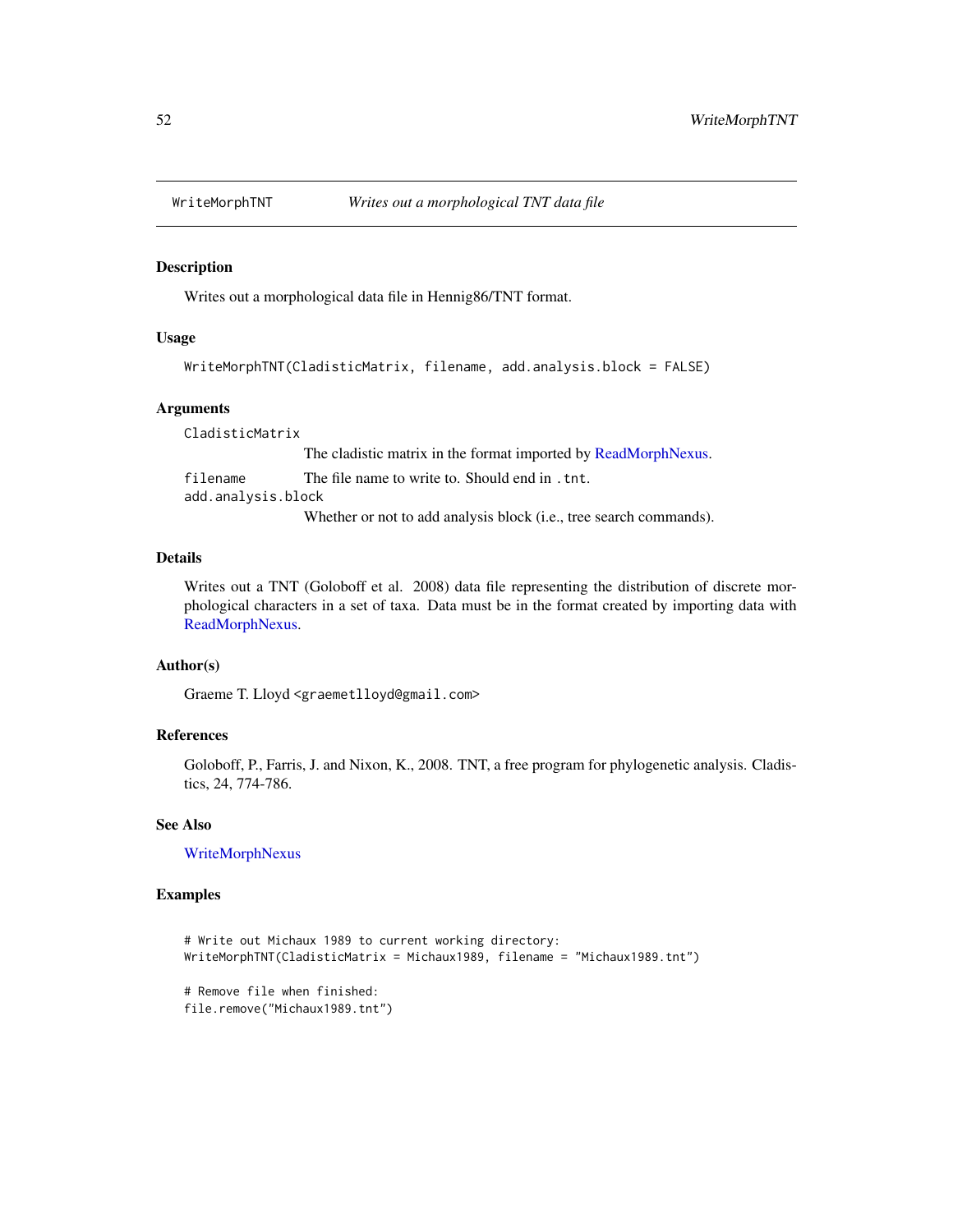# <span id="page-52-0"></span>**Index**

∗Topic NEXUS CompactifyMatrix, [7](#page-6-0) MatrixPruner, [29](#page-28-0) ReadMorphNexus, [43](#page-42-0) WriteMorphNexus, [51](#page-50-0) ∗Topic Reduction SafeTaxonomicReduction, [45](#page-44-0) ∗Topic Safe SafeTaxonomicReduction, [45](#page-44-0) ∗Topic TNT WriteMorphTNT, [52](#page-51-0) ∗Topic Taxonomic SafeTaxonomicReduction, [45](#page-44-0) ∗Topic ancestor FindAncestor, [21](#page-20-0) ∗Topic classic MorphMatrix2PCoA, [35](#page-34-0) ∗Topic coordinates ChronoPhyloMorphospacePlot, [6](#page-5-0) MorphMatrix2PCoA, [35](#page-34-0) MorphospacePlot, [38](#page-37-0) MultiMorphospacePlot, [40](#page-39-0) StackPlot, [47](#page-46-0) ∗Topic datasets Day2016, [9](#page-8-0) Gauthier1986, [23](#page-22-0) Michaux1989, [30](#page-29-0) ∗Topic disparity,distance,morphology,phylogeny Claddis-package, [3](#page-2-0) ∗Topic distance MorphDistMatrix, [31](#page-30-0) ∗Topic evolution,rates DiscreteCharacterRate, [10](#page-9-0) ∗Topic multidimensional MorphMatrix2PCoA, [35](#page-34-0) ∗Topic principal ChronoPhyloMorphospacePlot, [6](#page-5-0) MorphMatrix2PCoA, [35](#page-34-0)

MorphospacePlot, [38](#page-37-0) MultiMorphospacePlot, [40](#page-39-0) StackPlot, [47](#page-46-0) ∗Topic scaling, MorphMatrix2PCoA, [35](#page-34-0) ace, *[4](#page-3-0)* AncStateEstMatrix, [3,](#page-2-0) *[11,](#page-10-0) [12](#page-11-0)*, *[14,](#page-13-0) [15](#page-14-0)*, *[37](#page-36-0)* ape, *[4](#page-3-0)*, *[9](#page-8-0)*, *[30](#page-29-0)*, *[37](#page-36-0)* ChangesInBins, [5](#page-4-0) ChronoPhyloMorphospacePlot, [6](#page-5-0) Claddis, *[48](#page-47-0)* Claddis *(*Claddis-package*)*, [3](#page-2-0) Claddis-package, [3](#page-2-0) cmdscale, *[50](#page-49-0)* CompactifyMatrix, [7](#page-6-0) CorrectRootTime, [8](#page-7-0) DatePhylo, *[47,](#page-46-0) [48](#page-47-0)* Day2016, [9](#page-8-0) DiscreteCharacterRate, [10,](#page-9-0) *[42](#page-41-0)* DolloSCM, [17](#page-16-0) drop.tip, *[9](#page-8-0)* EdgeLengthsInBins, [18](#page-17-0) EdgeMatch, [20](#page-19-0) FindAncestor, [21](#page-20-0) FindLinkedEdges, [22](#page-21-0) Gauthier1986, [23](#page-22-0) GetAllStateChanges, *[12](#page-11-0)*, [23](#page-22-0) GetDescendantEdges, [25](#page-24-0) GetNodeAges, [26](#page-25-0) make.simmap, *[24](#page-23-0)* MakeMorphMatrix, [27](#page-26-0) MatrixPruner, *[8](#page-7-0)*, *[14](#page-13-0)*, [29](#page-28-0) Michaux1989, [30](#page-29-0) MinSpanTreeEdges, [30](#page-29-0)